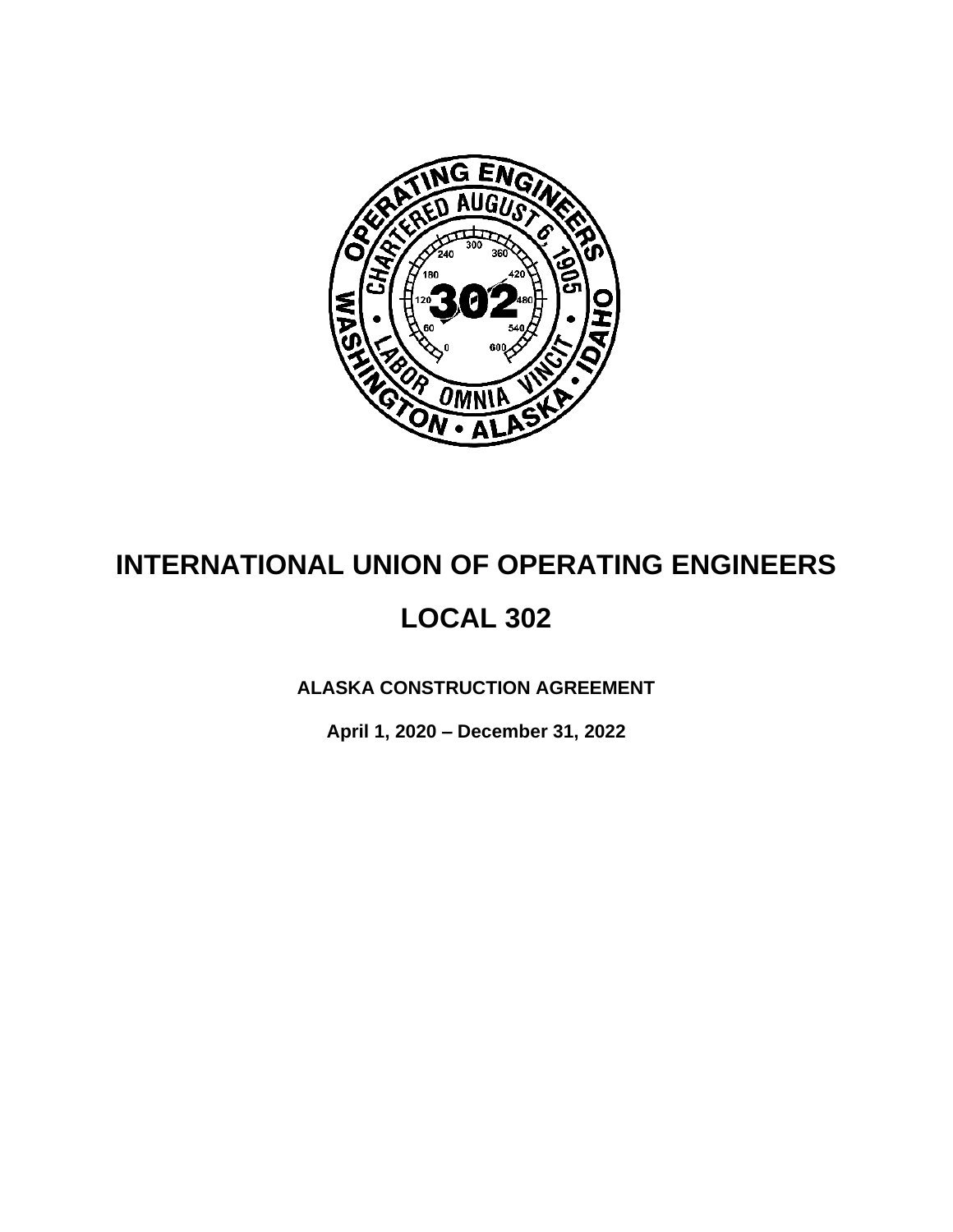## **TABLE OF CONTENTS**

| <b>PREAMBLE</b> |                                              | 1            |
|-----------------|----------------------------------------------|--------------|
| <b>PURPOSES</b> |                                              | 1            |
|                 | <b>ARTICLE 1 PARTIES AND COVERAGE</b>        | 1            |
|                 |                                              |              |
|                 | <b>ARTICLE 2 HIRING OF EMPLOYEES</b>         | $\mathbf{2}$ |
|                 |                                              |              |
|                 | <b>ARTICLE 3 UNION SECURITY</b>              |              |
|                 |                                              |              |
|                 | <b>ARTICLE 4 GRIEVANCE PROCEDURE</b>         | 5            |
|                 |                                              |              |
|                 | <b>ARTICLE 5 JURISDICTIONAL DISPUTES</b>     | 7            |
|                 | $\dots 7$                                    |              |
|                 | ARTICLE 6 BOARD, LODGING, AND PER DIEM       | 7            |
|                 |                                              |              |
|                 | <b>ARTICLE 7 TRANSPORTATION OF EMPLOYEES</b> | 8            |
|                 |                                              |              |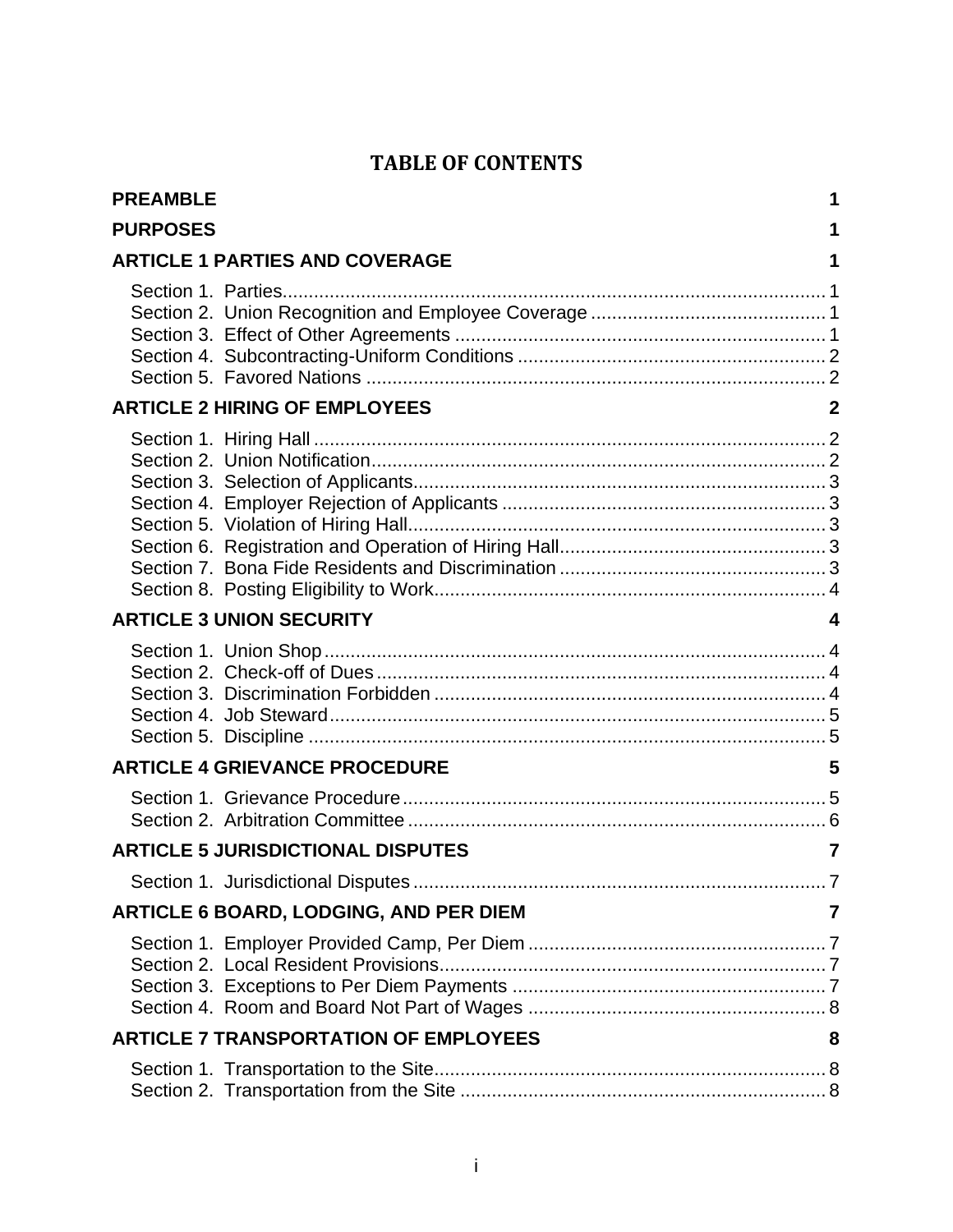|                            | ARTICLE 8 TRANSPORTATION OF TOOLS AND PERSONAL EFFECTS                    | 9  |
|----------------------------|---------------------------------------------------------------------------|----|
|                            |                                                                           |    |
|                            | <b>ARTICLE 9 HEALTH AND SAFETY</b>                                        | 9  |
|                            |                                                                           |    |
| <b>ARTICLE 10 HOLIDAYS</b> |                                                                           | 10 |
|                            | <b>ARTICLE 11 CHANGE IN CLASSIFICATION OR CRAFT</b>                       | 10 |
|                            |                                                                           |    |
| <b>ARTICLE 12 PAY</b>      |                                                                           | 11 |
|                            |                                                                           |    |
|                            | <b>ARTICLE 13 UNION ADMISSION TO JOB</b>                                  | 12 |
|                            |                                                                           |    |
| <b>ARTICLE 14 WAGES</b>    |                                                                           | 12 |
|                            | Section 1. Public Works Projects-Davis Bacon Act and Related Statutes  12 |    |
|                            | <b>ARTICLE 15 HOURS OF WORK/OVERTIME/SHIFTS</b>                           | 13 |
|                            | Section 5. Dewatering Tunnels/Temporary Heat/Protection  14               |    |
|                            | <b>ARTICLE 16 PAY GUARANTEES</b>                                          | 14 |
|                            |                                                                           |    |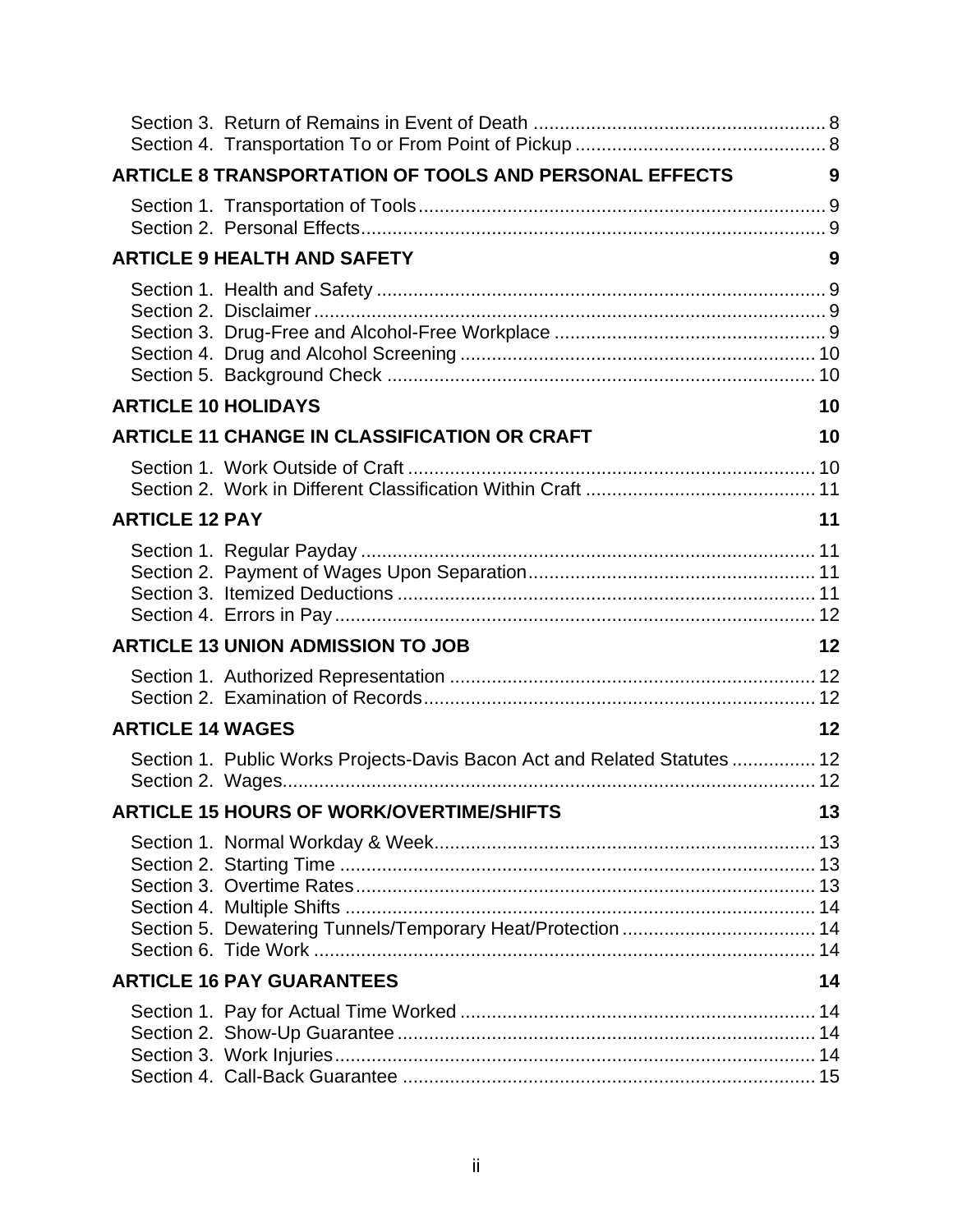|                           | <b>ARTICLE 17 MEAL PERIODS</b>                     | 15 |
|---------------------------|----------------------------------------------------|----|
|                           |                                                    |    |
|                           | <b>ARTICLE 18 FRINGE BENEFITS</b>                  | 15 |
|                           |                                                    |    |
| <b>ARTICLE 19 FOREMAN</b> |                                                    | 15 |
|                           | <b>ARTICLE 20 PRE-JOB CONFERENCE</b>               | 16 |
|                           |                                                    |    |
|                           | <b>ARTICLE 21 MISCELLANEOUS PROVISIONS</b>         | 16 |
|                           |                                                    |    |
|                           | <b>ARTICLE 22 STRIKES AND LOCKOUTS</b>             | 17 |
|                           |                                                    |    |
|                           | <b>ARTICLE 23 MANAGEMENT RIGHTS</b>                | 18 |
|                           | <b>ARTICLE 24 SPECIAL CONDITIONS</b>               | 18 |
|                           | <b>ARTICLE 25 JOINT LABOR-MANAGEMENT COMMITTEE</b> | 18 |
| <b>SCHEDULE "A"</b>       |                                                    | 19 |
|                           | <b>ARTICLE 26 WAGES &amp; FRINGE BENEFITS</b>      | 19 |
|                           |                                                    |    |
|                           |                                                    |    |
|                           |                                                    |    |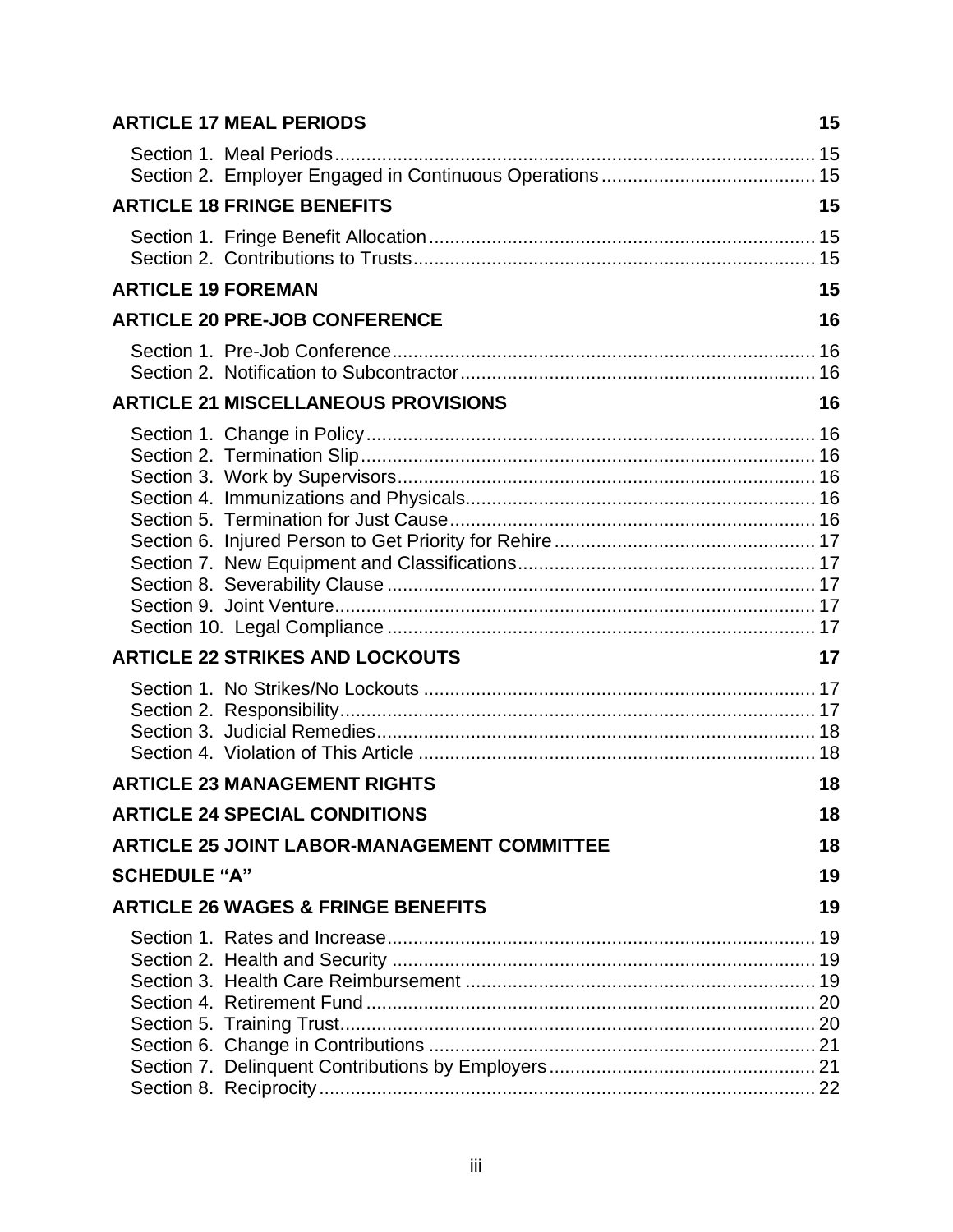|                        | <b>ARTICLE 27 PAYROLL DEDUCTIONS</b>                   | 22 |
|------------------------|--------------------------------------------------------|----|
|                        |                                                        |    |
|                        |                                                        |    |
|                        | <b>ARTICLE 28 WORKING RULES</b>                        | 23 |
|                        | <b>ARTICLE 29 WARRANTY WORK</b>                        | 24 |
|                        | <b>ARTICLE 30 OWNER OPERATOR</b>                       | 24 |
|                        | <b>ARTICLE 31 WAGES AND CLASSIFICATIONS</b>            | 24 |
|                        |                                                        |    |
|                        | <b>ARTICLE 32 DURATION, MODIFICATIONS, AND CHANGES</b> | 29 |
|                        |                                                        |    |
|                        | <b>APPENDIX "1" LOCAL 302 HIRING HALL PROCEDURES</b>   | 30 |
| Section 2. Definitions |                                                        | 30 |
|                        | <b>WAGE &amp; BENEFIT ALLOCATION</b>                   | 37 |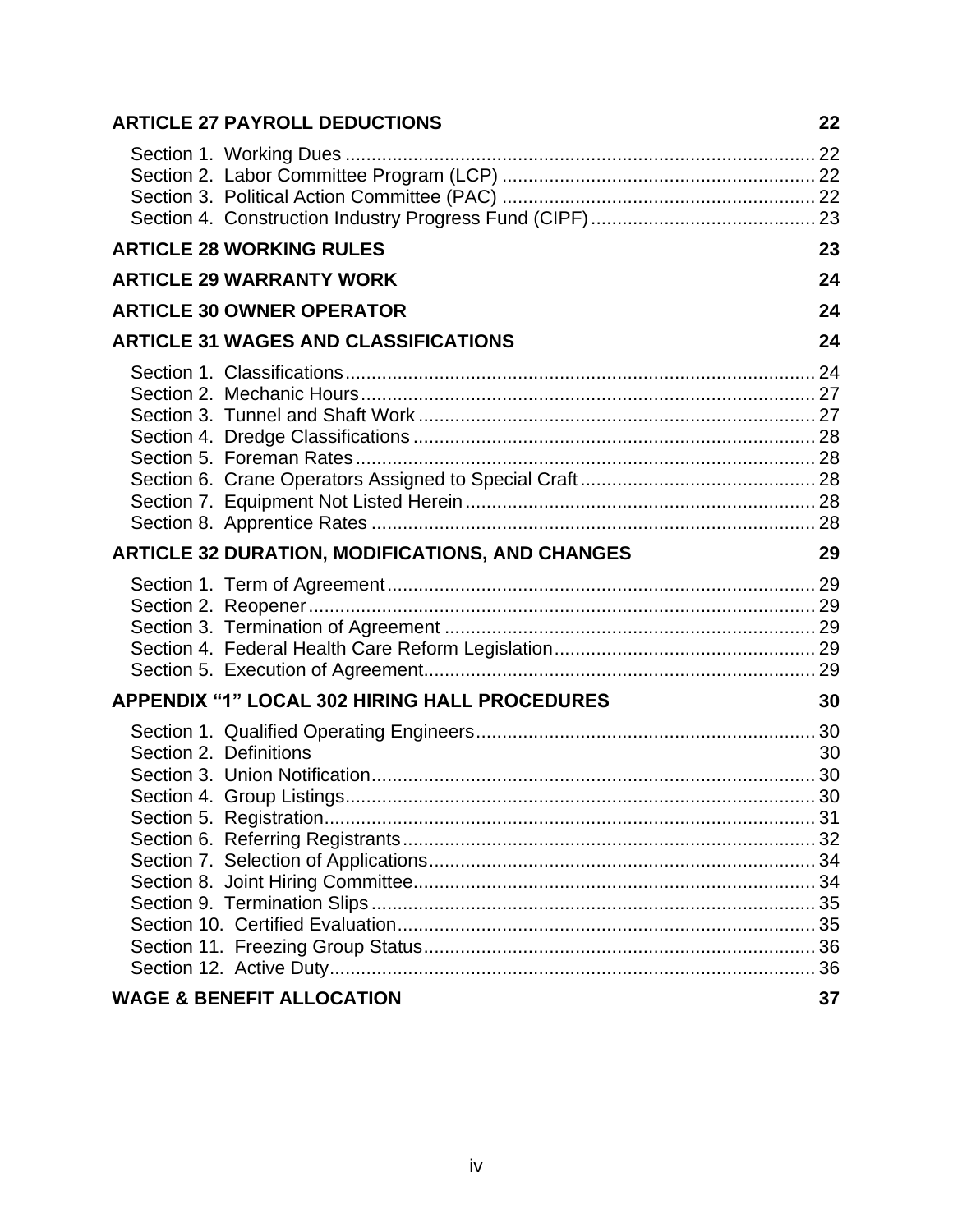#### **PREAMBLE**

<span id="page-5-0"></span>THIS AGREEMENT between the Associated General Contractors of Alaska, Inc. (AGC of Alaska, Inc.), and the International Union of Operating Engineers, Local 302, (IUOE Local 302) within the legal boundaries of the State of Alaska is the principal Agreement between AGC of Alaska, Inc. and IUOE, Local 302, and the successor to all prior agreements between the AGC of Alaska, Inc., and the IUOE Local 302.

#### **PURPOSES**

<span id="page-5-1"></span>It is the purpose of this Agreement to assure a supply of competent and capable persons for the performance of the work undertaken by the Employers, to maintain a continuity of employment to the persons employed, to insure amicable labor management relations, eliminate work stoppage or delays in the prosecution of all work undertaken by the Employer, improve the competitive position of the organized sector of the construction industry and to record the terms of agreement with respect to rates of pay, hours of work and other conditions of employment arrived at through the process of collective bargaining. It is also the intent of this Agreement to recruit, train, and employ members of the minority groups as defined by the Office of Equal Employment Opportunity. The Employers and the Union agree that there will be no unlawful discrimination in hiring, referral, or any aspect of employment. The term "he" used in this Agreement shall also mean "she" and singular usage shall also mean the plural of these items.

## **ARTICLE 1 PARTIES AND COVERAGE**

#### <span id="page-5-3"></span><span id="page-5-2"></span>**Section 1. Parties**

The term "Union" shall refer to the International Union of Operating Engineers, Local 302 (IUOE Local 302). The term Employer means any Employer who is or becomes signatory to this Agreement. The term "AGC of Alaska, Inc." shall refer to the Associated General Contractors of Alaska, Inc. For the purposes of this Agreement the AGC of Alaska, Inc. is a bargaining agent only for those Employers of which the Union is notified by the AGC of Alaska, Inc.

#### <span id="page-5-4"></span>**Section 2. Union Recognition and Employee Coverage**

The Employers recognize the Union as the sole and exclusive bargaining representative of all their Operating Engineer Employees on building, marine, offshore, heavy and highway construction jobs, who perform work within the jurisdiction of the Union and this Agreement, shall apply to such Employees. It is specifically recognized that this Agreement applies to Employees who load and unload barges or other carriers of the Employers' materials and equipment at landing facilities serving the Employer's projects. It is further specifically recognized that this Agreement does not apply to commercial sand and gravel operations or any other construction or non-construction related activity not listed immediately above.

#### <span id="page-5-5"></span>**Section 3. Effect of Other Agreements**

The provisions of this Agreement, including attached Schedule A agreed upon between the Employer and the appropriate Union(s), shall apply to all work identified in Article 1, Section 2. Provisions of national union agreements or specific project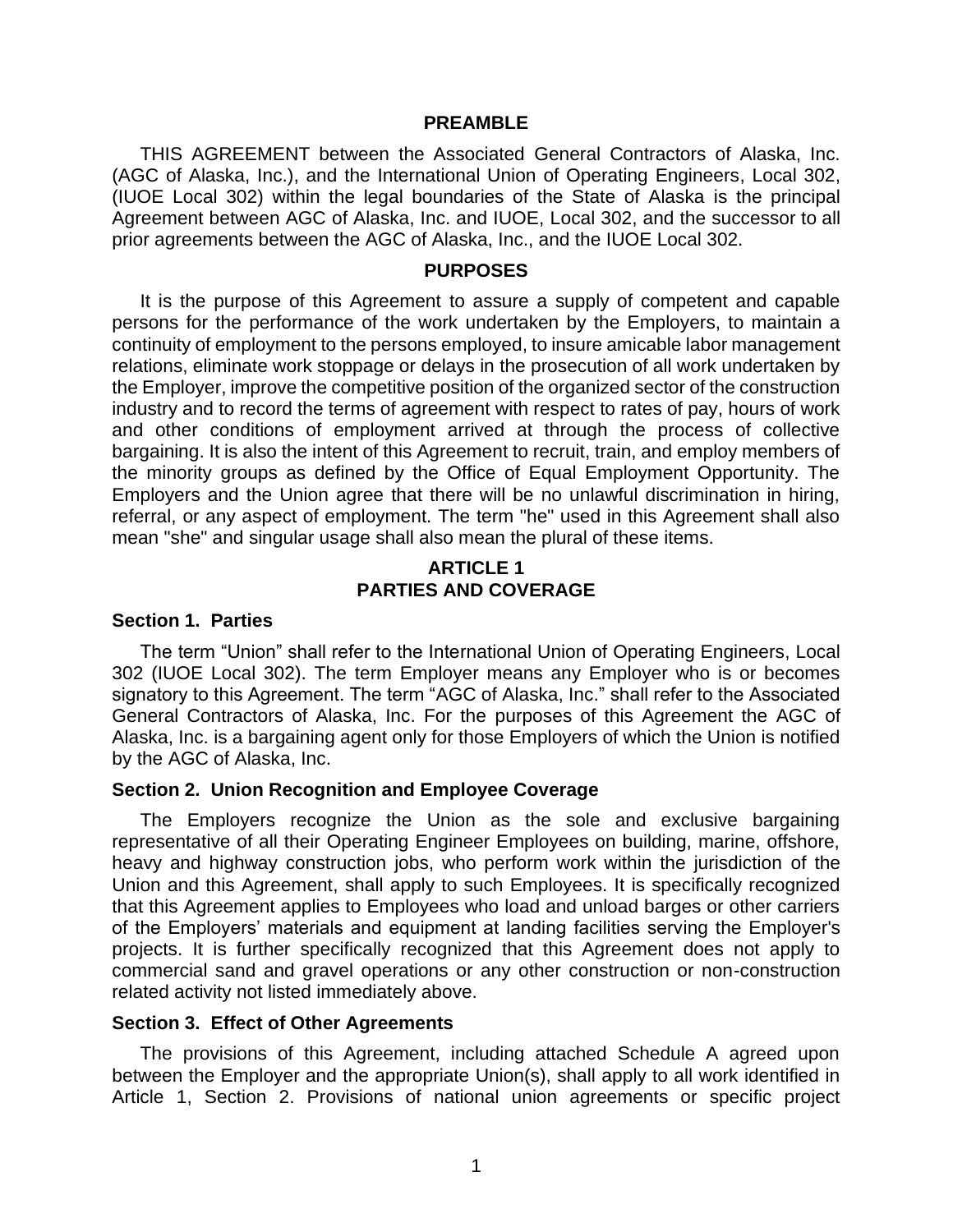agreements, which may conflict or differ, with the terms of this Agreement will take precedence. Where a subject is specifically covered by the provisions of this Agreement and is also covered by a Schedule A, the provisions of this Agreement shall prevail.

#### <span id="page-6-0"></span>**Section 4. Subcontracting-Uniform Conditions**

- a) The Employer shall notify the Union of the subcontractor(s) chosen to perform work.
- b) If it becomes necessary to subcontract work covered by this agreement, the Employer agrees to subcontract such work to signatory subcontractors when the Employer deems such subcontractors are available and competitive.
- c) Whenever the Employer is obligated contractually, to satisfy statutory or regulatory subcontracting requirements, or the work is being performed in a remote locality, the Union and the Employer mutually agree to waive all restrictions on subcontracting contained in this Section.

#### <span id="page-6-1"></span>**Section 5. Favored Nations**

If the Union enters into any agreement with any individual Employer or group of Employers performing work on any project or in any geographical area covered by the terms of this Agreement and that Agreement provides for more favorable wages, hours, or conditions to any other Employer, the Employers signatory hereto, after sending written notice of such intention, shall be afforded the privilege to adopt such advantageous terms and conditions.

The Union will provide the AGC of Alaska, Inc. with a true copy of any agreement, including site specific agreements**,** signed by any Employer that covers work recognized as field construction work that differs in any material way from the working terms and conditions or wages contained in this Agreement within five (5) calendar days of such signing.

#### **ARTICLE 2 HIRING OF EMPLOYEES**

#### <span id="page-6-3"></span><span id="page-6-2"></span>**Section 1. Hiring Hall**

The Union agrees to maintain a hiring hall and to solicit qualified Operating Engineers, both union and non-union, in order to fill necessary requisitions for Operating Engineers. The Employers agree to exclusively use the services of such hiring hall and will call upon the Union to furnish all the qualified Operating Engineers required in the classifications herein mentioned, subject to the following terms and conditions.

#### <span id="page-6-4"></span>**Section 2. Union Notification**

Whenever the Employers require Employees, they shall notify the Union office either in writing, by email, facsimile, or by telephone, stating the location, starting time, anticipated work schedule, approximate duration of the job, the type of work to be performed, and the total number of Employees required. The Employers agree that no Employee will be sent initially to any other job site than the job site the Employee was dispatched to.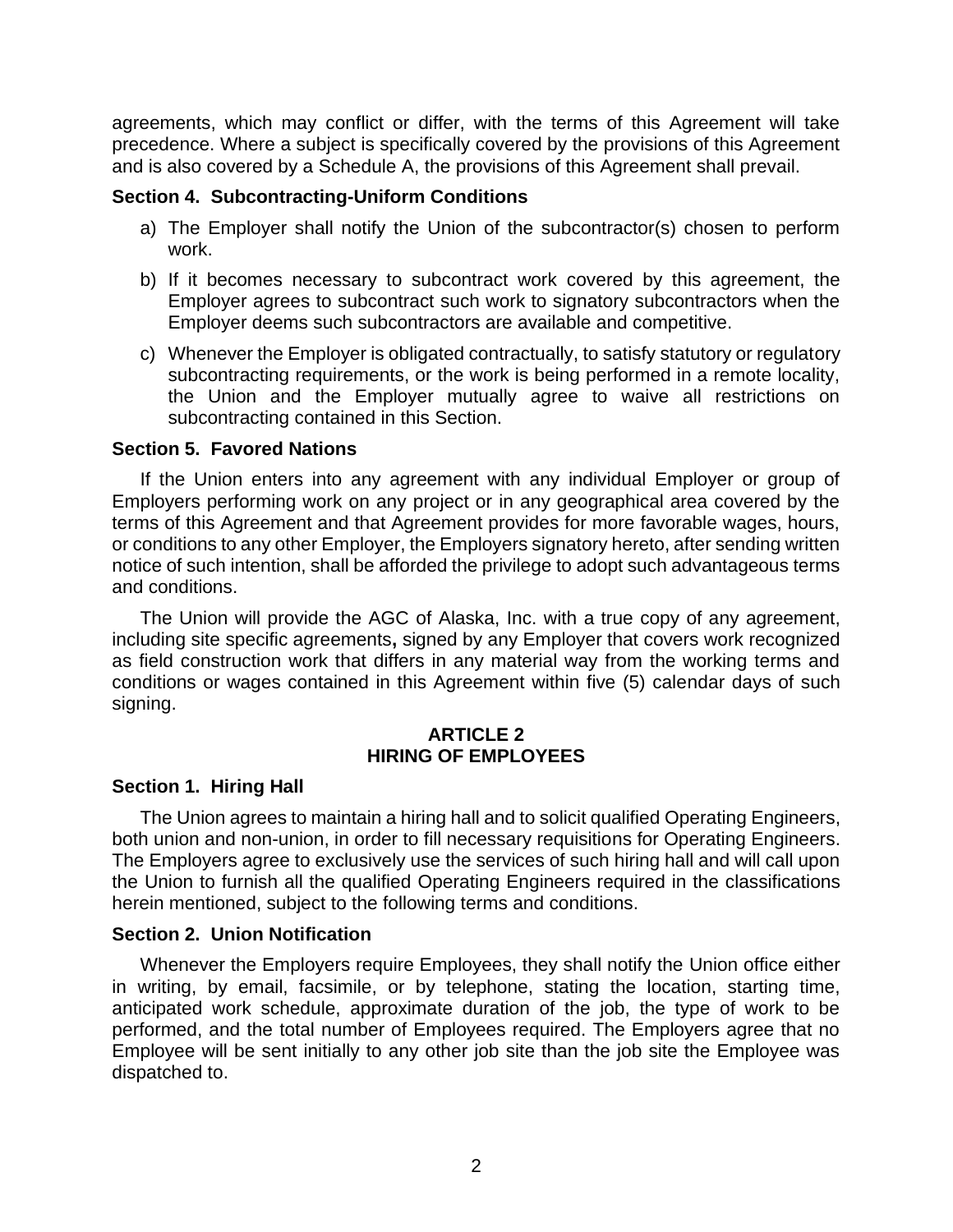#### <span id="page-7-0"></span>**Section 3. Selection of Applicants**

Selection of applicants for referral to jobs shall be on a nondiscriminatory basis and shall not be based on, or in any way affected by, Union membership, bylaws, regulations, constitutional provisions; or any other aspect or obligation of Union membership, policies or requirements. The dispatched worker shall be put to work within seven (7) calendar days of the given start date. If not put to work, excluding Saturday's, Sundays, and holidays, the dispatched worker will be paid a minimum of two (2) hours per day beginning on the eighth  $(8<sup>th</sup>)$  day.

## <span id="page-7-1"></span>**Section 4. Employer Rejection of Applicants**

The Employer retains the right to reject any job applicant referred by the Union, in which event the Union shall refer another applicant. Should an Employer reject an applicant, a legitimate reason shall be given in writing to the Union if requested. After the initial rejection, the Union will have twenty-four (24) hours to refer applicant(s). The time referred to in this Article (24 hours) shall start over upon such rejection(s). The Employer shall be the sole judge of a worker's ability, qualifications, competence, and performance.

#### <span id="page-7-2"></span>**Section 5. Violation of Hiring Hall**

Any alleged violation of this Article may be the subject of a hearing under Appendix 1, Section 8. In the event the Employer has employed an individual in violation of this Article, the Hiring Hall Committee shall decree that the Employer shall pay to the individual who would have been dispatched to that job, had the collective bargaining procedures of the Agreement been followed, the full amount of wages which said individual has lost, together with the payment into the various fringe benefit trusts on behalf of said individual.

## <span id="page-7-3"></span>**Section 6. Registration and Operation of Hiring Hall**

The registration requirements and operation of the hiring hall shall be in Appendix 1. It is understood that recognition for experience in the construction industry and residency within the geographical jurisdiction of the Union will be recognized.

## <span id="page-7-4"></span>**Section 7. Bona Fide Residents and Discrimination**

- a) **Bona Fide Residents Requests:** For bona fide residents of the vicinity immediately accessible to the job site in a remote area shall be honored in accordance with the place of the local resident upon the registration list in relation to other registrants in the same area. Residence for the purpose of this section shall mean that the individual shall have resided in the area for a period of twelve (12) months immediately prior to the date of the request. Documented proof of residency must be provided to the Union by the individual. The Union will provide whatever documentation it has to the Employer upon request.
- b) **Discrimination:** Employers and the Union agree that there will be no discrimination in hiring or referral of operating engineers due to any status protected by local, state, or federal laws. When requested by an Employer, the Union shall dispatch to allow an Employer to comply with state or federal affirmative action requirements; any other local, state or federal law; or any reasonable contractual obligation imposed by an Owner.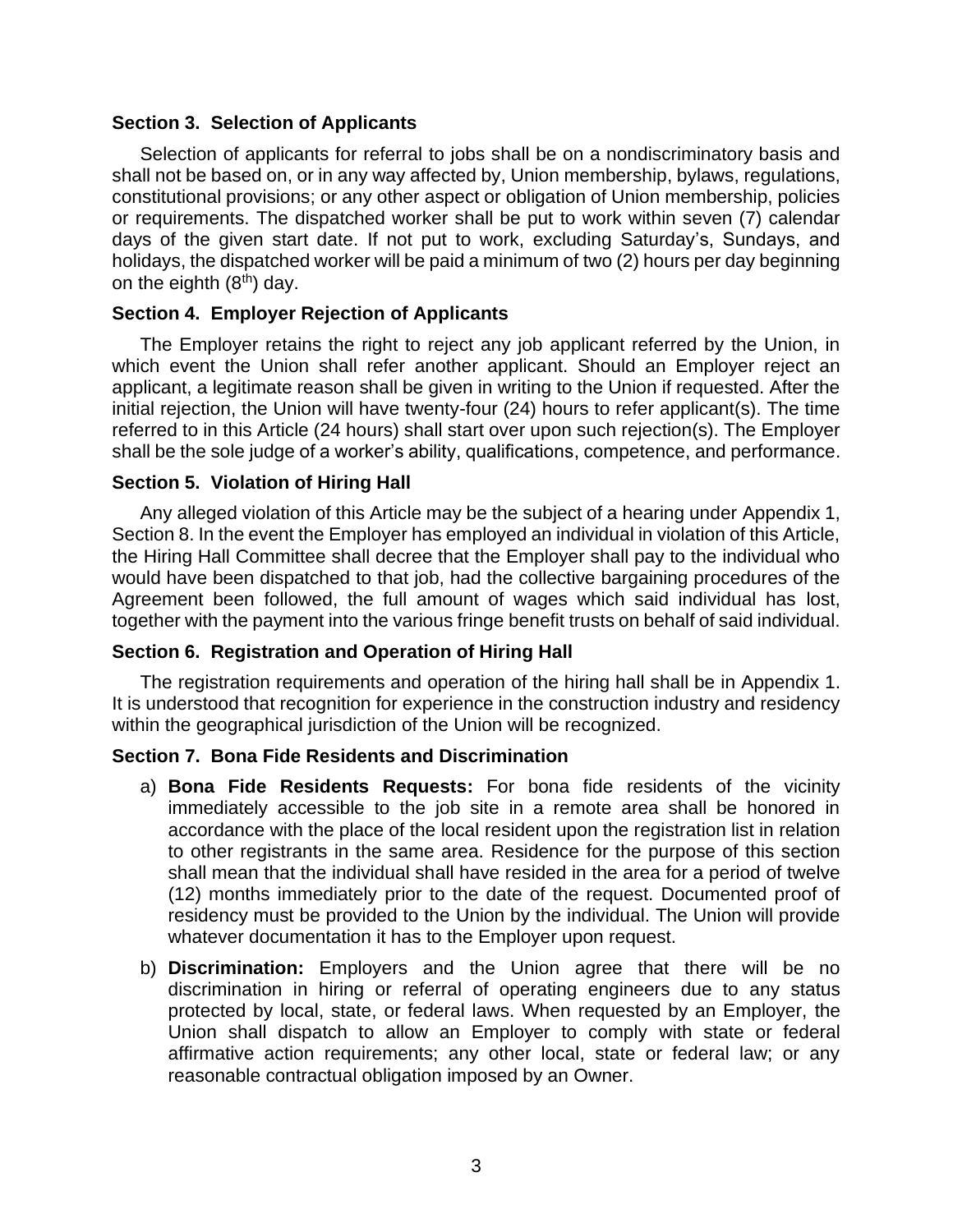#### <span id="page-8-0"></span>**Section 8. Posting Eligibility to Work**

The Union agrees to post at the hiring halls and to include with the dispatch the requirement to provide appropriate documentation to the Employer of the eligibility to work as required by the Immigration Reform Act of 1987, and that failure to provide appropriate documentation will result in refusal of employment.

#### **ARTICLE 3 UNION SECURITY**

#### <span id="page-8-2"></span><span id="page-8-1"></span>**Section 1. Union Shop**

All Employees covered by this Agreement whom are members of the Union in good standing on the effective date of this clause shall remain members in good standing. Those who are not members in good standing on the effective date of this clause shall, within fourteen (14) days following the effective date of this clause, become and remain members in good standing in the Union. Employees hired or covered by this Agreement subsequent to the signing of this Agreement shall be required to become and remain members of the Union in good standing within fourteen (14) days of hire or being covered. All requests by the Union for the dismissal of any Employee for failure to comply with the provisions of this paragraph shall be in writing. The Union agrees to defend any charge or suit made or brought against any Employer as the result of the dismissal or termination of any Employees pursuant of the provisions of this section and to hold the Employer harmless.

#### <span id="page-8-3"></span>**Section 2. Check-off of Dues**

The Employers agree to deduct from wages of each Employee such amount of the Union dues and/or assessments owing by them to the Union, as may be certified by the Financial Officer of the Union, provided the Employee has executed a written assignment calling for such a deduction. If an Employer transfers an Employee to a subsidiary and/or sister company, or if an Employee is transferred by the Employer to a joint venture that is formed by the Employer, it is agreed that for purposes of Union dues and/or assessments, the Employee need not execute a new written assignment calling for such deductions. Consequently, the deductions will continue without interruption and will be forwarded to the Union by the Employer who is then paying the Employee. Such deductions shall be transmitted to the Union within fifteen (15) days following the end of each calendar month. Appropriate transmittal forms shall be supplied to each Employer by the Union. The Union shall notify the Employer of the amount to be deducted.

The above deductions shall be made by the Employer so long as such payments are deemed in compliance with applicable law, and the Union agrees to indemnify the Employer for any litigation costs, expenses or liabilities which an Employer may incur from compliance with this provision.

#### <span id="page-8-4"></span>**Section 3. Discrimination Forbidden**

The Employer shall be the sole judge of a worker's ability, qualifications, competence, and performance. No person shall be discriminated against for upholding lawful Union principles, and any person who serves on a Committee shall not lose their position or be discriminated against for this reason.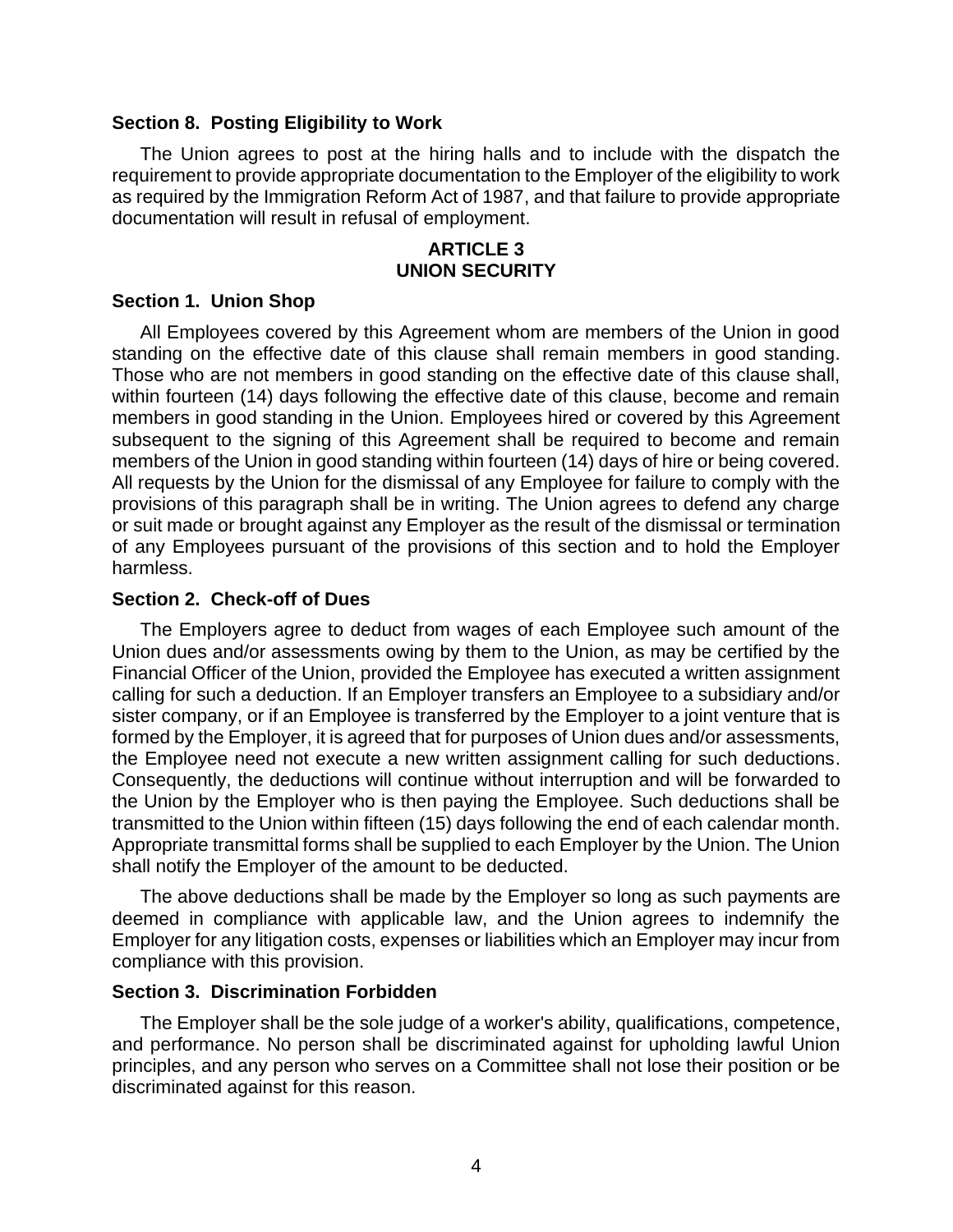#### <span id="page-9-0"></span>**Section 4. Job Steward**

One or more working stewards may be appointed by the Union from among its members working on the job that will represent the Union on the job. The Employer shall be informed of the names of the appointed stewards, in writing, and only such stewards will be accorded recognition by the Employer. The designated Union Representative shall be consulted by the Employer prior to a job steward's termination for cause as set forth in Article 21, Section 5. The job steward shall normally discuss grievances arising under this Agreement with the job supervisor and conduct other Union business during nonworking hours. These duties shall include, but not be limited to, taking a weekly report of all members employed, checking newly dispatched Employees, caring for the tools and effects of any injured member, caring for the injured in the absence of an authorized first aid person, notifying the Union representative of injuries, and transmitting to the Union Representative all complaints and grievances emanating from the job. The job steward shall be the last working journeyman terminated provided they are qualified for the last work available on the job.

#### <span id="page-9-1"></span>**Section 5. Discipline**

<span id="page-9-2"></span>The Union shall retain the right to discipline its members at all times.

## **ARTICLE 4 GRIEVANCE PROCEDURE**

#### <span id="page-9-3"></span>**Section 1. Grievance Procedure**

Any grievance, complaint, or dispute (except jurisdictional disputes) arising out of this Agreement involving its interpretation or application shall be considered a grievance and subject to resolution under the following procedure, and it is further agreed that until said procedure is exhausted, there shall be no work stoppage or lockout.

- a) The Employees shall report to their job steward, or such other business representative as may be designated by the Union, any grievance, complaint, or dispute that arises between the Employee and the Employer. The designated job steward or the business representative will attempt to immediately resolve the matter, between the parties on the job.
- b) Failing to agree, the designated job steward or business representative shall report the matter to the District Representative of the Union. The District Representative or their designee shall attempt to settle the matter with an Employer representative.
- c) Should the Union and the Employer have a dispute or complaint with the other party and if after conferring, a settlement is not reached within five (5) working days, the dispute shall proceed to Step d. in the same manner as an Employee complaint.
- d) In the event the matter cannot be adjusted by the method set forth above within five (5) working days, the Union will present the matter to the Executive Director of the AGC of Alaska, Inc. for adjustment and will reduce the matter to writing if requested.
- e) In the event the matter cannot be adjusted within four (4) working days from the date the grievance, complaint, or dispute is presented by the Union representative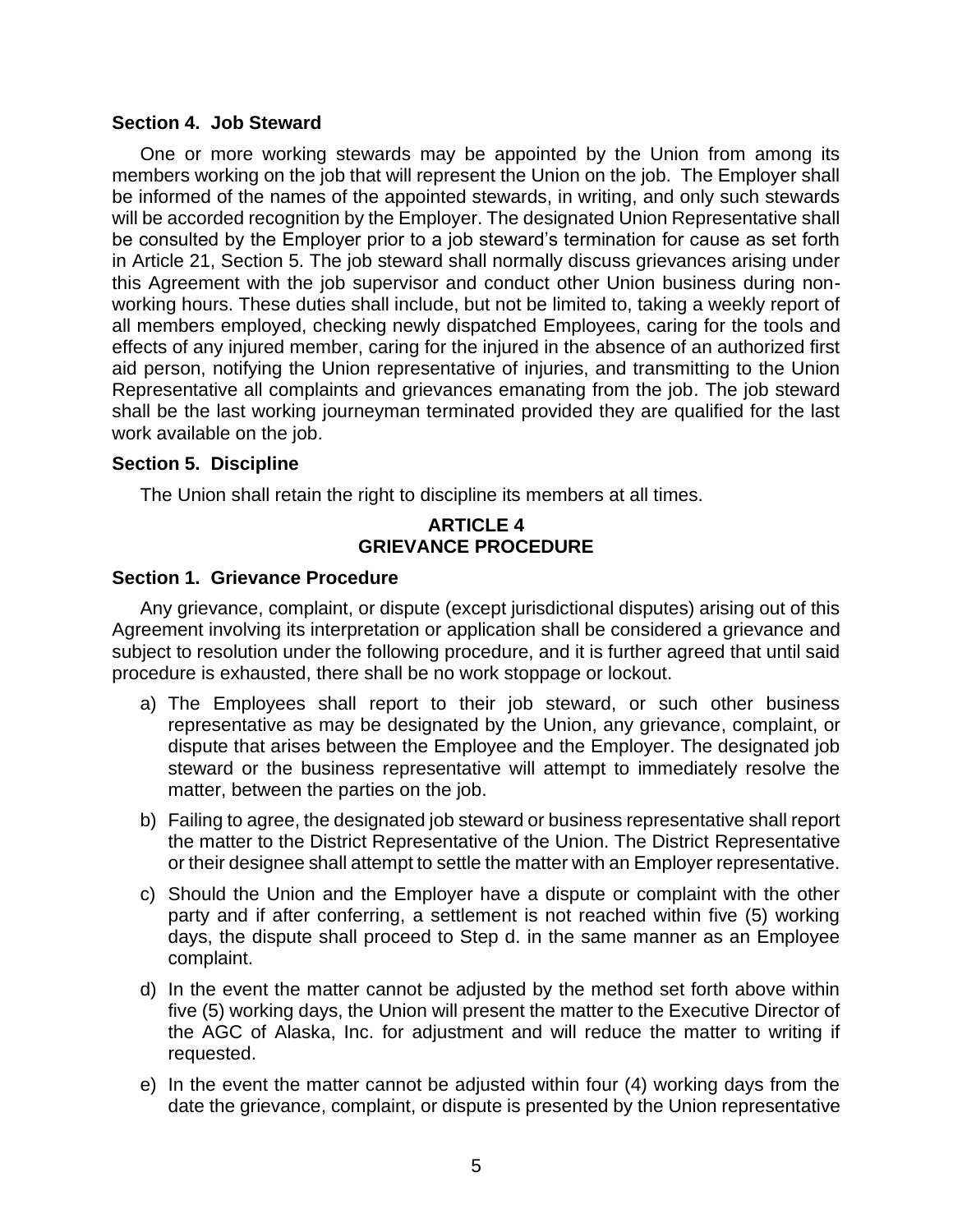to the Executive Director of the AGC of Alaska, Inc., the Union may take the dispute to arbitration as outlined in Section 2 of this Article.

- f) Any dispute that arises between the Employees and the Employer or any complaint or grievance on the part of both or one shall be submitted to the local Union within thirty (30) days of the known date of violation or when Employee could have reasonably become aware of the violation to be eligible to receive the assistance of the local Union.
- g) Times set forth by this Article may be extended by mutual agreement between the parties.
- h) Failure of the Union or the Employer to process a grievance in the time frame stipulated shall constitute abandonment of the grievance. If the grievance is abandoned by either party, then the Union or Employer shall accept the abandoned request or decision as binding. Any abandoned grievance shall not constitute a precedent.

#### <span id="page-10-0"></span>**Section 2. Arbitration Committee**

Should any grievance or complaint arise which cannot be negotiated and settled within the scope of the foregoing paragraphs of this Article, the Employer and the Union agree to submit the matter to the Arbitration Committee to be handled in the following manner:

- a) In the event a grieving party submits a grievance or dispute to arbitration, an Arbitration Committee shall be selected as follows: The Union representative and the Employer shall each name a representative to the Arbitration Committee within two (2) working days. The two (2) individuals so selected will then name a mutually acceptable third member to the Arbitration Committee, who shall name a Chairman. In the event that the first two (2) members of the Arbitration Committee are unable to agree upon a third member within three (3) working days, the parties shall select an arbitrator by the striking method from a list of seven (7) regional arbitrators supplied by the American Arbitration Association (AAA) or Federal Mediation and Conciliation Service (FMCS). This third member will be selected within five (5) working days after the failure to agree on a third member. The Committee will meet within five (5) working days of the appointment of the third member. The Committee will continue in session until a decision has been reached. The Committee will render its decision within five (5) working days upon conclusion of the evidence unless the time is extended by the agreement of both parties.
- b) The decision of the Arbitration Committee will be final and binding upon both parties and shall be complied with within five (5) working days after the decision has been reached unless waived by mutual agreement for extension of time.
- c) Expenses of the independent arbitrator shall be borne equally by both parties.
- d) The Arbitration Committee shall conduct the hearing according to AAA or FMCS standards and procedures for grievance arbitration. The Arbitration Committee shall have no authority to add to, alter, delete or modify any provisions of this agreement.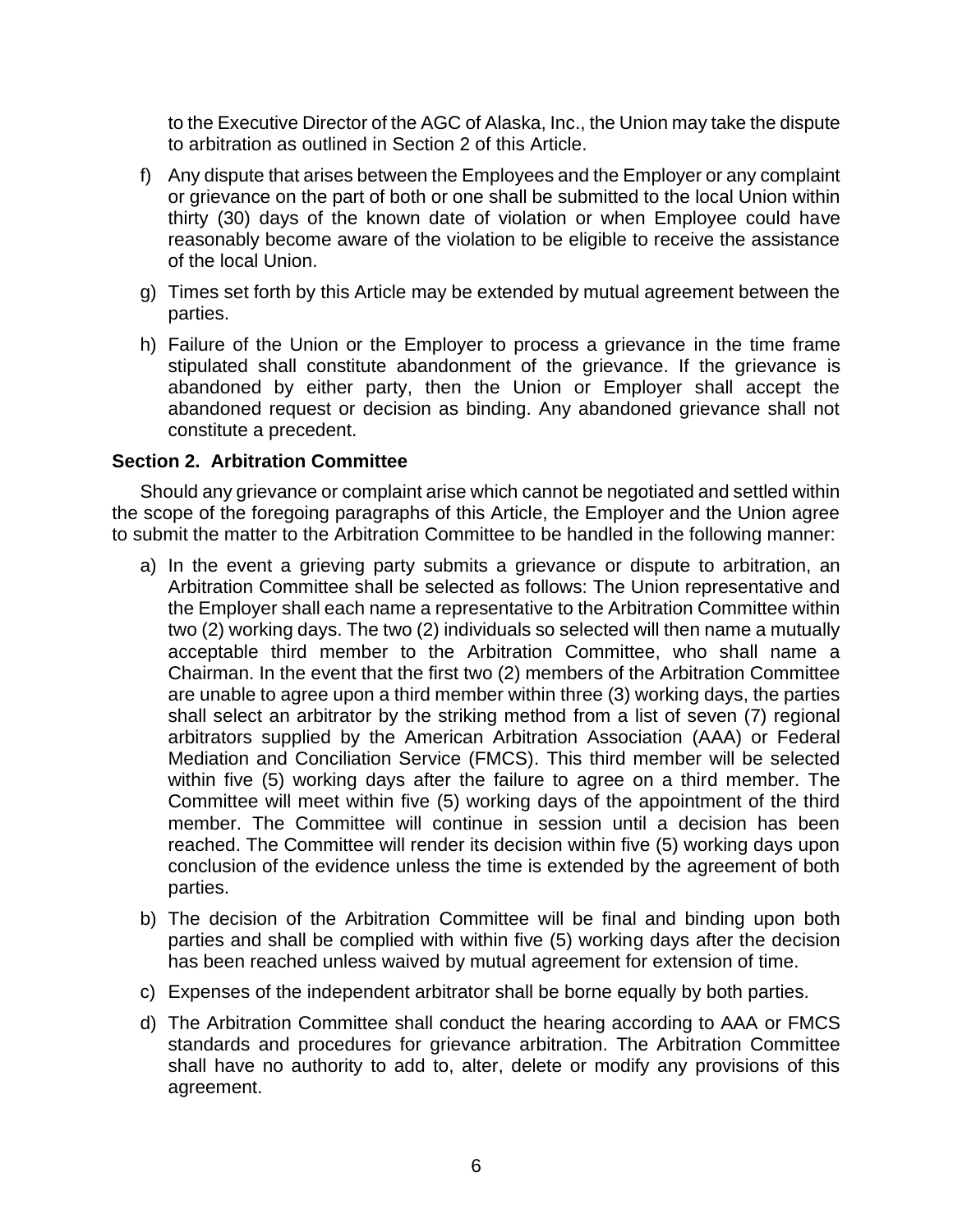e) Should the party against whom the decision is rendered fail to execute the decision of the Committee within the prescribed time the other party may strike or lockout.

## **ARTICLE 5 JURISDICTIONAL DISPUTES**

#### <span id="page-11-1"></span><span id="page-11-0"></span>**Section 1. Jurisdictional Disputes**

If a jurisdictional dispute arises, it shall first be submitted to the Local Unions involved for settlement. If the Local Unions involved reach settlement the Employer agrees to be bound by such settlement. If the Local Unions fail to reach settlement within forty-eight (48) hours it shall be referred to the Local Unions involved and the AGC of Alaska, Inc. for settlement; then, if no understanding or agreement is reached within forty-eight (48) hours, it shall be referred to the International Representatives of the Unions involved and they shall confer with the AGC of Alaska, Inc. for settlement. Pending such settlement, the craft performing the work at the time the dispute arises shall continue in such capacity until settlement has been reached as above provided.

Assignment of work shall be governed by the decisions of record, area practice, and existing or prospective International jurisdictional agreements.

It is further agreed that in the event the Unions signatory to AGC of Alaska, Inc. agreements and the AGC of Alaska, Inc. jointly agree to a jurisdictional dispute resolution procedure, the parties to the Agreement agree that they will be immediately bound by any such procedure.

## **ARTICLE 6 BOARD, LODGING, AND PER DIEM**

#### <span id="page-11-3"></span><span id="page-11-2"></span>**Section 1. Employer Provided Camp, Per Diem**

Unless otherwise agreed with the Union, the Employer shall provide room and board in a camp, per diem at one hundred dollars (\$100.00) per calendar day on the project, or arrange with a third party for suitable room and board accommodations for Employees under the following circumstances: Where the work site is remote, requiring special transportation of Employees to the site (i.e.; aircraft, boat), or the midpoint of the project is 65 road miles or more from the International Airport in either Fairbanks, Anchorage, or Juneau. In the event that a contractor provides lodging facilities, but no meals, the employer shall pay forty-eight dollars (\$48.00) per day for meals.

#### <span id="page-11-4"></span>**Section 2. Local Resident Provisions**

The Employer has no obligation to provide subsistence and/or quarters for bona fide residents immediately accessible to the project in a remote area. A Local Resident is defined as an individual with a domicile within sixty-five (65) road miles of the midpoint of the project and who has lived at that domicile for the past twelve (12) months.

#### <span id="page-11-5"></span>**Section 3. Exceptions to Per Diem Payments**

Per diem shall not be allowed on projects West of Livengood on the Elliot Highway, at Mile 0 on the Dalton Highway to the North Slope of Alaska, North of Mile 20 on the Taylor Highway, East of Chicken, Alaska on the Top of the World Highway and South of Tetlin Junction to the Alaska-Canadian Border except for private works jobs where the Employer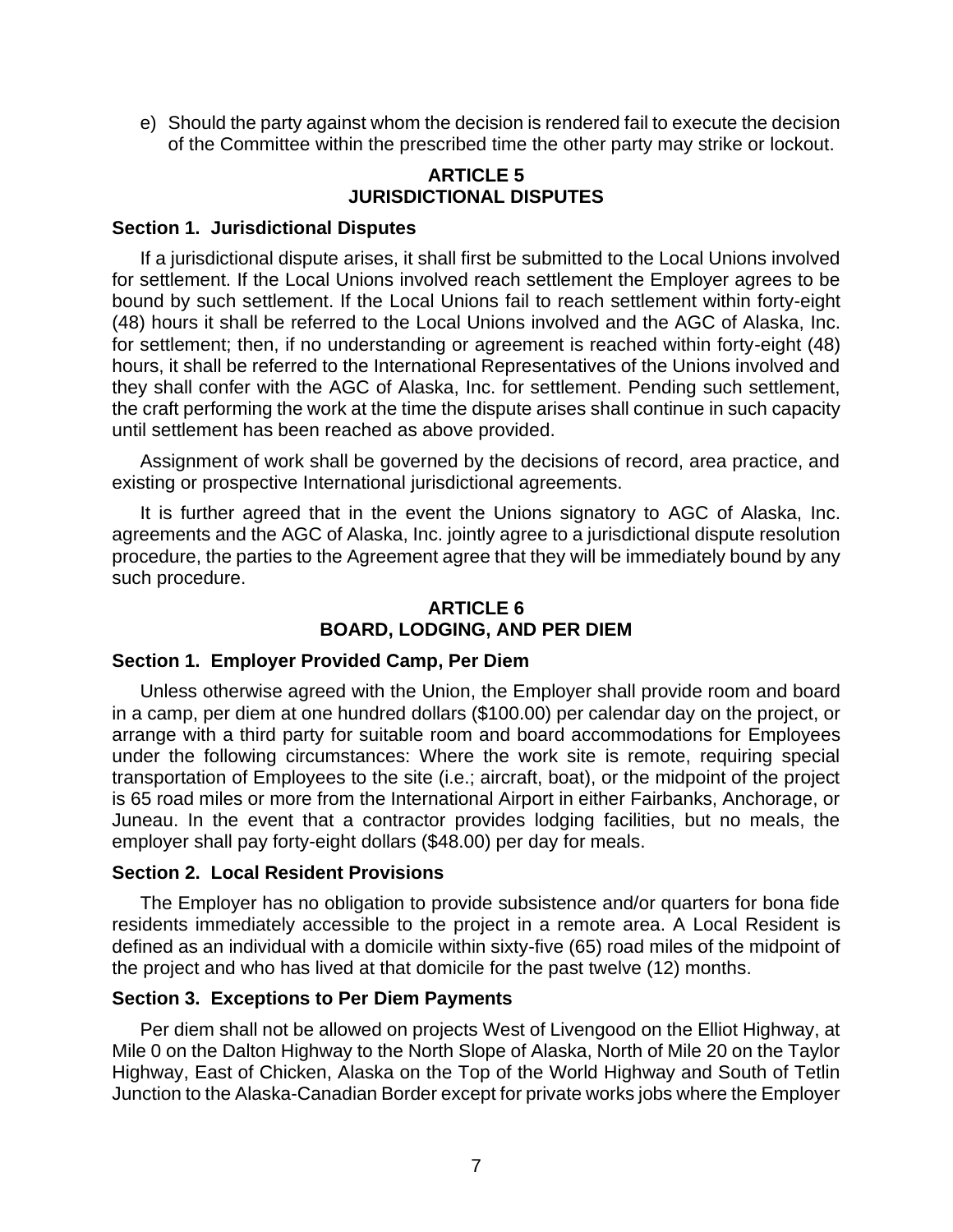and Union mutually agree that Per Diem will be provided in lieu of Employer provided meals and housing facilities.

#### <span id="page-12-0"></span>**Section 4. Room and Board Not Part of Wages**

Where the Employer provides or furnishes board, lodging or any other facility, the cost or amount thereof shall not be considered or included as a part of wages, but shall be excluded therefrom.

## **ARTICLE 7 TRANSPORTATION OF EMPLOYEES**

#### <span id="page-12-2"></span><span id="page-12-1"></span>**Section 1. Transportation to the Site**

When persons are recruited to job sites which require special transportation by air or water, transportation and actual reasonable expenses of board and lodging while en route shall be borne or reimbursed by the Employer.

#### <span id="page-12-3"></span>**Section 2. Transportation from the Site**

At the termination of the contract, project, or season, and providing the Employee immediately, unless otherwise mutually agreed to by the Employee and the Employer, returns to the point of hire, the Employer will pay for transportation, actual reasonable expenses of board and lodging while en route to the point of hire.

Employer furnished transportation to the point of hire shall be provided to all persons required to leave a job for medical reasons sufficient to require extended medical care or hospitalization.

## <span id="page-12-4"></span>**Section 3. Return of Remains in Event of Death**

In the event of death of an Employee while on the job or in the Employer's camp, the Employer shall immediately notify the Union, and, in the absence of any law or authority prohibiting same, prepare and transport the remains to point of hire or to such other point of equivalent or less distance as the next of kin may elect.

## <span id="page-12-5"></span>**Section 4. Transportation To or From Point of Pickup**

Where there is an established point of pickup, or the Employer deems it necessary to transport an Employee by boat, aircraft, or other Employer supplied conveyance, work shall begin at the site of the work unless it takes more than one (1) hour to transport persons, either to or from the pickup point. In that event, round-trip travel time exceeding two (2) hours shall be considered as time worked and compensation computed on the basis of the travel time consumed, going from and returning to the point of pickup. When furnished, transportation from pickup point to work site and the return from work site to pick up point shall be by the most expeditious route and means possible; such transportation shall be safe and lawful and the Employees shall be seated in reasonable comfort and protected from the elements.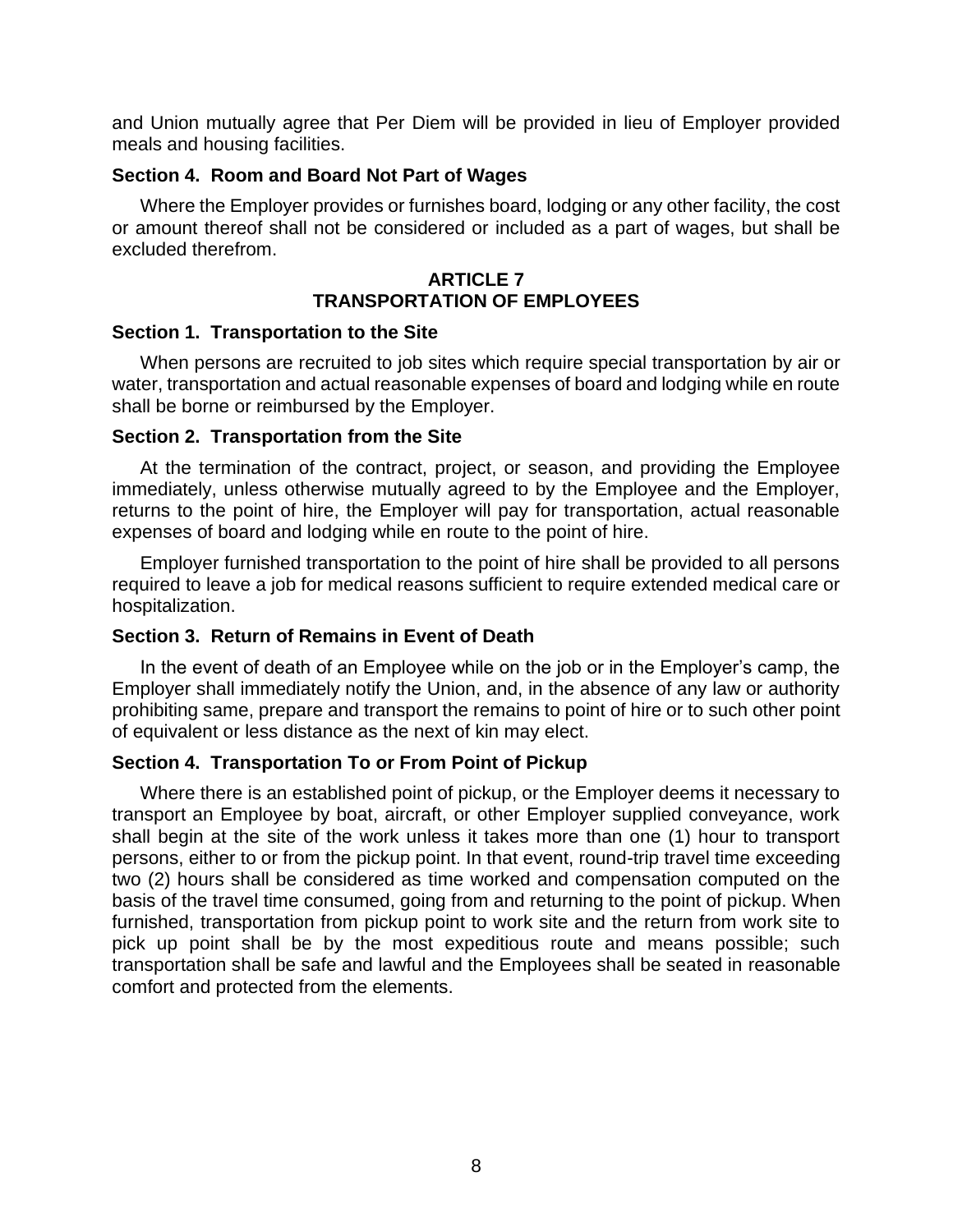## **ARTICLE 8 TRANSPORTATION OF TOOLS AND PERSONAL EFFECTS**

#### <span id="page-13-1"></span><span id="page-13-0"></span>**Section 1. Transportation of Tools**

Where the job site requires special transportation by air or water, transportation costs for Employer required tools from point of hire to the job site and return shall be borne by the Employer. The Employer shall reimburse the Employee for the full prior agreed value of Employer required tools lost while in the care, custody or control of an air carrier while an Employee is traveling pursuant to this Section.

#### <span id="page-13-2"></span>**Section 2. Personal Effects**

The Employer will also be responsible in case of fire or flood for all the personal effects of Employees in an amount not to exceed one thousand-five hundred dollars (\$1,500.00) each in all Employer's camps or in camps arranged for by the Employer, other than those camps owned or operated by the Government. Provided, that the Employee must have submitted an itemized inventory for personal effects, other than clothes, prior to the loss.

## **ARTICLE 9 HEALTH AND SAFETY**

#### <span id="page-13-4"></span><span id="page-13-3"></span>**Section 1. Health and Safety**

The Employer and the Employee will conform to all federal and state health and safety regulations applicable to work covered by this Agreement, and shall have adequate shelters available where necessary, with heat, where the workers can change and dry their clothes and store their tools. On all projects covered by this Agreement, there shall be provided by the Employer at all times during construction, sanitary facilities consisting of a reasonable number of toilets and urinals. Fresh drinking water will be available to the workers. Employer will furnish welding equipment, including all leathers, hard hats, eye protection, ear protection, respirators, safety belts and lanyards, and reflective vests.

#### <span id="page-13-5"></span>**Section 2. Disclaimer**

This Agreement is not intended to and shall not be construed as creating, imposing, or adopting on the Union or representatives any state common-law duties in the areas of safety.

#### <span id="page-13-6"></span>**Section 3. Drug-Free and Alcohol-Free Workplace**

Labor & Management are committed to providing Employees with a drug-free and alcohol-free workplace. It is the goal to protect the health and safety of Employees and to promote a productive workplace and protect the reputation of Labor and Management and the Employees. Consistent with those goals, the Employer prohibits the use, possession, distribution or sale at its employment sites, of drugs, drug paraphernalia or alcohol. The Union recognizes the Employer's right to develop and implement a drug screening program. The Employer agrees to pay the cost for such drug screening. The Employer will designate the facility to conduct the drug/alcohol screening. Within the limits permitted by applicable Federal or State laws and/or owner regulations, the Employer has the prerogative to test Employees for drug/alcohol usage, and to refuse employment or terminate those who test positive.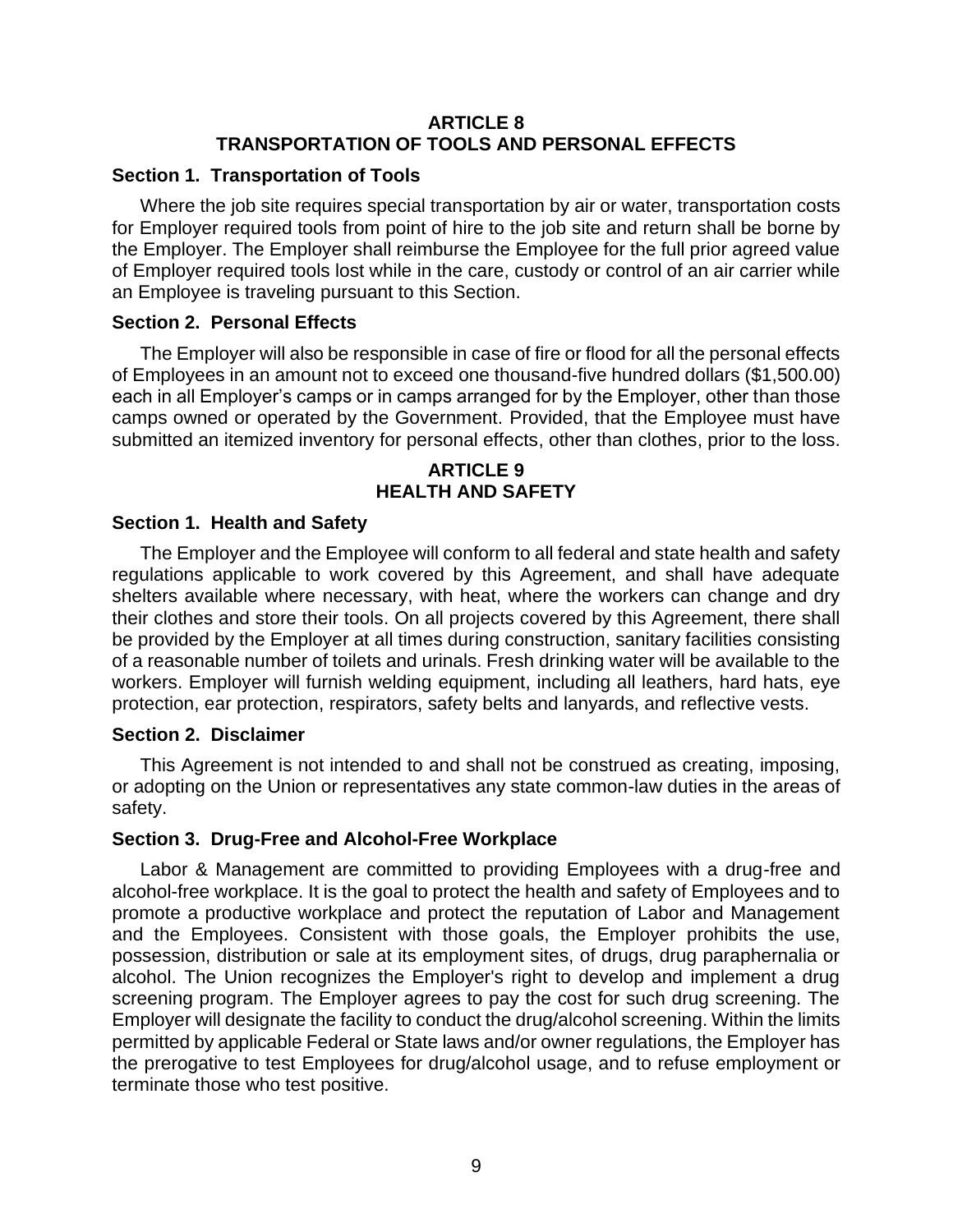#### <span id="page-14-0"></span>**Section 4. Drug and Alcohol Screening**

Workers required by the Employer to take a pre-employment drug and alcohol screening will not be on the payroll of the Employer during drug and alcohol screening. If the Employee is put to work while they are awaiting the results, they will be paid for time worked. The Employer will pay for all drug and alcohol screening.

#### <span id="page-14-1"></span>**Section 5. Background Check**

The Employer maintains the right to conduct a criminal background check for felony convictions and/or driving convictions on new Employees prior to hiring. Workers required by the Employer to submit to a Background Check will not be on the payroll of the Employer during the background check. If the Employee is put to work while they are awaiting the results, they will be paid for time worked. The Employer will pay for the Background Check.

#### **ARTICLE 10 HOLIDAYS**

<span id="page-14-2"></span>The holiday rate shall apply for work on the following days:

| New Year's Day        | Labor Day               |
|-----------------------|-------------------------|
| <b>Presidents Day</b> | Veteran's Day           |
| <b>Memorial Day</b>   | <b>Thanksgiving Day</b> |
| Fourth of July        | <b>Christmas Day</b>    |

When any of these holidays fall on a Sunday, then the following Monday shall be the observed holiday, unless Sunday is a scheduled workday.

When a holiday falls on a Saturday:

- a) If Saturday is a normally scheduled workday, the holiday shall be observed on the Saturday.
- b) If Saturday is not a normally scheduled workday, the holiday shall be observed on the preceding Friday.

Notwithstanding any other provision, the Employer and the Union may agree to observe the holiday on a day other than the observed holiday. The Union must agree to the change prior to the holiday in writing.

#### **ARTICLE 11 CHANGE IN CLASSIFICATION OR CRAFT**

## <span id="page-14-4"></span><span id="page-14-3"></span>**Section 1. Work Outside of Craft**

- a) The Employer is entitled to assign an Employee to perform work normally performed by another craft on a temporary and "emergency" basis.
- b) Wherever feasible the Employer is entitled to develop a composite crew for the performance of a particular job or contract, in which even traditional craft jurisdictional boundaries will be waived by all Unions signatory to this (or similar) Agreement for the period the composite crew is in effect. The composite crew shall consist of the required crafts in such proportions as are respective to work, to be performed. **The composite crew will be arranged at a pre-job conference.** A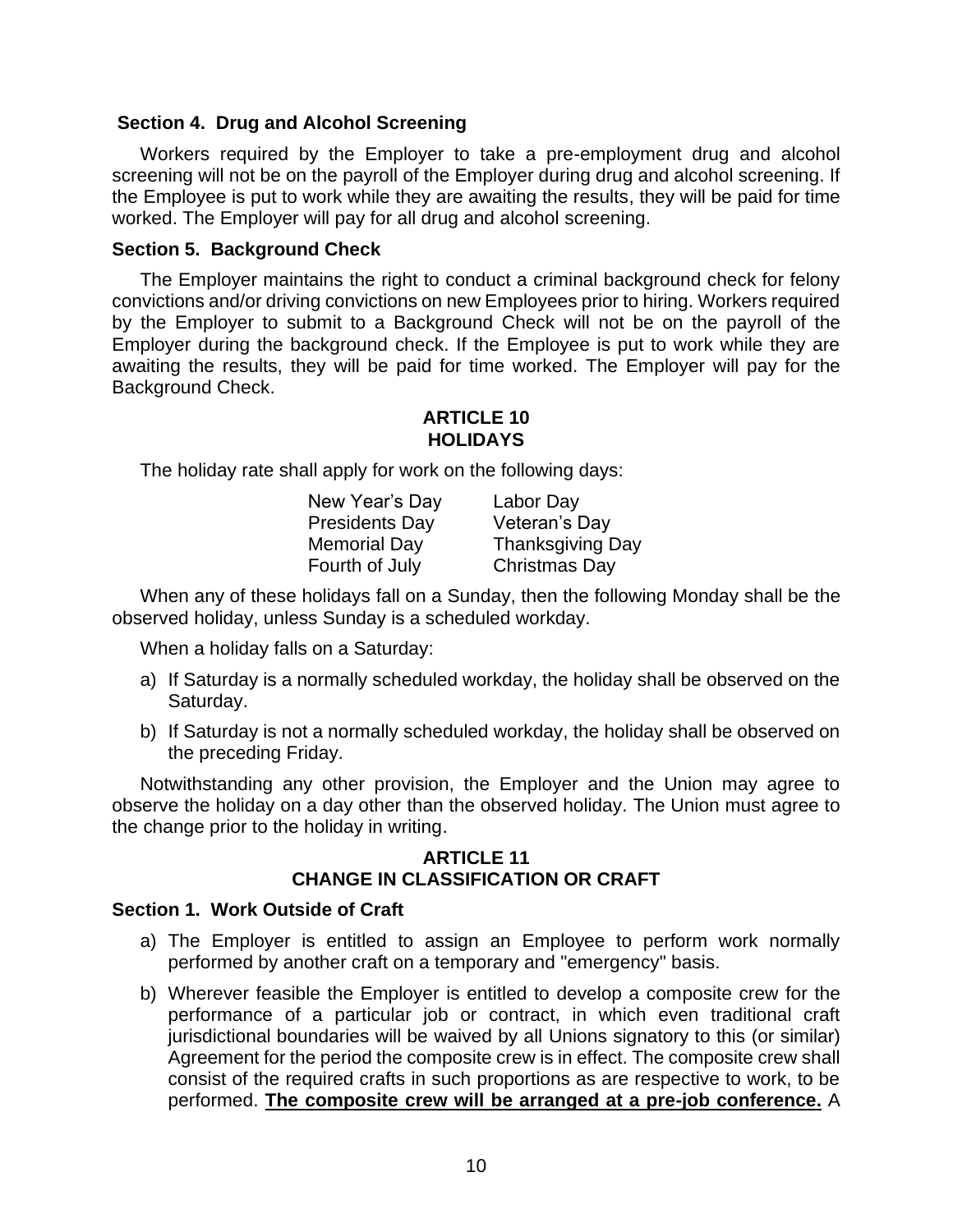mutually agreed method will be developed to resolve any issue over the composition of the composite crew.

#### <span id="page-15-0"></span>**Section 2. Work in Different Classification Within Craft**

When an Employee is temporarily required to perform work in a higher classification within their craft, the Employee shall be paid the rate that the classification calls for while required to perform such work, provided the Employee works at least two (2) hours within that classification. If the Employee works in a lower classification than dispatched, they shall be paid at their normal rate of pay.

#### **ARTICLE 12 PAY**

#### <span id="page-15-2"></span><span id="page-15-1"></span>**Section 1. Regular Payday**

The Employer shall establish a regular weekly payday on which Employees shall be paid during working hours, which payday shall not be later than seven days following the end of the payroll period.

Timecards shall be reviewed and signed by the Employees daily or weekly and submitted to the Employer. Timecards shall not be changed or altered without prior consultation with the Employee and/or authorized Union representative.

Copies of the Employee's timecards shall be made available by the Employer for inspection by the Employee or authorized Union representative or mailed to the Union hall (during normal working hours) upon eight (8) hours' notice by the Union.

For the purposes of pay, a payroll week is further defined as beginning at 12:01 a.m. Sunday and ending at 12:00 midnight on the following Saturday. This payroll week is established for the purpose of uniformity and defining the pay period. The Employer is entitled to change the payroll cutoff date as circumstances may warrant, so long as payday is within one week following the payroll cutoff date. In regard to "bush" jobs where flight schedules and/or mail delivery may be interrupted, separate arrangements may be consummated by mutual consent or separate agreement.

## <span id="page-15-3"></span>**Section 2. Payment of Wages Upon Separation**

It is understood and agreed, however, that when an Employee is separated from employment, the person's wages become due within three (3) working days after separation at the location the employer and employee agree upon. Failure to pay within the prescribed period of time (exclusive of Saturdays, Sundays, and holidays) shall entitle Employee to waiting time of two (2) hours per day.

#### <span id="page-15-4"></span>**Section 3. Itemized Deductions**

The Employer shall itemize deductions on pay checks so Employees can determine the purpose for which amounts have been withheld and shall indicate the number of travel time hours, straight time hours, overtime hours, dues deductions, and basic rate per hour paid.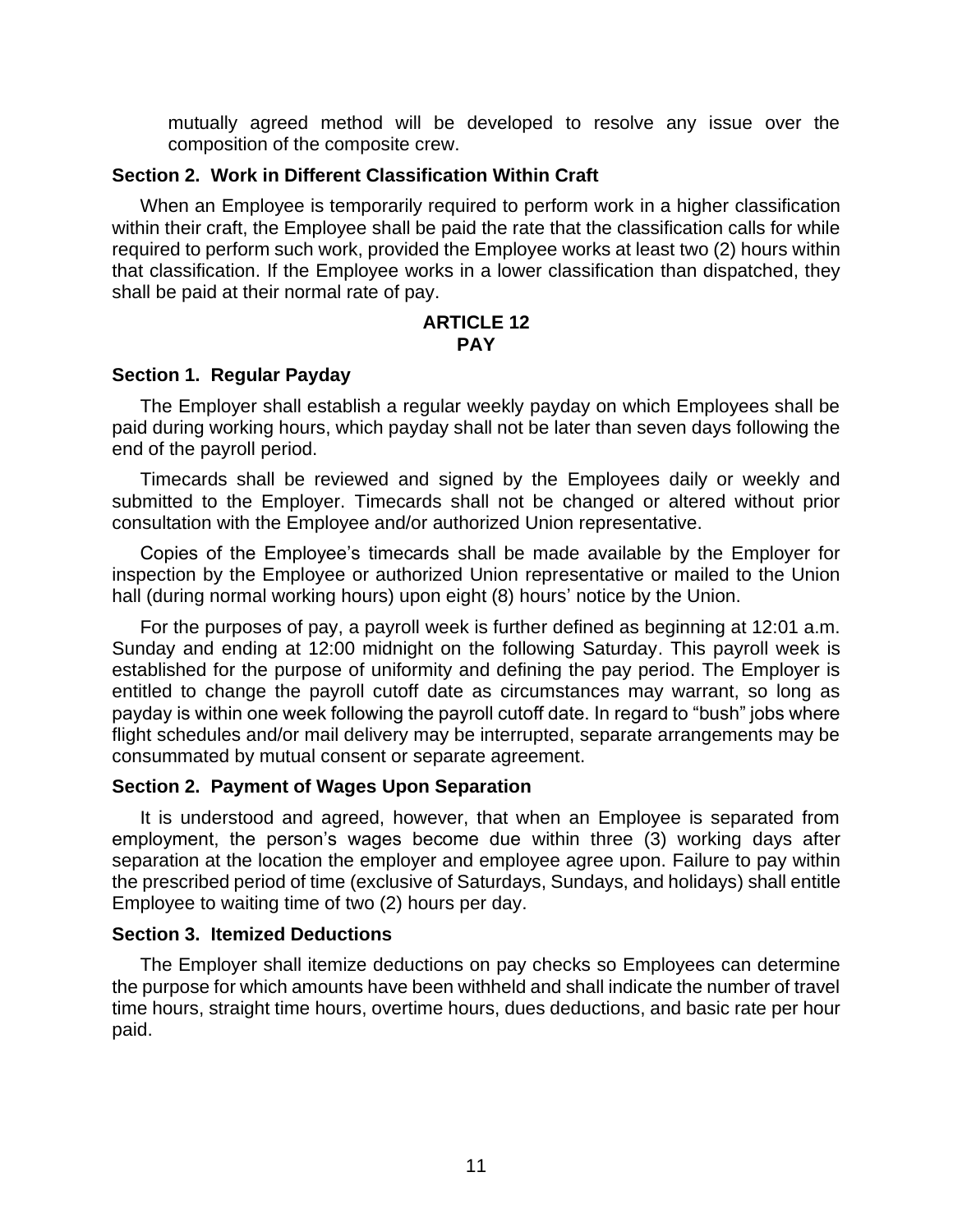#### <span id="page-16-0"></span>**Section 4. Errors in Pay**

When an Employee discovers an error in pay, they shall notify the Employer within a reasonable time. If the Employer and Employee are unable to resolve the issue in a timely manner, the Employee may contact their Union representative. Once the Union notifies the Employer of an error in pay the shortage shall be reviewed and if verified, paid on or before the following pay period. Failure to pay within the prescribed period of time (exclusive of Saturdays, Sundays, and holidays) shall entitle the Employee to a waiting time of two (2) hours per day from the time the Union notified the Employer.

#### **ARTICLE 13 UNION ADMISSION TO JOB**

#### <span id="page-16-2"></span><span id="page-16-1"></span>**Section 1. Authorized Representation**

An authorized representative of the Union shall be allowed admission to any job at any time for the purpose of investigating conditions existing on the job. However, the representative shall, as soon as possible, make their presence known to the Employer's representative in charge of the work. On projects which are under military guard, the Employers will cooperate with the Union officials in this regard as far as regulations will permit.

#### <span id="page-16-3"></span>**Section 2. Examination of Records**

The Union representative shall have the right to examine all records pertaining to the Employees covered by this Agreement on proper notification in advance to the Employer. The Employer shall make available original or copies of the original records for examination by the authorized Union Representative upon forty-eight (48) hours' notice from the Union. To examine records, other than pay or fringe benefit computations, shall require written authorization from the Employee. When requested by the Union, Employers shall make available the names, addresses and classifications of any of their Employees covered by the Agreement.

## **ARTICLE 14 WAGES**

#### <span id="page-16-5"></span><span id="page-16-4"></span>**Section 1. Public Works Projects-Davis Bacon Act and Related Statutes**

In the event an individual Employer bids on a public project being awarded by a federal, state, borough, city or other public entity which is to be performed at a predetermined and/or prevailing wage rate established pursuant to the provisions of the Davis Bacon Act (Public Law 74-403 (8/30/35) as amended 3/21/41 and 7/2/64 40 USC 276A-276A7 as amended) or established pursuant to the provisions of Title 36 Alaska Statutes, or any other prevailing wage, the published hourly wage and fringe rate set forth in said public award or the construction contract rate in effect at the time of bid shall apply for the duration of the project or the term of this Agreement, even though such prevailing wage is less than the wage set forth in this Agreement. The same principle shall also apply to fringe benefits.

#### <span id="page-16-6"></span>**Section 2. Wages**

See the Wage and Benefit Allocation on the last page.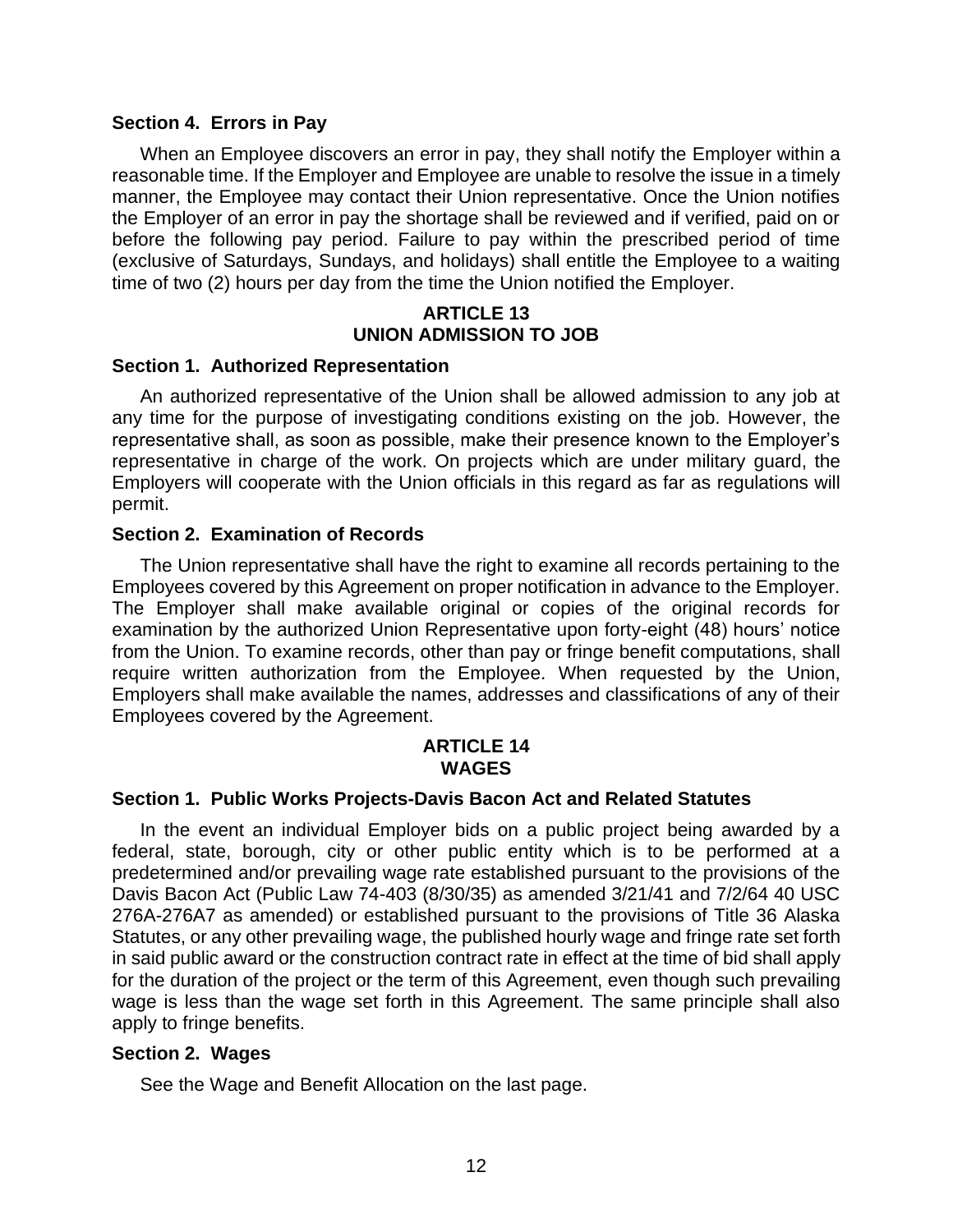#### **ARTICLE 15 HOURS OF WORK/OVERTIME/SHIFTS**

#### <span id="page-17-1"></span><span id="page-17-0"></span>**Section 1. Normal Workday & Week**

Eight (8) hours shall constitute the normal workday; and forty (40) hours shall constitute the normal work week. Starting and quitting time for the workday shall be established between 6:00 a.m. and 6:00 p.m. (starting times may be staggered between the hours of 6:00 a.m. and 8:00 a.m.) in accordance with job requirements, as determined by the Employer. Employees shall receive compensation of one and one half (1-1/2) times the base rate for any hours worked over eight (8) hours per day or over forty (40) hours per week.

Unless the specific project requirements impose a restricted work schedule, the Employer agrees that there shall be at least six (6) hours between shifts for Employees. Should Employees not receive six (6) hours off between shifts, such time worked on their new shift shall be paid at the proper overtime rate. (Excepting cat trains, barge work, tide work, or other mutually agreed condition.)

On construction projects funded entirely with Federal funds and in accordance with recent amendments by congress to the Contract Work Hours and Safety Standards Act (WHSSA) and the Walsh-Healy Act, it is agreed between the parties that overtime will be paid only after Employees have worked more than forty (40) hours in any one work week. However, at no time shall Employees be required to work more than ten (10) hours in any one workday unless overtime at the rate of one and one-half times the Employee's straight time rate is paid for time worked in excess of ten (10) hours.

Nothing in this Article shall be construed as guaranteeing any Employee eight (8) hours of work per day, or forty (40) hours of work per week.

If Alaska state law changes to allow more than eight (8) hours per day without overtime the Employer may choose to schedule the work in accordance with the statutory overtime provisions.

#### <span id="page-17-2"></span>**Section 2. Starting Time**

The Employer will establish a regular starting time; except that it shall be understood that when the job conditions at the site of the work or when economic considerations warrant, other hours of starting time may be established by mutual agreement between the Employer and the Union. With respect to concrete paving, concrete pouring, asphalt paving, and road oiling, the starting time of work shall be mutually arranged to fit the job conditions. Service and maintenance personnel may be started prior to regular shifts at the straight time rate.

#### <span id="page-17-3"></span>**Section 3. Overtime Rates**

Employees shall receive compensation of one and one half (1-1/2) times the basic rate for work performed on Saturday and Sunday; and two (2) times the basic rate for any work performed on holidays, excepting, that when a shift of multiple shifts operation is started at the basic rate or at an overtime rate, it shall be completed at that rate. Further excepting, that Saturday may be a straight-time workday for an Employee: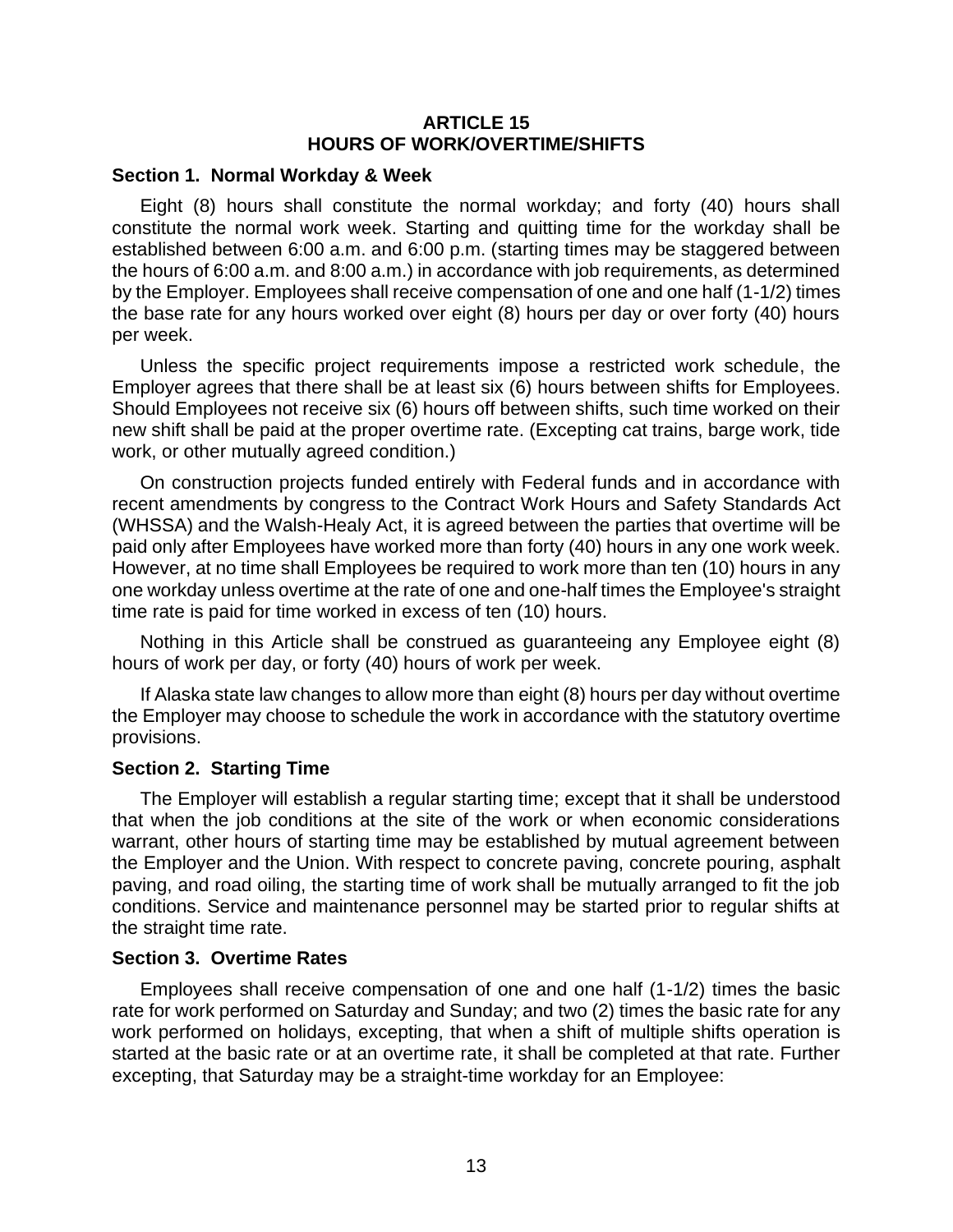- a) Who was absent on a straight time day on which work was made available by the Employer; or
- b) Work was interrupted that week by weather; or
- c) If owner's project specifications require that work be restricted to weekend, Saturday and Sunday will be straight time days.

#### <span id="page-18-0"></span>**Section 4. Multiple Shifts**

The use of multiple shifts and their starting and quitting times may be established in accordance with job requirements as determined by the Employer. There shall be no premium for shift work.

### <span id="page-18-1"></span>**Section 5. Dewatering Tunnels/Temporary Heat/Protection**

Dewatering of tunnels and caissons and providing temporary heat and protection shall be worked in accordance with the work shift and overtime provisions heretofore established, except that time worked on holidays when no other activities are in progress will be compensated for at the overtime rate of one and one-half (1-1/2) times the basic rate of wages.

#### <span id="page-18-2"></span>**Section 6. Tide Work**

Unless otherwise agreed to by the Union and the Employer, tide work shall be subject to the following special condition:

<span id="page-18-3"></span>When Employees are called out on tide work, they shall be guaranteed an amount equivalent to four (4) hours at straight time pay as a minimum for each call out.

## **ARTICLE 16 PAY GUARANTEES**

#### <span id="page-18-4"></span>**Section 1. Pay for Actual Time Worked**

Except as provided in this Article, an Employee is only entitled to pay for time worked.

#### <span id="page-18-5"></span>**Section 2. Show-Up Guarantee**

Employees reporting for work and not put to work shall receive two (2) hours at their regular straight time rate unless notified not to report at least two (2) hours prior to the start of shift. Notification may take the form of a telephone answering device, radio broadcast or any other agreed upon device. Where Employees live in camp, such notification can be given any time prior to departure from camp.

#### <span id="page-18-6"></span>**Section 3. Work Injuries**

Employees injured on the job, provided injury is reported to the person's Employer and requires medical attention, are to be paid for time spent on the first visit to the doctor and, if the doctor determines and certifies that the Employee is unable to return to work because of injury, they shall be paid the balance of the shift during which the injury occurred. This provision applies to medical attention received during regular working hours only.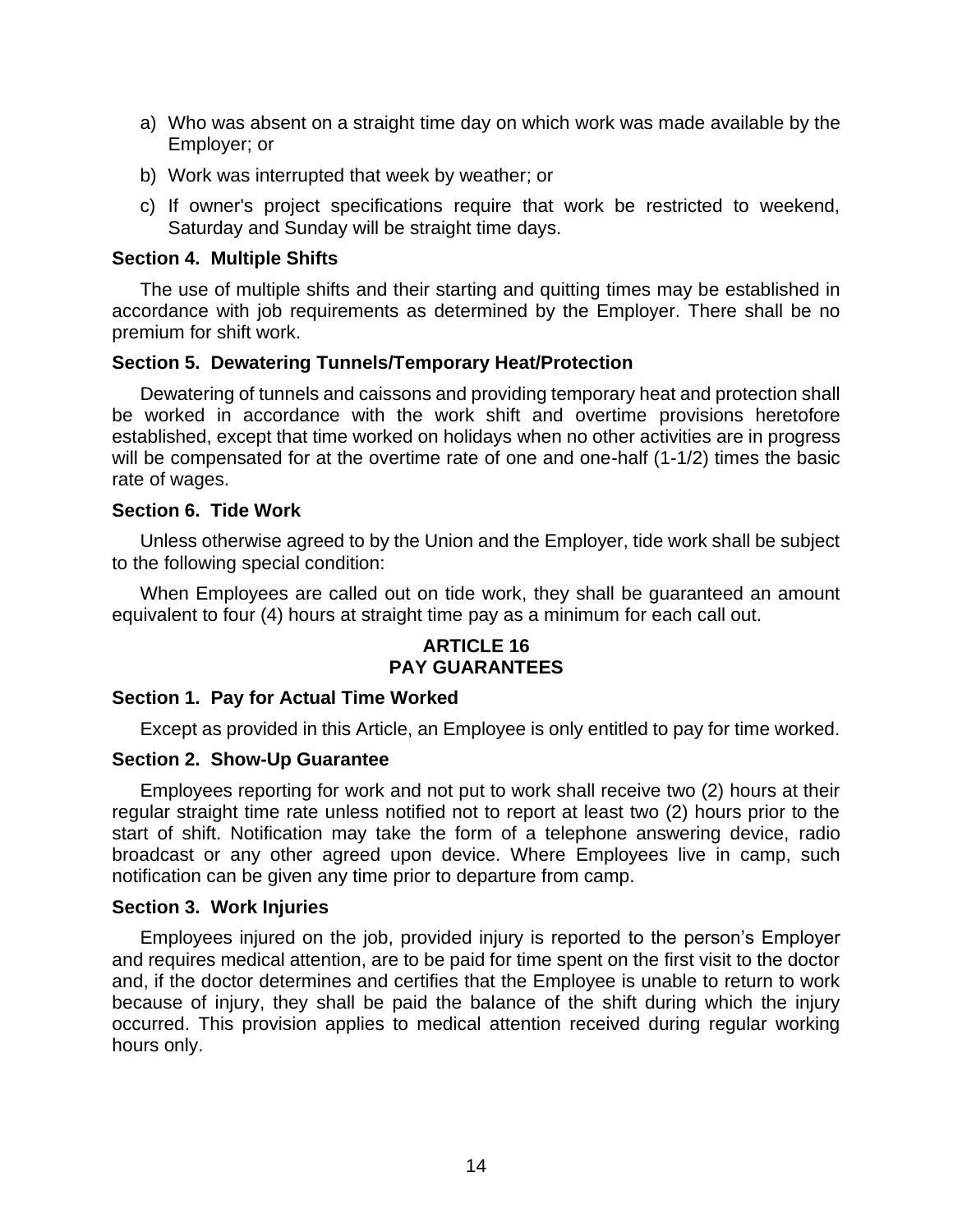#### <span id="page-19-0"></span>**Section 4. Call-Back Guarantee**

When an Employee has completed their scheduled shift and returns by direction of the Employer to perform additional work, they shall receive overtime pay for the actual hours worked with a minimum guarantee of two (2) hour's pay at the applicable rate.

#### **ARTICLE 17 MEAL PERIODS**

#### <span id="page-19-2"></span><span id="page-19-1"></span>**Section 1. Meal Periods**

An Employer will schedule a one-half (1/2) hour break for a meal period near the midpoint of a shift. An Employee required to work more than six (6) consecutive hours without a meal break shall be allowed a later meal period of one-half (1/2) hour, and it shall be considered as time worked and paid for at the proper rate. If not allowed a meal period of one-half (1/2) hour, Employees will be paid an additional one-half (1/2) hour at the applicable rate.

## <span id="page-19-3"></span>**Section 2. Employer Engaged in Continuous Operations**

Notwithstanding the above paragraph, an Employee may be required to work more than six (6) consecutive hours without any entitlement to a later meal period or pay for that period when the Employer is engaged in a continuous operation where breaks are difficult to schedule but sufficient lag time normally exists to enable an Employee to consume a meal during the shift. Continuous operations will be limited to: asphalt paving operations, concrete pours, tide work, and pile driving unless mutually agreed to between the Union and the Employer.

## **ARTICLE 18 FRINGE BENEFITS**

#### <span id="page-19-5"></span><span id="page-19-4"></span>**Section 1. Fringe Benefit Allocation**

See the Wage and Benefit Allocation on the last page**.**

## <span id="page-19-6"></span>**Section 2. Contributions to Trusts**

It is understood that the above contributions by the Employers to the various Trusts, are to be computed solely on total number of compensable hours worked by persons that are members of the bargaining unit only, and are not to be included in wages and will not, therefore, be subject to either Federal or State withholding taxes and further shall not be considered or included in the computation of overtime pay.

#### **ARTICLE 19 FOREMAN**

<span id="page-19-7"></span>There shall be no desire on the part of the Union to select the Employers' foreman. This determination will be made by the Employer. Each Employee will be advised who their foreman is. The foreman may be required to work at the trade but will be paid at the applicable rate. The Employer and the Union recognize the fact that the position of General Foreman, if utilized, is not the sole jurisdiction of any one craft.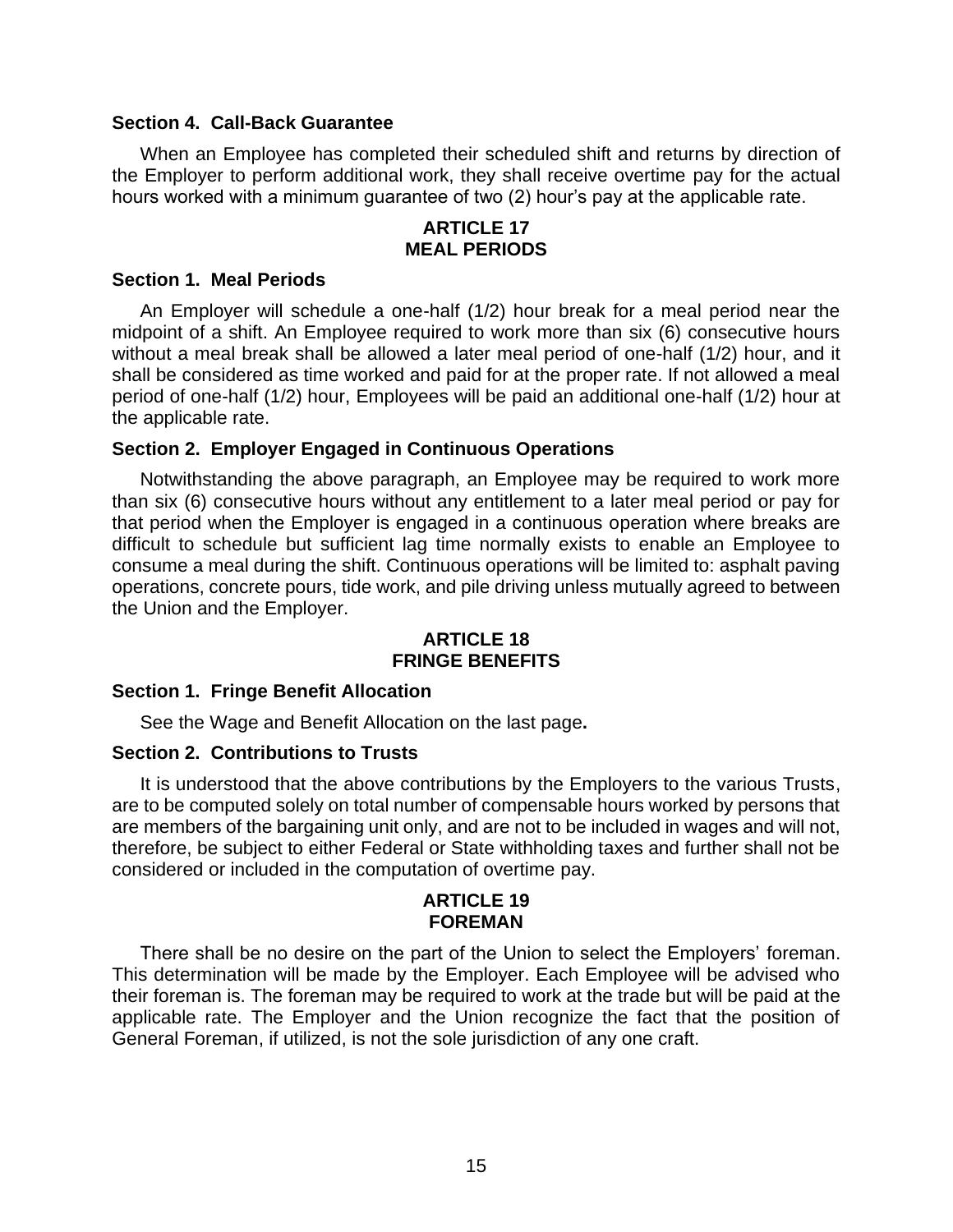#### **ARTICLE 20 PRE-JOB CONFERENCE**

#### <span id="page-20-1"></span><span id="page-20-0"></span>**Section 1. Pre-Job Conference**

The Employer shall arrange a pre-job conference within a reasonable time period after the award and before the start of any construction project over one million (\$1,000,000) dollars. A pre-job conference can be held telephonically or in person. Information covered in the pre-job conference should include, but not be limited to, project scheduling, duration, manpower and skill requirements, conditions, subcontractors, and pay scales.

#### <span id="page-20-2"></span>**Section 2. Notification to Subcontractor**

The Employer shall notify each subcontractor of the provisions of this Article and require any such subcontractor performing work within the scope of this Agreement to comply with the provisions of this Article.

#### **ARTICLE 21 MISCELLANEOUS PROVISIONS**

#### <span id="page-20-4"></span><span id="page-20-3"></span>**Section 1. Change in Policy**

It is mutually understood that there is no desire on the part of the Union to dictate the business policies of the Employer, but when the Employer contemplates a change in policy affecting the welfare of the Employee, proper and reasonable notice shall be given to the Union.

#### <span id="page-20-5"></span>**Section 2. Termination Slip**

It shall be mandatory that the Employer furnish, and complete termination slips for any Employee who is terminated, giving one to the Employee, returning one to the dispatching hall within three (3) business days, and retaining one for the Employer's records. Each termination or layoff slip shall show the actual reason for termination.

#### <span id="page-20-6"></span>**Section 3. Work by Supervisors**

The Employer agrees that non-bargaining unit personnel shall not perform work covered by this agreement. It is nonetheless recognized that the Employer may need to assign work to such non-bargaining unit supervisory personnel on a emergency basis. Hours worked by non-unit supervisors in performance of unit work are not compensable hours for purposes of Employer Trust contributions (i.e., the Employer is not obligated to make contributions on such hours worked by non-unit supervisors).

#### <span id="page-20-7"></span>**Section 4. Immunizations and Physicals**

The Employer shall pay for all Employer required physicals, and immunizations. The Employee is not entitled to wages or other pay while engaged in these activities.

## <span id="page-20-8"></span>**Section 5. Termination for Just Cause**

An Employee may be discharged without warning for just cause. Just cause includes, but is not limited to: drunkenness, drug abuse, dishonesty, incompetence, insubordination, negligence with equipment, unexcused absenteeism, disobedience of orders, unsatisfactory performance of duties, and violation of the owner's rules imposed upon the Employer.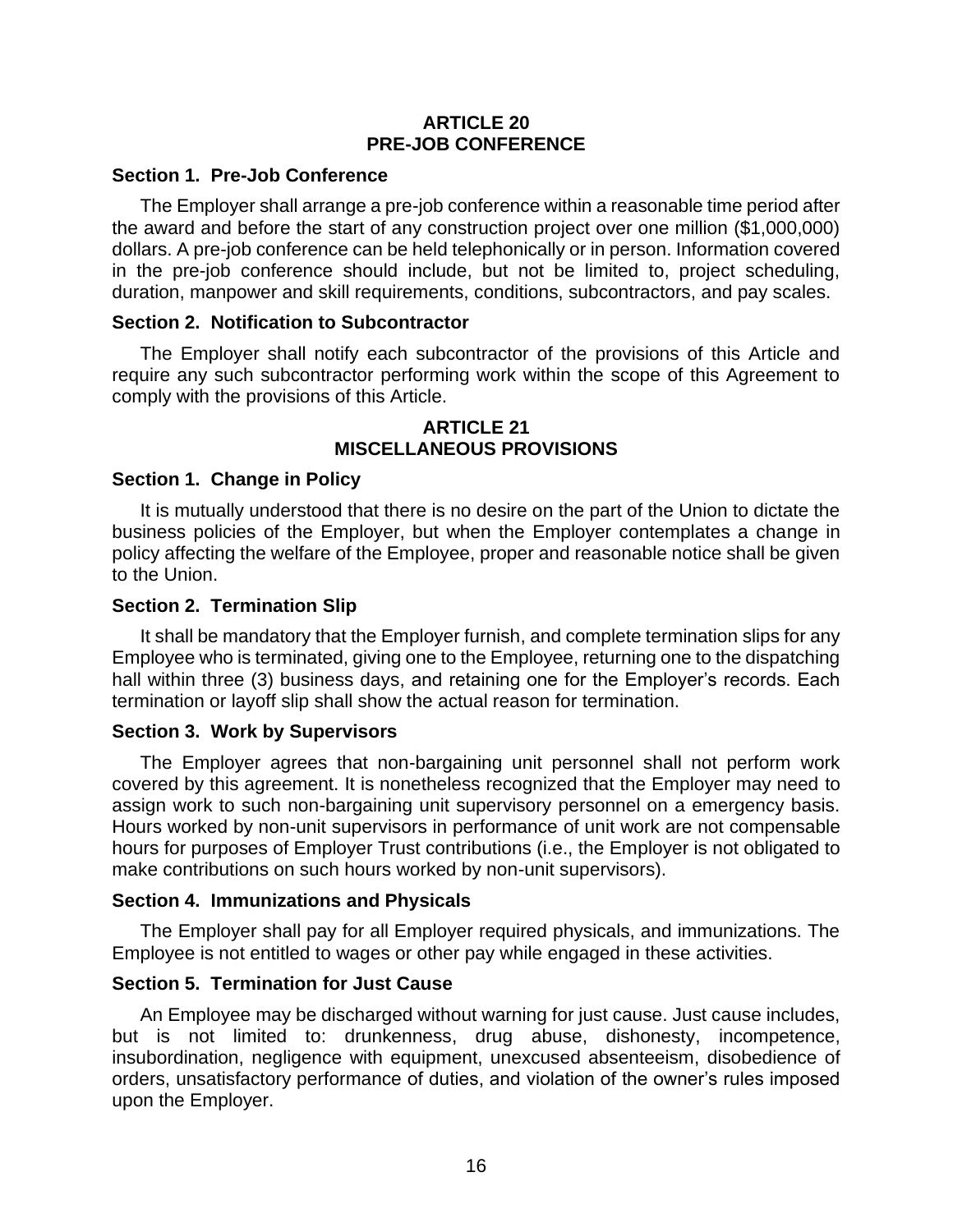#### <span id="page-21-0"></span>**Section 6. Injured Person to Get Priority for Rehire**

An Employee who is required to leave employment because of job connected injuries shall, upon recovery, be given priority of hire by their former Employer when that Employer needs one or more Employees in the injured person's classification, provided said Employee is ready, willing, and able to return to work. This section shall not apply for a different project, after a winter shutdown or if the previously injured Employee works elsewhere since their recovery.

#### <span id="page-21-1"></span>**Section 7. New Equipment and Classifications**

Wage scales for Employees of equipment operated in construction not listed herein, or classifications not listed, shall be negotiated at the time such equipment is to be operated or the new classification is to be utilized.

#### <span id="page-21-2"></span>**Section 8. Severability Clause**

In the event any section or provision of this Agreement shall be declared or held to be invalid or illegal by an authorized Board or Court, only the part, section, provision, or the entire Agreement so held or declared invalid or illegal shall forthwith cease to be of further force and effect, and in such event either party hereto may, upon not less than thirty (30) days written notice to the other, have the right to open negotiations for the substitution of a new section, sections, or agreement consistent with the decision of the Board or Court.

#### <span id="page-21-3"></span>**Section 9. Joint Venture**

Any reference to "Joint Venture" in this Agreement or any Schedule A or other Supplement to this Agreement applies solely to a Joint Venture undertaken by the Employer with another company (or companies) signatory to the Agreement (or similar construction industry Agreement) with the same Union(s). It is expressly not the intent of any party to this Agreement that this Agreement be extended or be capable of being extended in any manner to any Joint Venture in which one or more Employers participating in the joint Venture are not signatory to this Agreement or similar agreement.

#### <span id="page-21-4"></span>**Section 10. Legal Compliance**

The Union and Employer agree to comply with all Federal and State laws and regulations. If any provision in this agreement is less stringent, then Federal and Alaska State laws and regulations will take precedence.

### **ARTICLE 22 STRIKES AND LOCKOUTS**

#### <span id="page-21-6"></span><span id="page-21-5"></span>**Section 1. No Strikes/No Lockouts**

During the term of this Agreement, there shall be no strikes, picketing, work stoppages, slowdowns, or other disruptive activity for any reason by the Union or by any Employee, and there shall be no lockout by the Employer.

#### <span id="page-21-7"></span>**Section 2. Responsibility**

The Union shall not be liable for acts of Employees for which it has no responsibility. The Union will immediately instruct, order, and use the best efforts of its office to cause any member or group of members to cease any violations of this Article. When the Union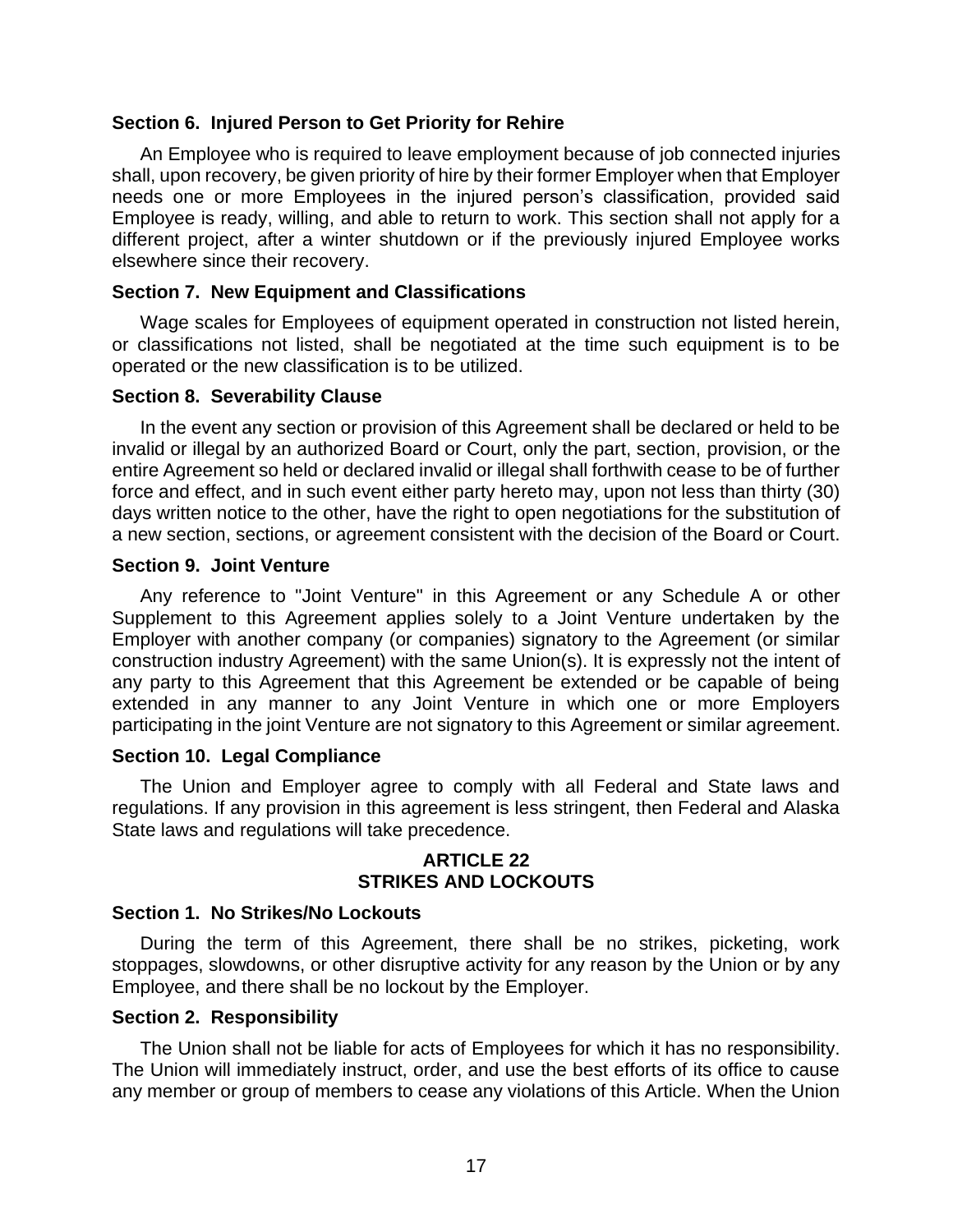complies with its obligation concerning the above described activity, it shall not be liable for unauthorized acts of its members. The failure of the Employer to exercise its rights in any instance shall not be deemed a waiver of its rights in any other instance. The Union agrees that it will not sanction a picket line nor will any Union members refuse to cross a picket line unless subject picket line meets the definitions of a legitimate and bona fide primary picket line as set forth in NLRA.

#### <span id="page-22-0"></span>**Section 3. Judicial Remedies**

Nothing in this Agreement shall be construed to limit the Union's or the Employer's right to fully pursue any and all judicial remedies available under law in the event of violation of this Agreement.

#### <span id="page-22-1"></span>**Section 4. Violation of This Article**

<span id="page-22-2"></span>Employees who violate any provision of this Article are subject to immediate termination, as the Employer determines to be warranted.

#### **ARTICLE 23 MANAGEMENT RIGHTS**

The Employer retains all discretionary and decision making rights not specifically limited by the terms of this Agreement. These rights include, but are not limited to, the following: directing the job site work force, including hiring of personnel, selection of all supervisory Employees, promotions, transfers, layoffs, discharge of Employees, selecting materials and equipment to be used or installed, utilizing any work methods, procedures, techniques of construction or labor-saving devices or machines, establishing job site rules and regulations; determining when overtime is required and who shall perform overtime work, designation of work to be subcontracted, selection of all subcontractors, and determining the number of personnel and craft supervisory personnel required to perform the work.

## **ARTICLE 24 SPECIAL CONDITIONS**

<span id="page-22-3"></span>In order to preserve work for the Union members and to return a signatory Employer to an equally competitive position in all projects, the parties signatory to this Agreement may, in the case of specific geographical areas, industries, or projects for a specific period of time, mutually agree to put into effect special wages and conditions for that area or project, or in case of changes in State or Federal Wage & Hour Standards. A committee shall be set up by the AGC of Alaska, Inc. Employer members and Union representatives to effectuate those adjustments.

#### **ARTICLE 25 JOINT LABOR-MANAGEMENT COMMITTEE**

<span id="page-22-4"></span>There shall be established a Joint Labor-Management Committee to facilitate interpretation of this Agreement and all addenda and to foster harmony between the parties. The Committee shall consist of two (2) Union representatives and an equal number of signatory Employers appointed by the AGC of Alaska, Inc.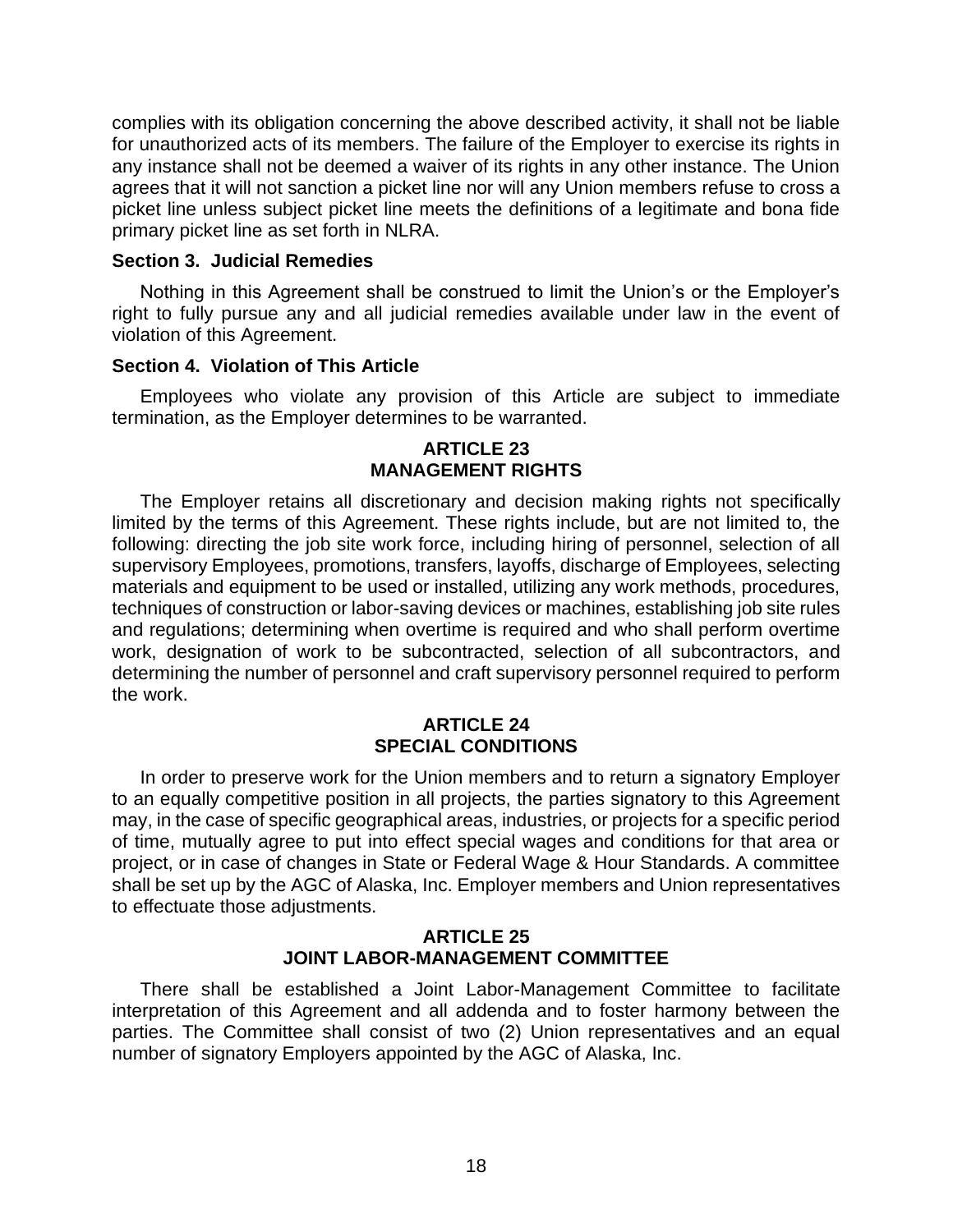## **SCHEDULE "A"**

#### **ARTICLE 26 WAGES & FRINGE BENEFITS**

#### <span id="page-23-2"></span><span id="page-23-1"></span><span id="page-23-0"></span>**Section 1. Rates and Increase**

Wage rates will become effective upon ratification and notification on all work and shall apply to all construction and dredge work performed by the Employer within the jurisdiction of IUOE Local 302 in the State of Alaska.

Effective 4/01/2020 and 1/01/2021 there shall be a wage and benefit increase of one dollar and eighty-five cents (\$1.85), and effective 1/01/2022 there shall be a wage and benefit increase of one dollar and sixty cents (\$1.60).

#### <span id="page-23-3"></span>**Section 2. Health and Security**

It is agreed that Employers covered by this Agreement shall contribute, as per the allocation letter provided by the Union. Contributions shall be for each compensable work hour of operating engineers, including supervisory Employees when covered by this Agreement, employed by such Employers in work contained in the terms of this Agreement. Said contributions shall be made, on or before the fifteenth day following the month in which the hours were worked, to the Locals 302 and 612, of the International Union of Operating Engineers Construction Industry Health and Security Fund in the manner as set forth in the Fund Agreement of said Fund. The details of the Health and Security Plan established by this Fund shall continue to be controlled and administered by a Joint Board of Trustees composed of equal representation from the Unions and the Chapters of the Associated General Contractors of America, Inc., who are the signators to the Fund Agreement of the aforesaid Fund. Each Trustee appointed by the Union shall be a member of the Union, and each Trustee appointed by the Employers shall be a member of an affiliated firm of the Chapters of the Associated General Contractors of America, Inc.

It is understood that the Union and Employer Associations are principal parties to the Fund Agreement and, therefore, shall be furnished full information on the actions of the Trustees and the operations of the Trusts.

#### <span id="page-23-4"></span>**Section 3. Health Care Reimbursement**

It is agreed that Employers covered by this Agreement shall contribute, as per the allocation letter provided by the Union. Contributions shall be each compensable work hour of operating engineers, including supervisory Employees when covered by this Agreement, employed by such Employers in work contained in the terms of this Agreement. Said contributions shall be made, on or before the fifteenth day following the month in which the hours were worked, to the Locals 302 and 612, of the International Union of Operating Engineers Construction Industry Health Care Reimbursement Plan in the manner as set forth in the Fund Agreement of said Fund. The details of the Health Care Reimbursement Plan established by this Fund shall continue to be controlled and administered by a Joint Board of Trustees composed of equal representation from the Unions and the Chapters of the Associated General Contractors of America, Inc., who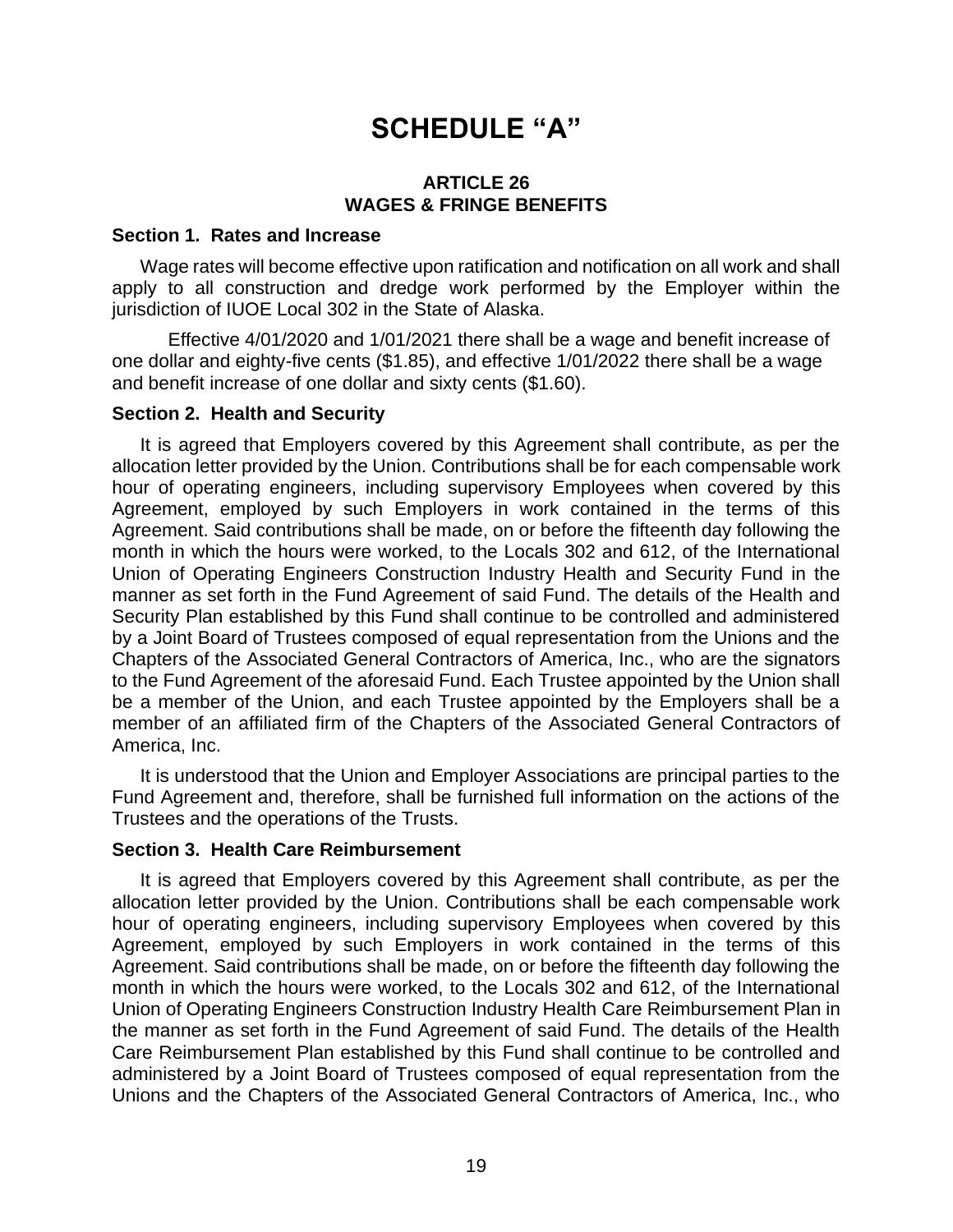are the signators to the Fund Agreement of the aforesaid Fund. Each Trustee appointed by the Union shall be a member of the Union, and each Trustee appointed by the Employers shall be a member of an affiliated firm of the Chapters of the Associated General Contractors of America, Inc.

It is understood that the Union and Employer Associations are principal parties to the Fund Agreement and, therefore, shall be furnished full information on the actions of the Trustees and the operations of the Trusts.

## <span id="page-24-0"></span>**Section 4. Retirement Fund**

It is agreed that all Employers covered by this Agreement shall contribute, as per the allocation letter provided by the Union. Contributions shall be for each compensable work hour of operating engineers, including supervisory Employees when covered by this Agreement, employed by such Employers in work contained in the terms of this Agreement. Said contributions shall be made, on or before the fifteenth day of the month following the month in which the hours were worked, to the Locals 302 and 612, of the International Operating Engineers Employers Construction Industry Retirement Fund in the manner as set forth in the Trust Agreement of said Trust Fund. The details of the Retirement Plan established by this Trust Fund shall continue to be administered by a joint Board of Trustees composed of equal representation from the Unions and the Chapters of the Associated General Contractors of America, Inc., who are the signators to the Trust Agreement of the aforesaid Trust Fund. Each Trustee appointed by the Union shall be a member of the Union, and each Trustee appointed by the Employers shall be a member of an affiliated firm of the Chapters or a regular paid Employee of the Associated General Contractors of America, Inc.

It is understood that the Union and Employer Associations are principal parties to the Trust Agreements and, therefore, shall be furnished full information on the actions of the Trustees and the operations of the Trusts.

## <span id="page-24-1"></span>**Section 5. Training Trust**

a) **Apprenticeship Training/Journeyman Retraining:** The parties agree it is in their mutual interest and in the interest of the construction industry that new Employees be trained in the operation of equipment covered by this Agreement. Therefore, in the furtherance of this objective, the parties are signatory to a Trust Agreement in existence by and between the AGC of Alaska, Inc., and IUOE Local 302.

The parties further agree to maintain a formal Apprenticeship Plan for the training of Operating Engineers for the State of Alaska. The parties of this Agreement agree to participate in and support the Apprenticeship Plan and to abide by its local rules and requirements governing the selection, manning, qualifications, education and training of all apprentices, insofar as said rules and requirements conform to the National Apprentice and Training Standards for the trade of Operating Engineers and to all applicable laws. The Employer shall utilize apprenticeship ratios of a minimum of one (1) apprentice for every ten (10) journeymen; however, the requirements of the approved standards are to be applied.

b) **Training Contributions:** It is agreed that all Employers covered by this Agreement shall contribute, as per the allocation letter provided by the Union. Contributions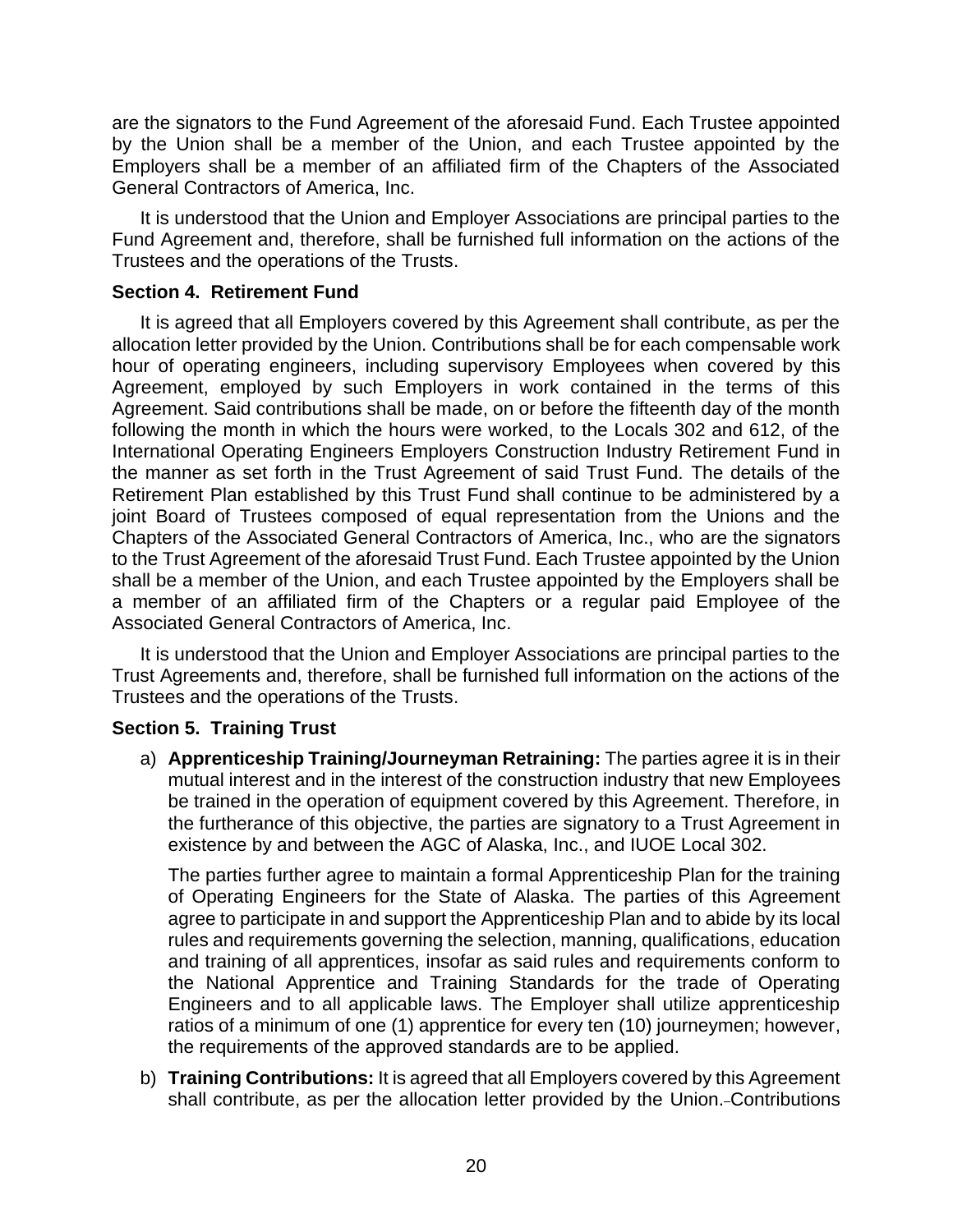shall be for each compensable work hour of operating engineers, including supervisory Employees when covered by this Agreement, employed by such Employers in work contained in the terms of this Agreement. Said contributions shall be made, on or before the fifteenth day of the month following the month in which the hours were worked, to the Alaska State Operating Engineers Employers Training Trust Fund in the manner set forth in the Trust Agreement of the said Trust Fund. The details of the Training Plan established by this Trust Fund shall continue to be controlled and administered by a Joint Board of Trustees composed of equal representatives from the Union and the AGC of Alaska, Inc. who are signators of the Trust Agreement of the aforesaid Trust Fund. Each Trustee appointed by the Union shall be a member of the Union, and each Trustee appointed by the Employers shall be a member of an affiliated firm of the Chapter or a regular paid Employee of the AGC of Alaska, Inc.

c) **National Training Fund (NTF):** It is agreed that all Employers covered by this Agreement shall contribute, as per the allocation letter provided by the Union. Contributions shall be for each compensable workhour of Operating Engineers, including supervisory employees when covered by this Agreement, employed by such Employers in work contained in the terms of this Agreement. Said contributions shall be made, on or before the fifteenth  $(15<sup>th</sup>)$  day of the month following the month in which the hours were worked, to the National Training Fund in the manner set forth in the Trust Agreement of the said Trust Fund.

## <span id="page-25-0"></span>**Section 6. Change in Contributions**

If found necessary, a portion of any wage raise may be applied to Health and Security, Retirement and/or Apprentice Training-Retraining Trust Fund by the Union giving thirty (30) days' notice to the Employers prior to wage increments. Contributions to each Trust are applicable to hours of bargaining unit Employees only and not to hours worked by non-unit supervisors. When a bargaining unit Employee is temporarily working outside a craft or as part of a composite crew as per Article 11, Section 1, benefit contributions will be payable by the Employer only to the Trust Funds of the craft of which the Employee is a member (i.e., no double contributions to Trusts).

## <span id="page-25-1"></span>**Section 7. Delinquent Contributions by Employers**

If the Employer has failed to pay contributions to the retirement, health & welfare, or training trusts for a period of two months, or if an Employer is delinquent for the second time for a period of at least one month within a twelve (12) month period of their first delinquency the Union shall not dispatch workers to that Employer, and the Union shall notify all prime contractors employing the identified delinquent Employer. The Union may strike the delinquent Employer. The Union at its option may take lawful economic action against a delinquent Employer and shall not be in violation of the no-strike, no-lockout provision of this Agreement. If the Employer makes satisfactory arrangements with the Administrator to satisfy the debt the Administrator shall advise the Union that arrangements have been made with said Employer.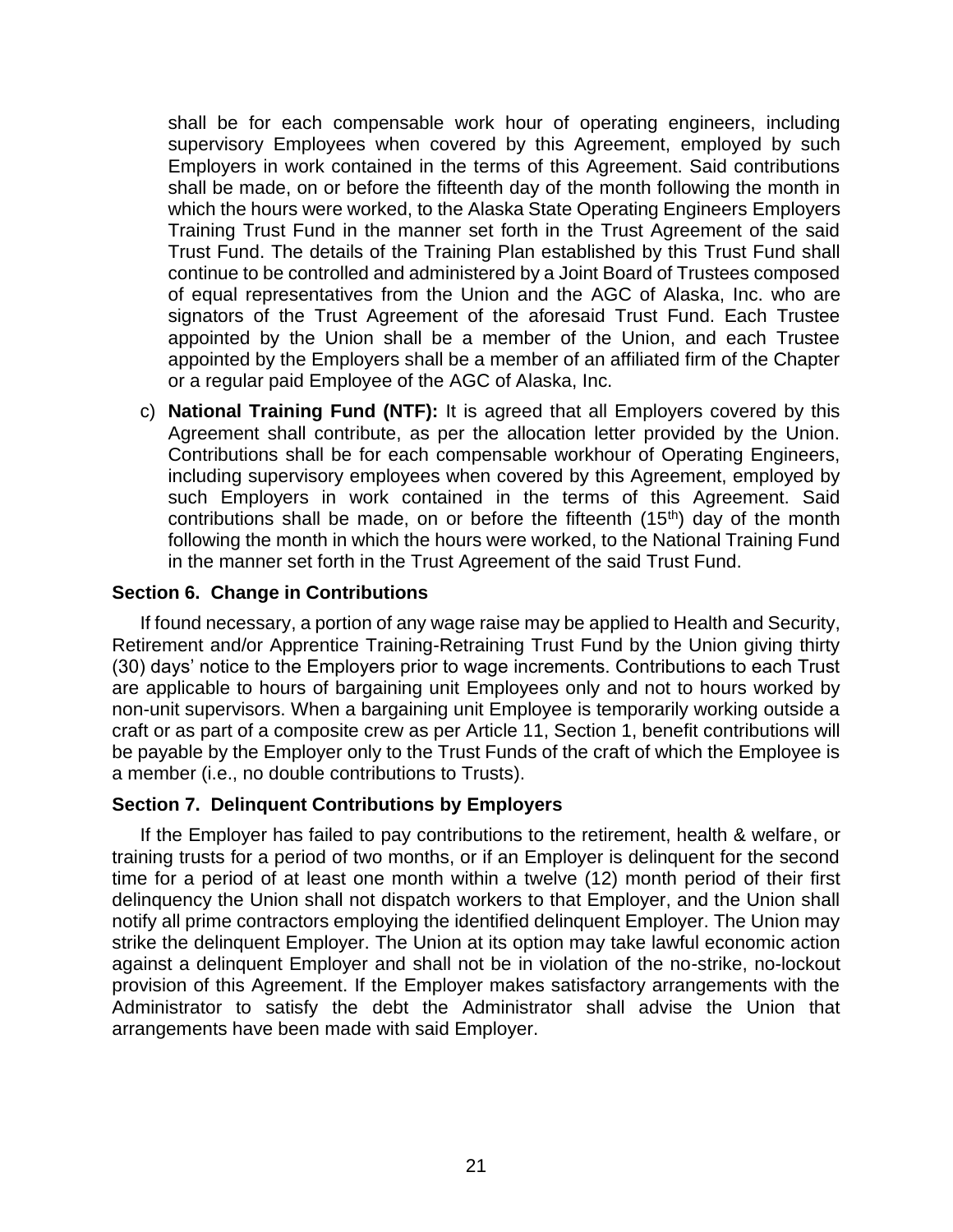#### <span id="page-26-0"></span>**Section 8. Reciprocity**

If IUOE Local 302 has entered into a reciprocity agreement with a sister local outside the jurisdiction of the Agreement providing that an Employer covered by this Agreement may bring its key Employees with it into IUOE Local 302's jurisdiction, said Employer shall be permitted to make contributions to the sister local trust funds of the AGC of Alaska, Inc. on behalf of its key Employees. In the event the total contributions under this Agreement are higher than the total contribution rate of the sister local of the AGC of Alaska, Inc., the difference shall be paid to the Employee as a part of their fringe benefits.

## **ARTICLE 27 PAYROLL DEDUCTIONS**

## <span id="page-26-2"></span><span id="page-26-1"></span>**Section 1. Working Dues**

In accordance with the terms of an individual and voluntary written authorization for check-off of membership dues in form permitted by the provisions of Section 302 (c) of the Labor Management Relations Act, as amended, the Employer agrees to deduct for Working Dues a percentage of gross wages, from each Employee covered by this Agreement, once each week, which has been or will be in the future authorized by the membership of IUOE Local 302. Said amount will be deducted as a percentage of gross wages once each week for each Employee covered by this Agreement. All monies collected for Working Dues by the Employer shall be paid to the agent designated by IUOE Local 302. The Working Dues which are deducted shall be paid monthly by the 15th of the month following the month in which they were deducted.

## <span id="page-26-3"></span>**Section 2. Labor Committee Program (LCP)**

In accordance with the terms of an individual and voluntary written authorization for check-off of membership dues in form permitted by the provisions of Section 302 (c) of the Labor Management Relations Act, as amended, the Employer agrees to deduct for the LCP an amount per compensable hour of wages, from each Employee covered by this Agreement, once each week, which has been or will be in the future authorized by the membership of IUOE Local 302. Said amount will be deducted from each compensable hour of wages once each week for each Employee covered by this Agreement. All monies collected for the LCP by the Employer shall be paid to the agent designated by IUOE Local 302. The LCP funds deducted shall be paid monthly by the 15th of the month following the month in which they were deducted.

## <span id="page-26-4"></span>**Section 3. Political Action Committee (PAC)**

With authorization from the employee's dispatch, the Employer will deduct five cents (\$0.05) for State PAC and three cents (\$0.03) for Federal PAC per compensable hour. The deduction will be remitted to the agent designated by IUOE Local 302 monthly by the 15th of the month following the month in which they were deducted. It is agreed that these authorized deductions for the IUOE Local 302 Political Action Committee programs are not conditions of membership in the Union or of employment with the Employer and that the IUOE Local 302 Political Action Committee will use such monies in making political contributions in connection with Federal, State, and Local Elections.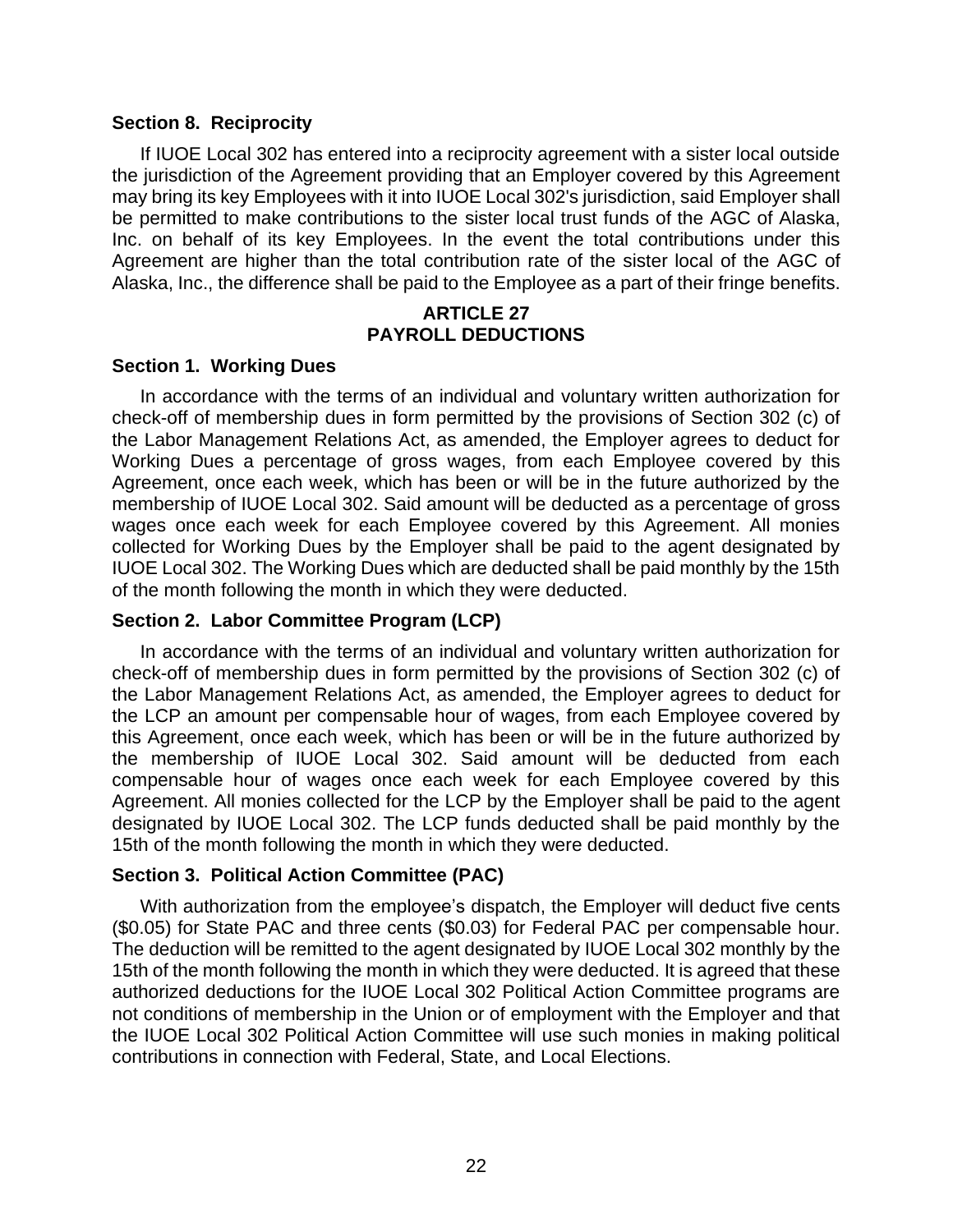#### <span id="page-27-0"></span>**Section 4. Construction Industry Progress Fund (CIPF)**

Effective April 1, 2007, the Employers agree to remit ten (\$0.10) cents per hour to go to the Construction Industry Progress Fund (CIPF). The ten (\$0.10) cents per hour shall go towards promoting and supporting stability, long term construction programs and adequate funding for public works projects on the state and local government level, to assure minimal governmental interference in free enterprises through the regulatory process, to support secondary and post-secondary vocational programs to create a competitive educated workforce, and to improve working conditions and safety records. All Monies collected for the CIPF by the Employer shall be paid to the agent designated by IUOE Local 302. The CIPF funds deducted shall be paid monthly by the 15<sup>th</sup> of the month following the month in which they were deducted.

## **ARTICLE 28 WORKING RULES**

<span id="page-27-1"></span>The Employers recognize and agree that IUOE Local 302 is the exclusive bargaining agent for all Operating Engineers, apprentices, mechanics, and oilers/assistant engineers/service engineers**,** in the operation, maintenance, greasing and servicing, shop, and job site repair of all heavy equipment, including the maintenance, greasing and servicing and repair of all automotive equipment covered by this Agreement. It is further agreed that Historic Jurisdictional Agreements of Record in the State of Alaska will be observed.

- a) On tower cranes where the operator is required to operate from a cab walkway or platform, or on power shovels, mucking machines, crawler cranes, truck cranes, floating cranes, Whirley cranes, locomotive cranes, Hyster cat cranes, 16" and over trenching machines, rock crushers and asphalt plants, the Employer and the Union shall agree whether an oiler/assistant engineer or fireman is required. However, whenever an operating engineer on any piece of equipment requires assistance in the operation of said equipment, maintenance or repair, such extra person or persons shall be operating engineers, oilers/assistant engineers**,** firemen or deck hands, and under the direct supervision of the operator.
- b) Mechanics and service oilers/service engineers shall furnish their own tools but shall not be required to furnish special tools as follows: Air or electric wrenches, gear and gearing pullers, electric drills, reamers, taps, and dies, oxy-acetylene hoses, gauges, torches and tips, thirty-six inch pipe wrenches, socket wrench drives over 3/4 inch, wrenches over two (2) inches, coffin hoists and hydraulic jacks.
- c) The Employer agrees to provide an adequate, safe storage place for the storage of employee's tools which may be necessary in the performance of his/her work. The Employer agrees that while such tools are in the Employer's custody, and providing that the employee has stored the tools as directed by the Employer, the Employer will carry insurance or assume liability, therefore to cover the full, replacement value of such tools which may be lost because of fire, flood or theft. Prior to employment and on an annual basis, the Employee and Employer shall agree on a replacement value from an inventory of tools provided by the Employee.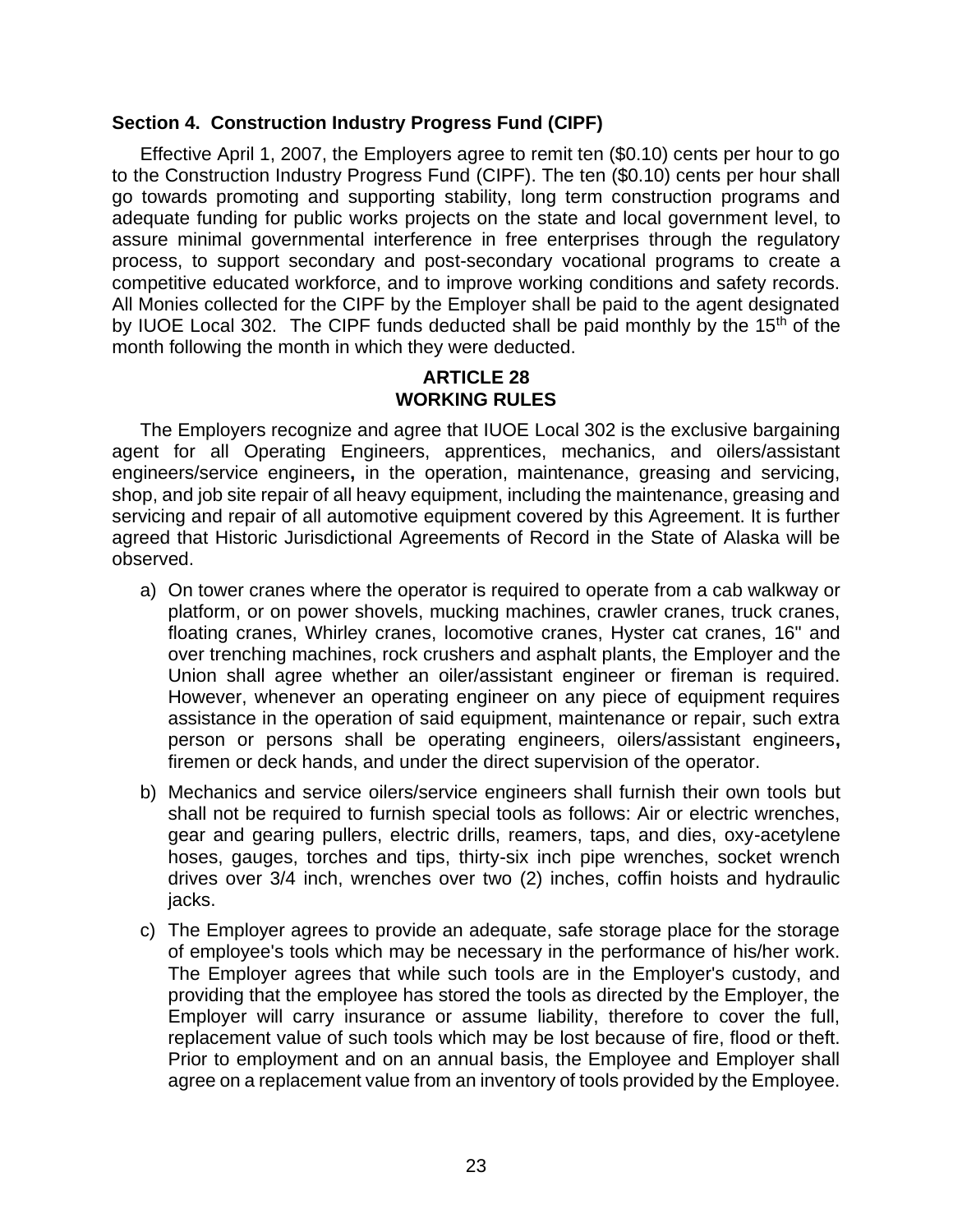- d) Mechanics and service oilers/service engineers shall not be required by the Employer to furnish their own transportation for tools to perform their work assignments.
- e) Tools broken or damaged in the course of employment will be replaced or reimbursement will be made by the Employer upon the presentation of satisfactory evidence.
- f) Neither this nor any other provisions of this Schedule A or the Agreement-shall impair or preclude the Employer from utilizing third party venders for the performance of maintenance work when the Employer does not have the schedule, capacity, equipment, or tools to perform the work.

## **ARTICLE 29 WARRANTY WORK**

<span id="page-28-0"></span>The only exception with respect to the work covered by this Agreement is warranty work, and this work will be permitted and performed in accordance with the manufacturers or sellers warranty program. Equipment, which is leased, or is on a rental-purchase contract, in which ownership resides in the dealer, shall be considered to belong to Employer for the purpose of this Article.

## **ARTICLE 30 OWNER OPERATOR**

<span id="page-28-1"></span>When a piece of equipment is operated by its owner and is used on work covered by this Agreement, the owner-operator of said piece of equipment shall be paid wages and fringe benefits by the Employer subject to the terms and conditions of this Agreement, and the check stubs will show equipment rental separate from other items. This Article shall not apply when a written sub-contract has been entered into with the owneroperator.

## **ARTICLE 31 WAGES AND CLASSIFICATIONS**

## <span id="page-28-3"></span><span id="page-28-2"></span>**Section 1. Classifications**

## **Group IA**

- 1. Camera/Tool/Video Operator (Slipline).
- 2. Cranes- over 45 tons or 150 foot (including jib and attachments)
	- a) Clamshells, and Draglines (over 3 yards).
	- b) Tower Cranes.
- 3. Licensed Water / Waste Water Treatment Operator.
- 4. Loaders over 5 yards.
- 5. Certified Welder, Electrical Mechanic, Camp Maintenance Engineer, Mechanic (over 10,000 hours).
- 6. Motor Patrol Grader, Dozer, Grade Tractor (finish: when finishing to final grade and/or to hubs, or for asphalt).
- 7. Power Plants: 1000 k.w. and over.
- 8. Quad.
- 9. Roto Mill, Profiler, and Reclaimer.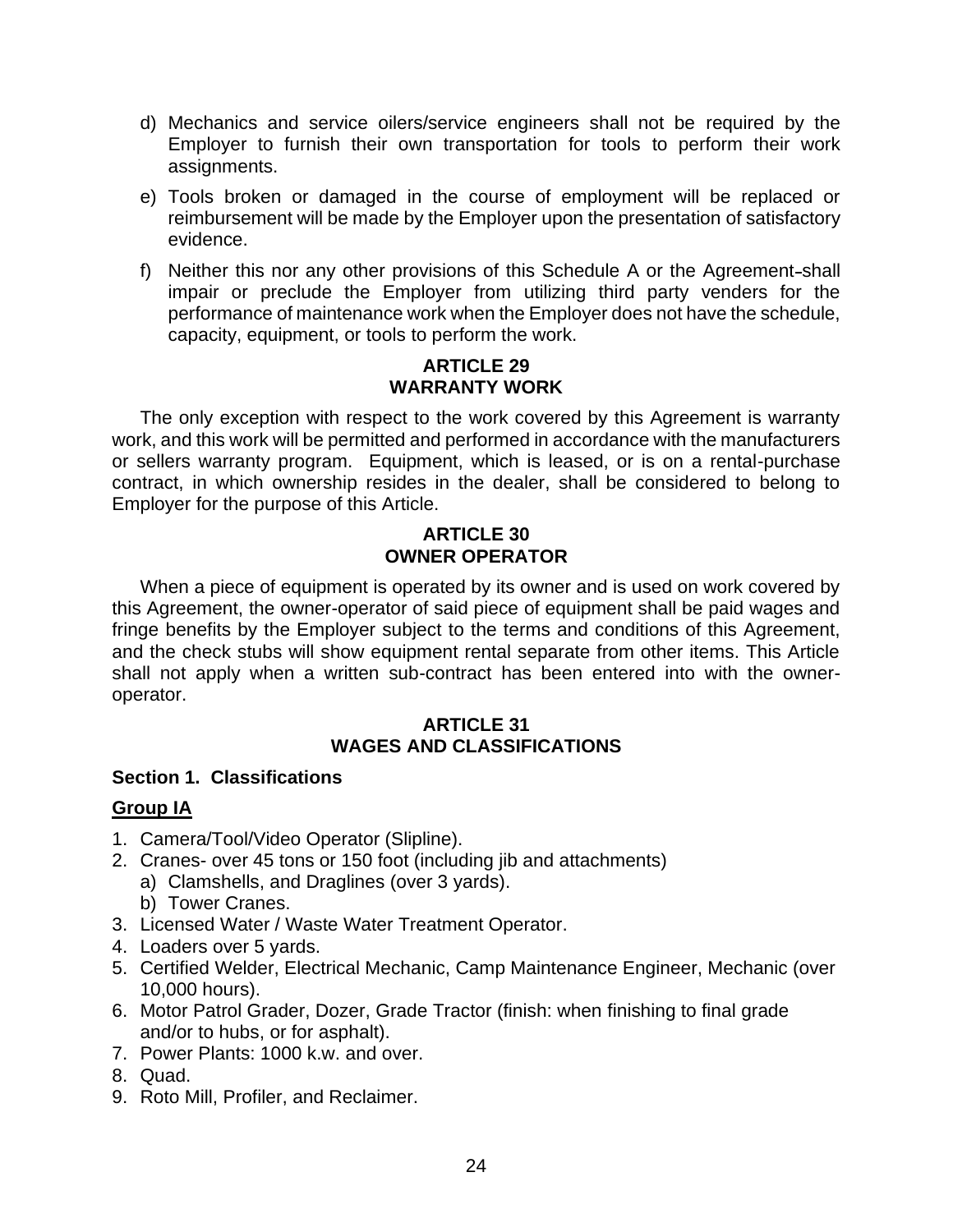## **Group IA** (Continued)

- 10.Screed.
- 11.Shovels, Backhoes, Excavators with all attachments (over 3 yards).
- 12.Sidebooms over 45 tons.
- 13.Slip Form Paver, C.M.I., and similar types.
- 14.Scrapers over 40 yards.
- 15.Topside (Asphalt Paver, Slurry machine, Spreaders, and similar types).

## **Group I**

- 1. Asphalt Roller: Breakdown, Intermediate, and Finish.
- 2. Back Filler.
- 3. Barrier Machine (Zipper).
- 4. Beltcrete with Power Pack, and similar conveyors.
- 5. Bending Machine.
- 6. Boat Coxwains.
- 7. Bulldozer.
- 8. Cableways, Highlines and Cablecars.
- 9. Cleaning Machine.
- 10.Coating Machine.
- 11.Concrete Hydro Blaster.
- 12.Cranes- 45 tons and under or 150 foot of boom and under (including jib and attachments).
	- a) Hydralifts or Transporters, all track or truck type.
	- b) Derricks.
	- c) Overhead
- 13.Crushers.
- 14.Deck Winches-Double Drum.
- 15.Ditching or Trenching machine (16 inch or over).
- 16.Drag Scraper, Yarder, and similar types.
- 17.Drilling Machines, core, cable, rotary, and exploration.
- 18.Finishing Machine Operator, Concrete Paving, Laser Screed, and Sidewalk, Curb and Gutter Machine.
- 19.Grade Checker and/or Line and Grade including Drone.
- 20.Helicopters.
- 21.Hover Craft, Flex Craft, Loadmaster, Air Cushion, All Terrain Vehicle, Rollagon, Bargecable, Nodwell, and Snow Cat.
- 22.Hydro Ax: Feller Buncher, and similar.
- 23.Hydro Excavation (Vac-Truck and Similar)
- 24.Loaders (2 ½ yards through 5 yards, including all attachments):
	- a) Forklifts with telescopic boom and swing attachment.
		- b) Overhead and front end, 2 1/2 yards through 5 yards.
		- c) Loaders with forks or pipe clamps.
		- d) Loaders, elevating belt type, Euclid and similar types.
- 25.Material Transfer Vehicle (elevating grader, pickup machine, and similar types)
- 26.Mechanics, Welders, Bodyman, Electrical, Camp Maintenance Engineer.
- 27.Micro Tunneling Machine.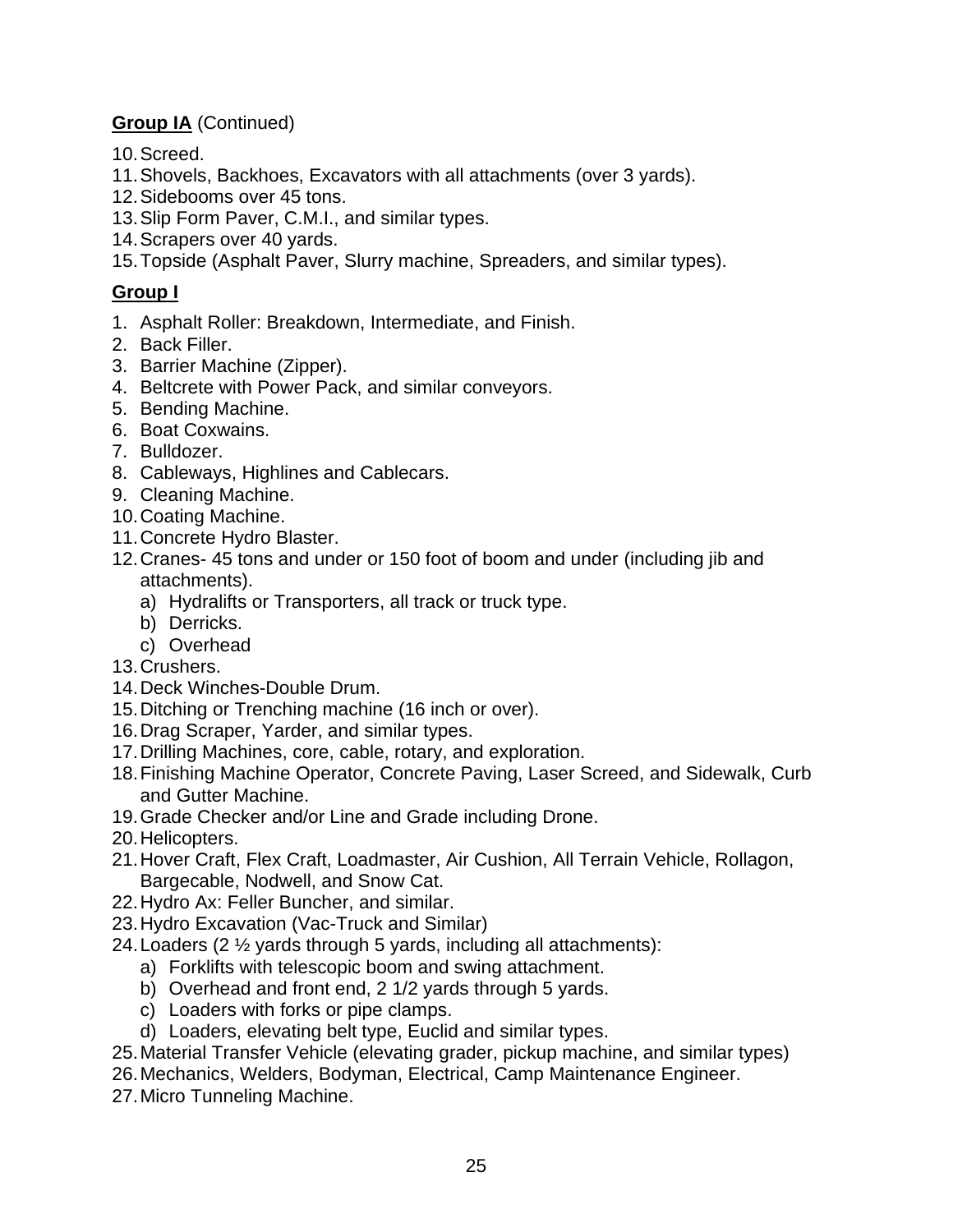## **Group I** (Continued)

- 28.Mixers: Mobile type with hoist combination.
- 29.Motor Patrol Grader.
- 30.Mucking Machines: Mole, Tunnel Drill, Horizontal/Directional Drill Operator, and/or Shield.
- 31.Operator on Dredges.
- 32.Piledriver Engineers, L.B. Foster, Puller, or similar paving breaker.
- 33.Plant Operator (Asphalt and Concrete).
- 34.Power Plant, Turbine Operator, 200 k.w. and over (power plants or combination of power units over 300 k.w.).
- 35.Remote Controlled Equipment.
- 36.Scraper-through 40 yards.
- 37.Service Oiler/Service Engineer.
- 38.Sidebooms-under 45 tons.
- 39.Shot Blast Machine.
- 40.Shovels, Backhoes, Excavators with all attachments, and Gradealls (3 yards and under).
- 41.Sub Grader (Gurries, Reclaimer, and similar types).
- 42.Tack Tractor.
- 43.Truck Mounted: Concrete Pump, Conveyor/Tele-belt, and Creter.
- 44. Off Road Hauler (including Articulating and Haul Trucks).
- 45.Water Kote Machine.

## **Group II**

- 1. Boiler-Fireman.
- 2. Cement Hogs and Concrete Pump Operators.
- 3. Conveyors (except as listed in Group I).
- 4. Hoists on steel erection, Towermobiles and Air Tuggers.
- 5. Horizontal/Directional Drill Locator.
- 6. Locomotives: rod and geared engines.
- 7. Mixers.
- 8. Screening, Washing Plant.
- 9. Sideboom (cradling rock drill regardless of size).
- 10.Skidder.
- 11.Trenching Machines under 16 inches.
- 12.Water / Wastewater Treatment Operator.

## **Group III**

- 1. "A" Frame Trucks, Deck Winches.
- 2. Bombardier (tack or tow rig).
- 3. Boring Machine.
- 4. Brooms-power (sweeper, elevator, vacuum or similar).
- 5. Bump Cutter.
- 6. Compressor.
- 7. Farm Tractor.
- 8. Forklift, industrial type.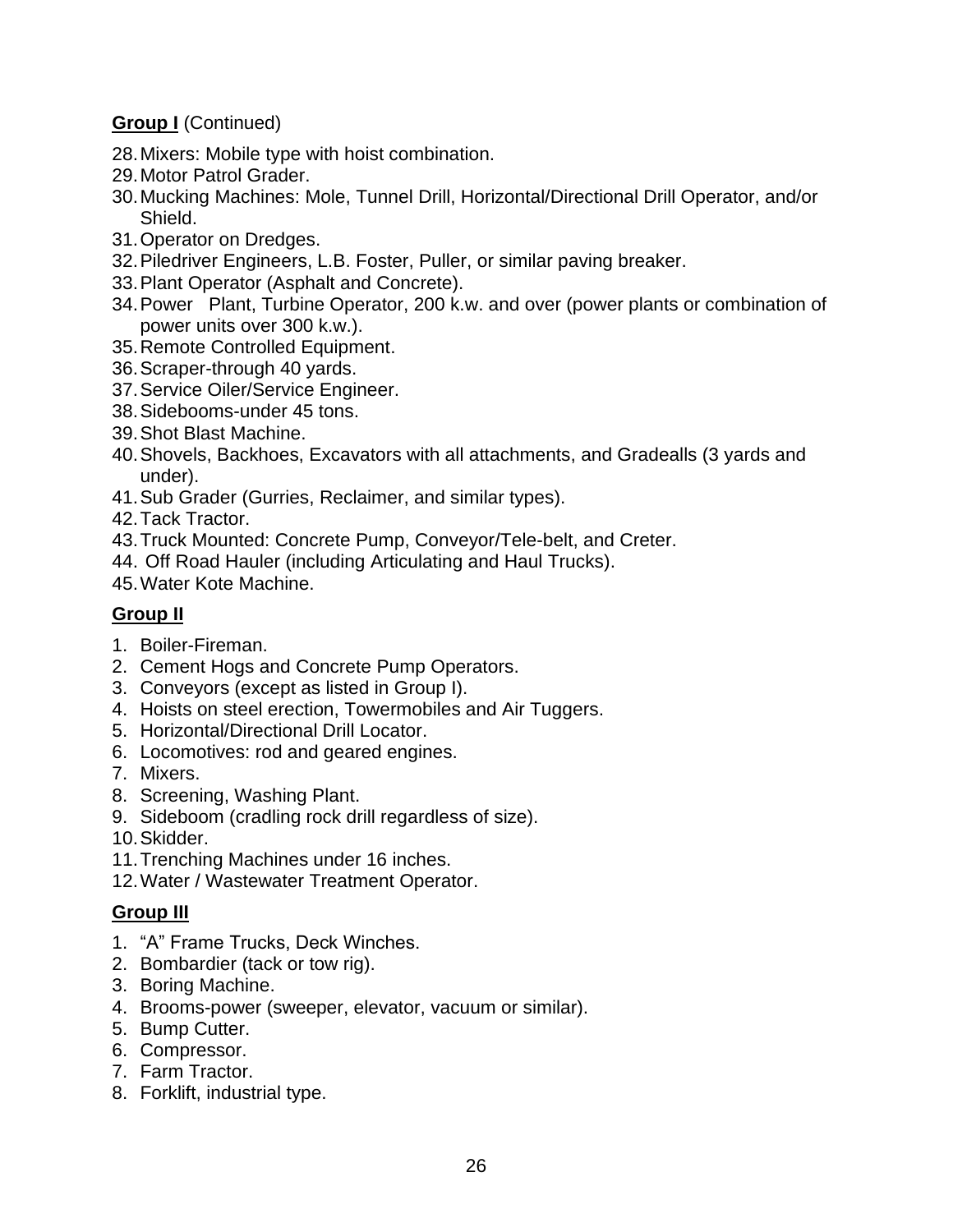## **Group III** (Continued)

- 9. Gin Truck or Winch Truck with poles when used for hoisting.
- 10.Hoists, Air Tuggers, Elevators.
- 11.Loaders:
	- a) Elevating- Athey, Barber Greene, and similar types.
	- b) Forklifts or Lumber Carrier (on construction job sites).
	- c) Forklifts with tower.
	- d) Overhead and front end, under 2 1/2 yards.
- 12.Locomotives: Dinkey (air, steam, gas and electric) speeders.
- 13.Mechanics (light duty).
- 14.Oil, Blower Distribution.
- 15.Posthole Diggers, mechanical.
- 16.Pot Fireman (power agitated).
- 17.Power Plant, turbine operator, under 200 k.w.
- 18.Pumps-water.
- 19.Rollers (other than Asphalt).
- 20.Saws, concrete.
- 21.Skid Hustler.
- 22.Skid Steer with all attachments.
- 23.Straightening Machine.
- 24.Stake Hopper.
- 25.Tow Tractor.

## **Group IV**

- 1. Crane Assistant Engineer/Rig Oiler
- 2. Parts and Equipment Coordinator.
- 3. Swamper (on trenching machines or shovel type equipment).
- 4. Spotter.
- 5. Steam Cleaner.
- 6. Drill Helper.

**Note 1:** Operation of any equipment requiring a CDL will be paid at a Group 1 wage and benefit rate.

**Note 2:** Crane Assistant Engineer/ Rig Oiler shall be required on cranes over 85 tons or over 100 feet of boom. Any Operating Engineer employed as a Crane Lift Plan Coordinator shall be paid at or above the current Foreman Rate.

## **Section 2. Mechanic Hours**

Mechanic hour verification must be written documentation such as, but not limited to; Union pension hours, paycheck stubs, etc.

- a) Mechanics with more than 10,000 mechanic hours shall be paid at group 1A.
- b) Mechanics with more than 25,000 mechanic hours shall be \$1.00 over Group 1A.

## <span id="page-31-0"></span>**Section 3. Tunnel and Shaft Work**

The signatory parties hereto recognize that the working conditions contained in this Agreement do not lend themselves particularly to tunnel, shaft or dredge work. In the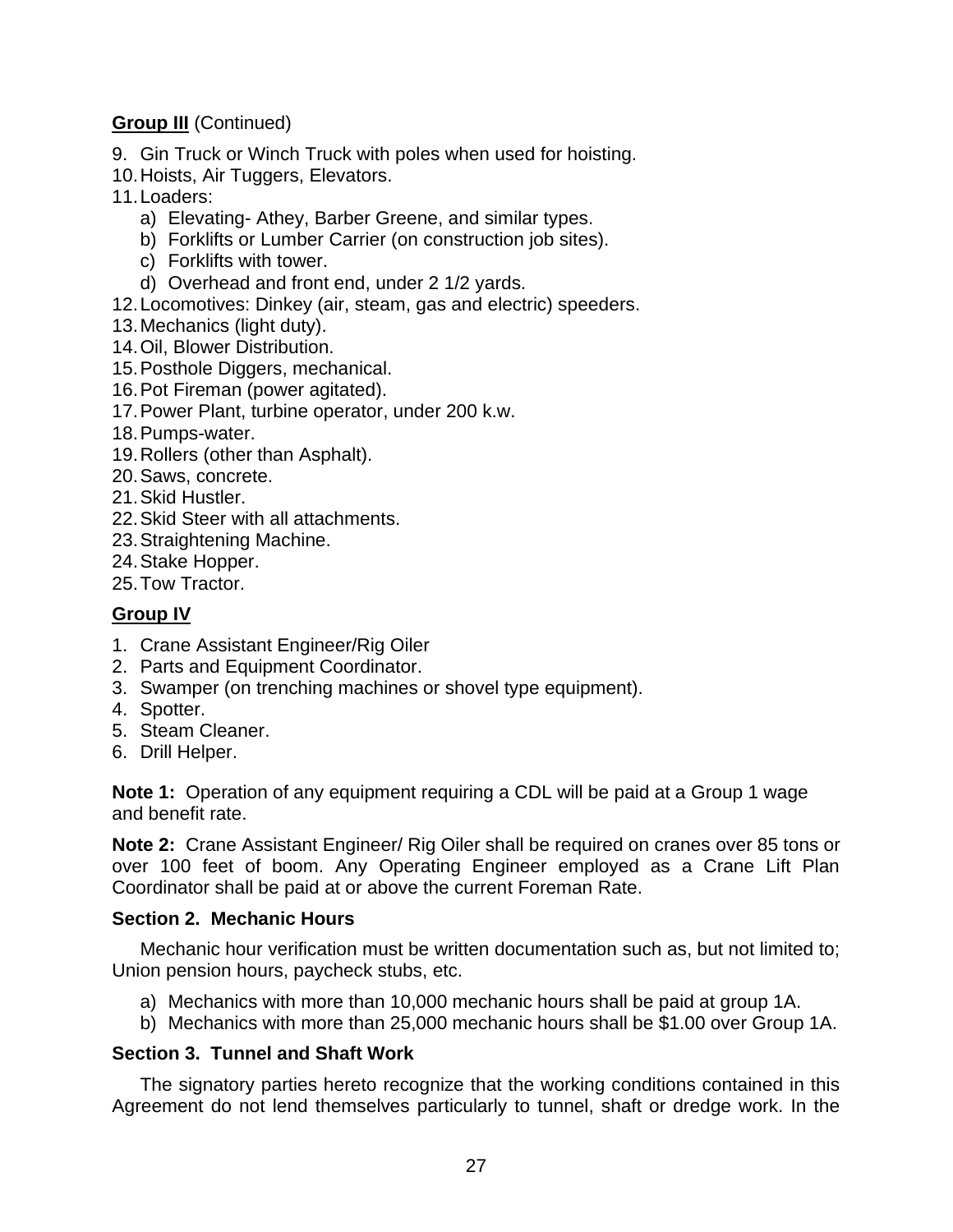event that tunnel, shaft or dredge operation is contemplated in the State of Alaska during the term of this Agreement, the parties agree to negotiate special conditions to apply thereto. With respect to offshore work in navigable waters where the question of special conditions arises, special conditions may be mutually agreed to between the AGC of Alaska, Inc. and the Union or Unions involved.

Tunnel and Shaft Wage Rates: Operators working underground shall receive a ten percent (10%) Wage premium.

## <span id="page-32-0"></span>**Section 4. Dredge Classifications**

- 1. Assistant Engineer
- 2. Craneman
- 3. Electrical Generator Operator (primary pump/power barge/dredge)
- 4. Engineer
- 5. Welder
- 6. Assistant Mate (Deckhand)
- 7. Dredge Oiler
- 8. Fireman
- 9. Leverman Clamshell
- 10.Leverman Hydraulic
- 11.Mate & Boatman

## <span id="page-32-1"></span>**Section 5. Foreman Rates**

- a) Leadman to receive \$1.00 per hour over Group IA.
- b) Foreman to receive \$2.00 per hour over Group IA.
- c) General Foreman and Master Mechanic to receive \$4.00 per hour over Group IA.

## <span id="page-32-2"></span>**Section 6. Crane Operators Assigned to Special Craft**

Crane operators employed to service a special craft exclusively or assigned to service a special craft temporarily on a particular operation of a project shall receive the same overtime rate as the special craft receive while so employed.

## <span id="page-32-3"></span>**Section 7. Equipment Not Listed Herein**

Wage scales for operators of equipment not listed herein shall be negotiated at the time such equipment is to be operated.

## <span id="page-32-4"></span>**Section 8. Apprentice Rates**

Operating Engineer Apprentice wage scales are established by the Joint Apprenticeship and Training Board of Trustees. The percentage of Journeyman pay paid each apprentice is based upon the number of hours worked in the program and is approved by the United States Department of Labor. This can be only altered with that Agency's approval. With the exception of training, all other fringe contributions shall be paid as Journeyman. The actual specifics may be obtained from the Joint Apprentice and Training Offices.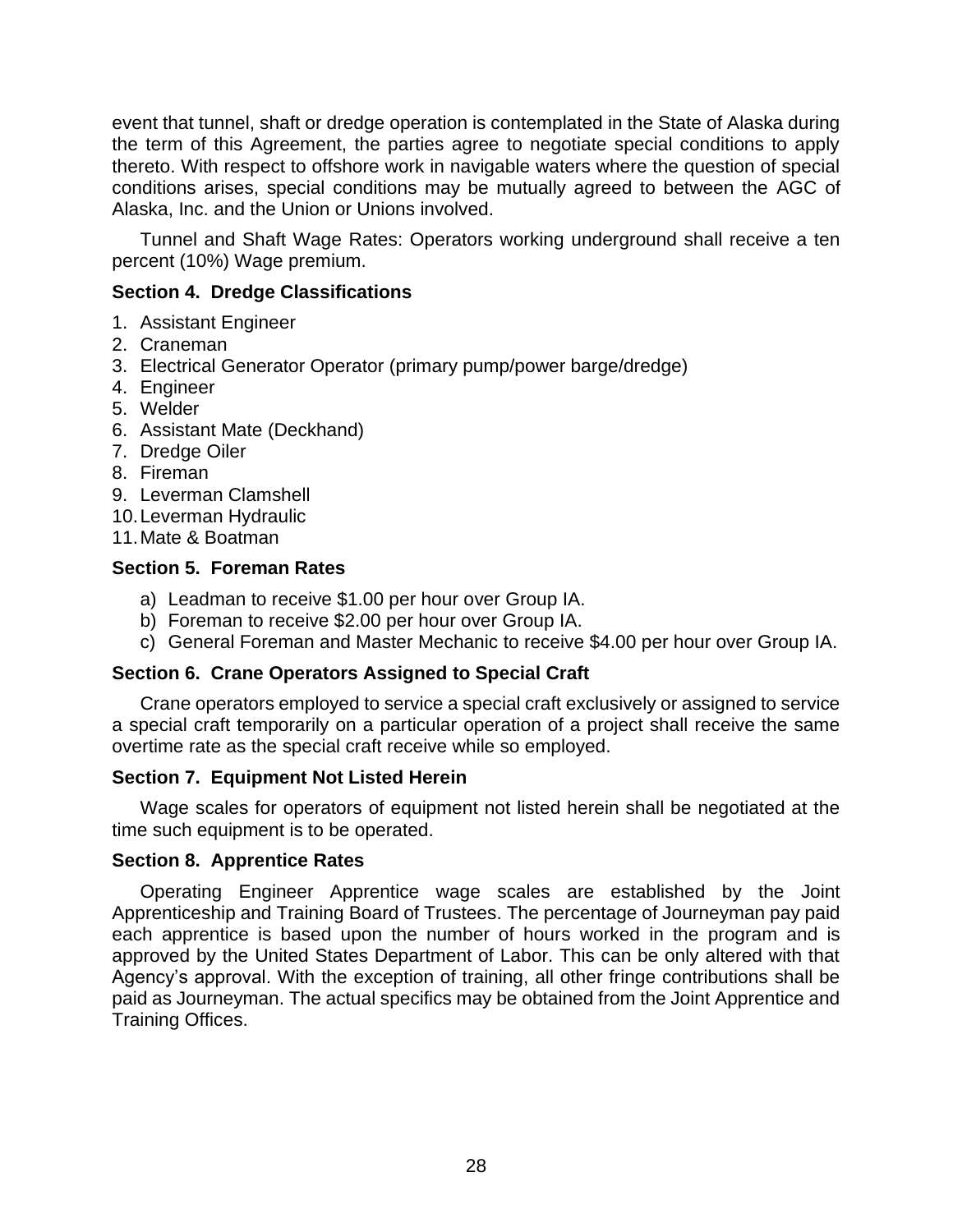## **ARTICLE 32 DURATION, MODIFICATIONS, AND CHANGES**

#### **Section 1. Term of Agreement**

This Agreement shall become effective April 1, 2020 and shall continue in full force and effect through December 31, 2022, and thereafter from year to year.

#### **Section 2. Reopener**

If mutually agreed, either party may give sixty (60) days' written notice to the other party prior to, December 31, 2022, or any year thereafter that they desire to renegotiate selected Articles of this Agreement. If either party gives such notice that they desire to renegotiate selected Articles, the notice and renegotiation shall not terminate the Agreement, and the Agreement shall continue in full force and effect until modified by the renegotiated Articles.

#### **Section 3. Termination of Agreement**

If either party desires to terminate this Agreement, the party desiring to terminate the Agreement shall give sixty (60) days' written notice to the other party prior to December 31, 2022 or any year thereafter of its desire that the Agreement shall be terminated.

#### Section 4. Federal Health Care Reform Legislation

In the event that federal health care reform legislation becomes effective during the term of this Agreement, which imposes obligations on the parties requiring modification of the health and welfare provisions of this Agreement, it is agreed that the parties will immediately meet to negotiate appropriate modifications. If such negotiations result in impasse it is agreed that any resulting strike or lockout shall not constitute a violation of the no strike/lockout provisions of this Agreement.

#### **Section 5. Execution of Agreement**

This Agreement is executed this  $\boxed{\frac{1}{2}}$  day of  $\boxed{\text{MPd}}$ , 2020, by the duly authorized agents and representatives of the parties hereto. No previous written or oral agreements shall apply after the signing of this agreement.

IN WITNESS WHEREOF, the parties have caused this Agreement to be executed by their duly authorized representatives this  $\forall$  day of  $\mathbb{N}\mathbb{N}\mathbb{N}$ 2020.

Alicia Siira, Executive Director ASSOCIATED GENERAL CONTRACTORS OF ALASKA, INC.

Daren Konopaski, Business Manager and International Vice President INTERNATIONAL UNION OF OPERATING ENGINEERS, LOCAL 302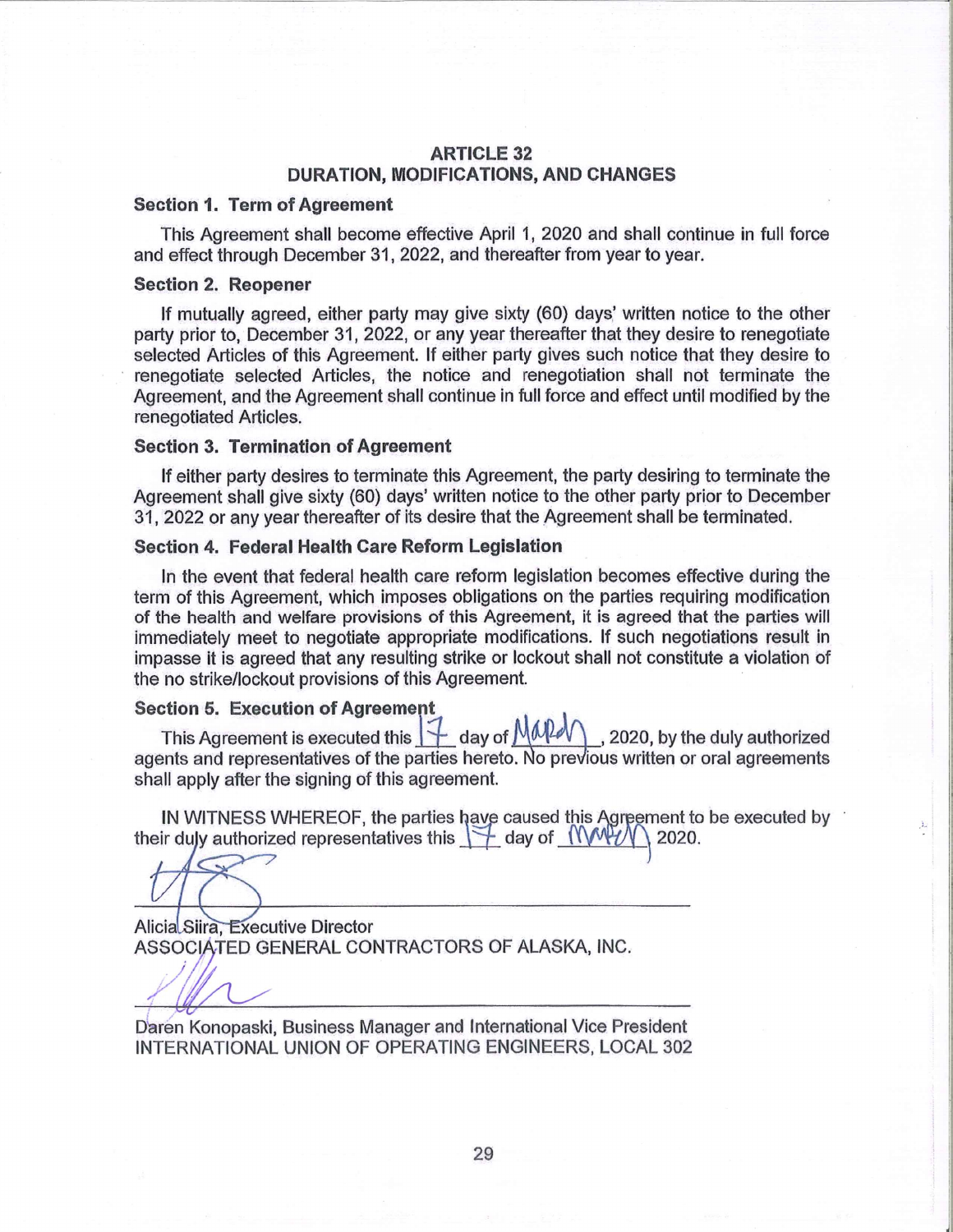## **APPENDIX "1" LOCAL 302 HIRING HALL PROCEDURES**

## **Section 1. Qualified Operating Engineers**

Employers shall only employ qualified Operating Engineers. Operating Engineers shall be qualified for employment under this Agreement who have had two (2) years of actual practical working experience on the type of equipment being dispatched for in the Building, Heavy and Highway Construction Industry.

## **Section 2. Definitions**

*Accrued:* Earned or accumulated (i.e. hours worked in the last twelve (12) months).

*Bargaining Unit Work*: Classifications referenced in Appendix 1, Schedule A of the Collective Bargaining Agreement.

*Bona Fide*: Factual or real.

*Employer Association*: A group of Employer representatives. In this agreement it is the Associated General Contractors of Alaska, Inc. (AGC of Alaska, Inc.).

*Freezing*: To hold group status on the out-of-work list when written verification from a physician is provided.

*Illegal Hours*: Hours worked without a dispatch.

*Joint Venture*: Two or more contractors performing work on a project as one.

*Keyman*: An IUOE member of another Local with special skills employed in the jurisdiction of this Union as approved by the Business Manager. An agreement signed between Trust Funds that allow portability of benefits.

## **Section 3. Union Notification**

Employers shall hire qualified Operating Engineers by calling the District responsible for the geographical area of the project. Whenever the Employer requires Operating Engineers on any job, they shall notify the Local Union District office either in writing, email, fax, or by telephone, stating the Company contact information, location, starting time, type of shift (i.e. 4-10's, 5-8's), approximate duration of the job, the type of work to be performed and the number of Employees required.

## **Section 4. Group Listings**

Employees covered by this Agreement have certain accrued rights to benefits for themselves and their dependents under health and welfare and pension plans which accrue to them by virtue of length of employment with Employers party to this Agreement, and such rights are generally continuous while under employment and remain effective until a certain period of time after lay-off or discharge.

Those registered on the list in each group will, after ten (10) attempted contacts, be deemed unavailable for work. These individuals will then be notified by mail or email and will not be contacted for employment until verification of availability is made in person, fax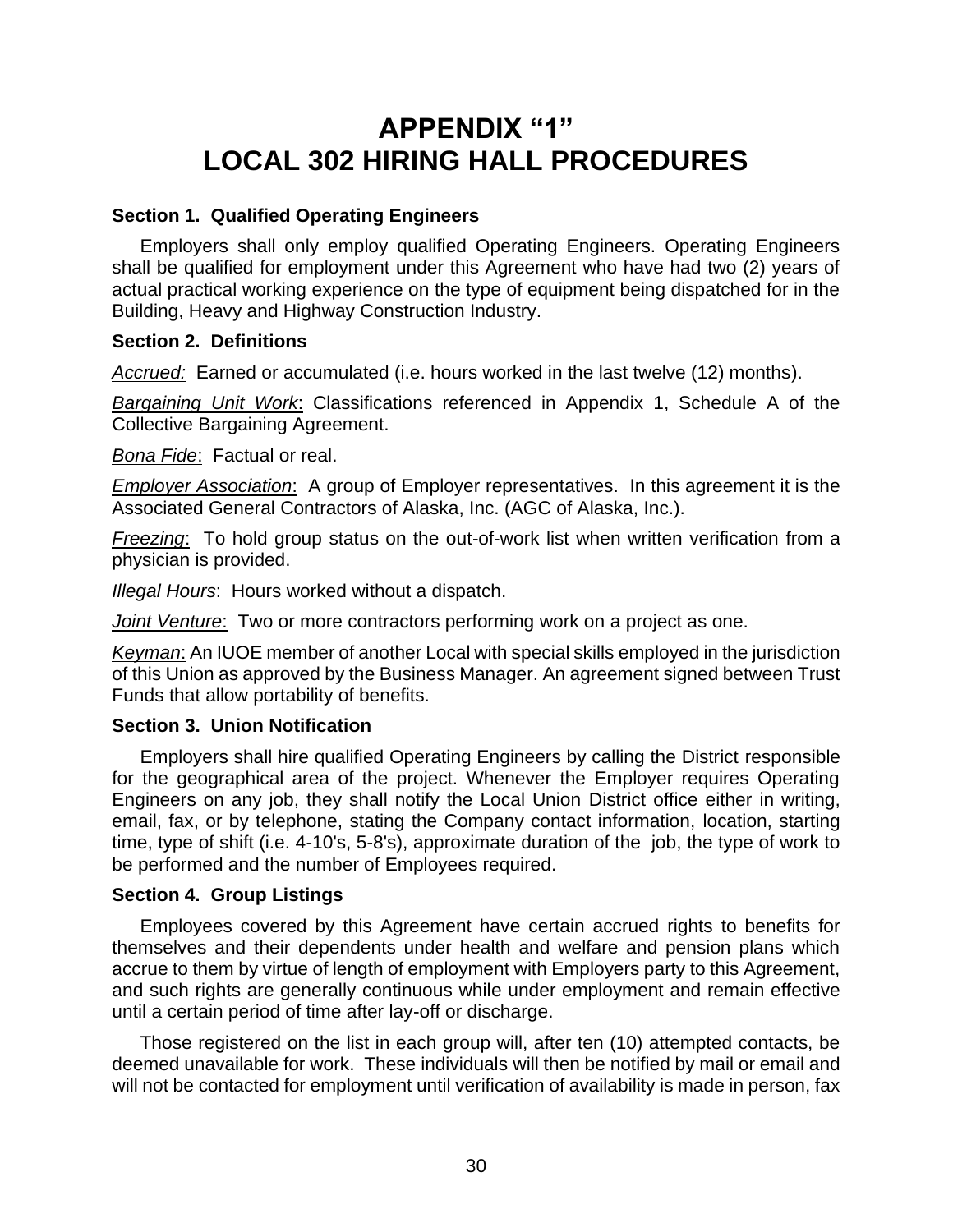mail or email. A signature is required. No more than two (2) attempted contacts per day will be counted towards the ten (10) attempted contacts.

Up to two contact numbers can be given to dispatch, but a second contact number can be removed by the dispatcher if it is disconnected or no longer reaches the member. If the number is removed by the dispatcher, a written notice will go out by mail or email to the member. Members/registrants shall always maintain a working telephone number on file with the hiring hall. If the member/registrant fails to maintain a working phone number, their name shall be removed from the out-of-work list after 2 weeks written notice is given by mail or email. Their name will be placed on the bottom of the appropriate list when they are re-registered, with a working telephone number.

All classes of Operating Engineers shall be hired and/or rehired in accordance with the length of service with Employers in the Collective Bargaining Unit as follows:

**Group 1** - Operating Engineers who have been employed and dispatched by this Union under this Agreement or employed and dispatched by this Union under any Agreement of this Union for an accumulative time of at least 500 hours in the last 12 months, within the territory of this agreement immediately preceding their registration date.

**Group 2** - Operating Engineers who have been employed and dispatched by this Union under this Agreement or any collective bargaining agreement with this Union for an accumulative time of at least 50 hours during the last 12 months.

**Group 3** - All registrants who pass a minimum standard test in categories established by an IUOE Local 302 Training Trust, or who can verify journeyman status in this Union or another Local of the IUOE.

## **Group 4** - All other applicants.

The Employer Associations and the Union shall make up and prepare the roster for preference of rehire by grouping all Operating Engineers who come within the above classifications and shall utilize the pension records or by dispatcher verification of paystubs, if provided by the member in establishing these accrued rights based on length of employment.

"Employers" under this paragraph mean:

- a) Any Employer party to this Agreement,
- b) Any out-of-town Employer who adopts or works under this Agreement and contributes to the Health and Welfare and Pension Plans, or
- c) Any Employer who employs operating engineers under the terms of this Agreement and is a contributing Employer within the meaning of the Health and Welfare and Pension Plans.

## **Section 5. Registration**

Registration or re-registration of applicants for referral shall be accepted by the Union at any time during its customary office hours. All applicants shall be registered in the order of time and date of registration. To remain on the registration list an applicant for referral must renew their registration not later than ninety (90) days from the date of their last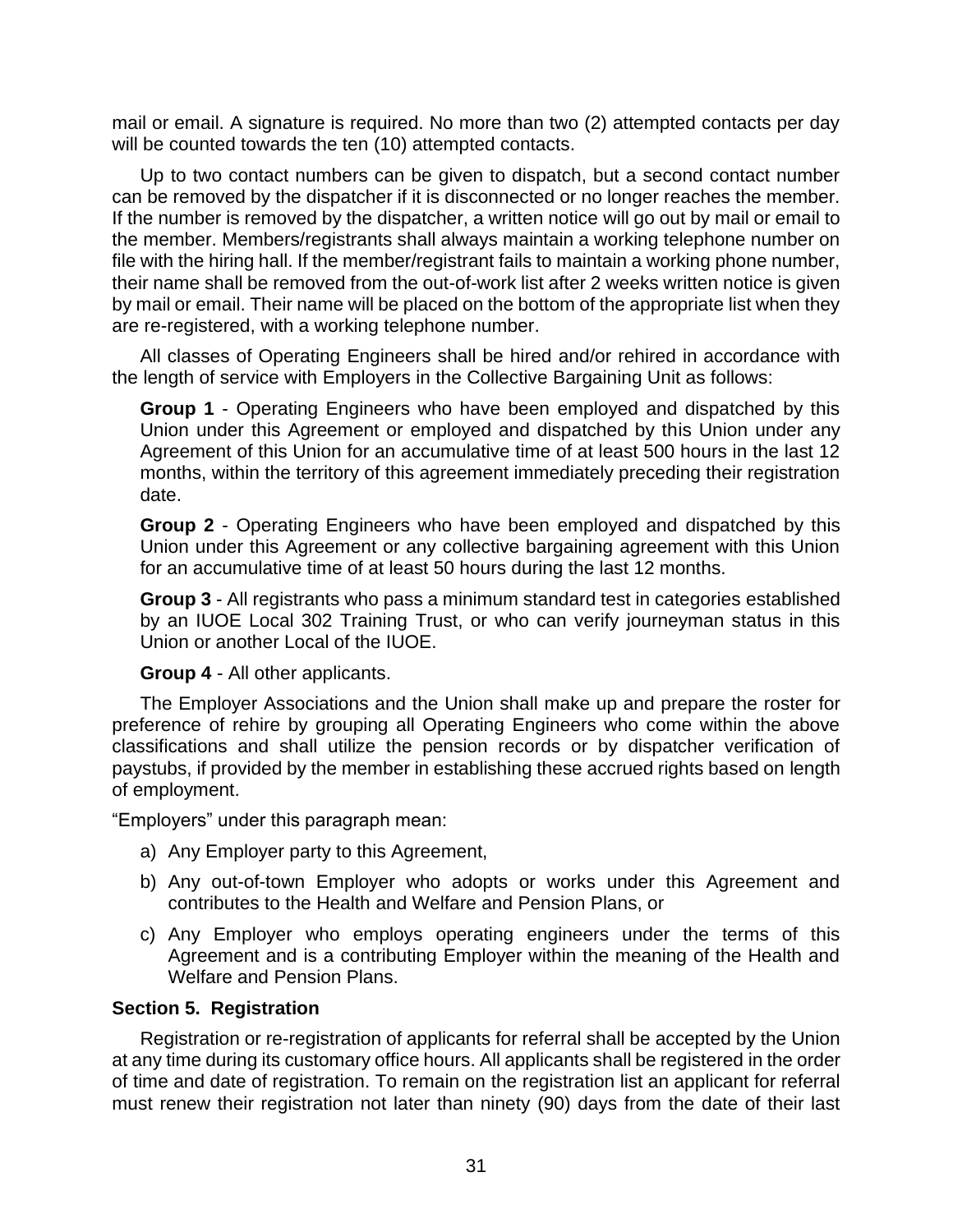registration or re-registration. There shall be four (4) groupings of the out-of-work list. Each applicant for employment shall be required to furnish such data, records, names of Employers and length of employment and licenses as may be deemed necessary, and each applicant shall complete such forms or registration as shall be submitted to him. Applicants for employment shall also list any special skills they may possess. All applicants may register or re-register in person, mail, email, or fax; member's signature is required.

Apprentices who have completed the Apprenticeship and Training program established under this Agreement shall obtain Group I status. Any apprentice having been cancelled for just cause after written and specific notice and full and fair hearing by the Apprenticeship Committee, or who has dropped out of the program of their own accord, shall not be permitted to register for employment nor be dispatched as journey level operator by the local Union for a period of two (2) years after cancellation.

## **Section 6. Referring Registrants**

Upon request of an Employer for Operating Engineers, the Union shall refer qualified and competent registrants in the manner and under the conditions specified in this Agreement from the list in the following order of referral:

- a) Applicants shall be referred from Group 1, in successive order as their names appear on the out-of-work list, and when Group 1 has been exhausted,
- b) Then applicants from Group 2 in successive order as their names appear on the out-of-work list, and when Group 2 has been exhausted,
- c) Then applicants from Group 3 in successive order as their names appear on the out-of-work list, and when Group 3 has been exhausted,
- d) Then applicants from Group 4 as their names appear in successive order on the out-of-work list.
	- 1. Separate lists will be established and maintained for apprentice engineers, and referrals shall be made on the same basis as that for Operating Engineers except that the experience condition set out in Appendix 1, Section 1 of this Agreement shall, as to apprentice engineers, not be applicable or required.
	- 2. Any applicant who is returned by the Employer shall be placed on the out-ofwork list as follows:
		- a) If an Employee is employed one (1) to twenty-one (21) calendar days, the Employee shall be restored to the out-of-work list the same number of days lower on the out-of-work list as they had been employed. After a short call, as identified above, a registrant must show proof of last day worked within ten (10) days of termination then they will be placed on the out-of-work list in the appropriate group listings as outlined in Section 4 above.
		- b) Any Employee, who is employed more than twenty-one (21) calendar days or terminated of their own accord, for just cause, or failure to comply with "company policy" related to drug and alcohol screening shall have their name removed from the out-of-work list. When their employment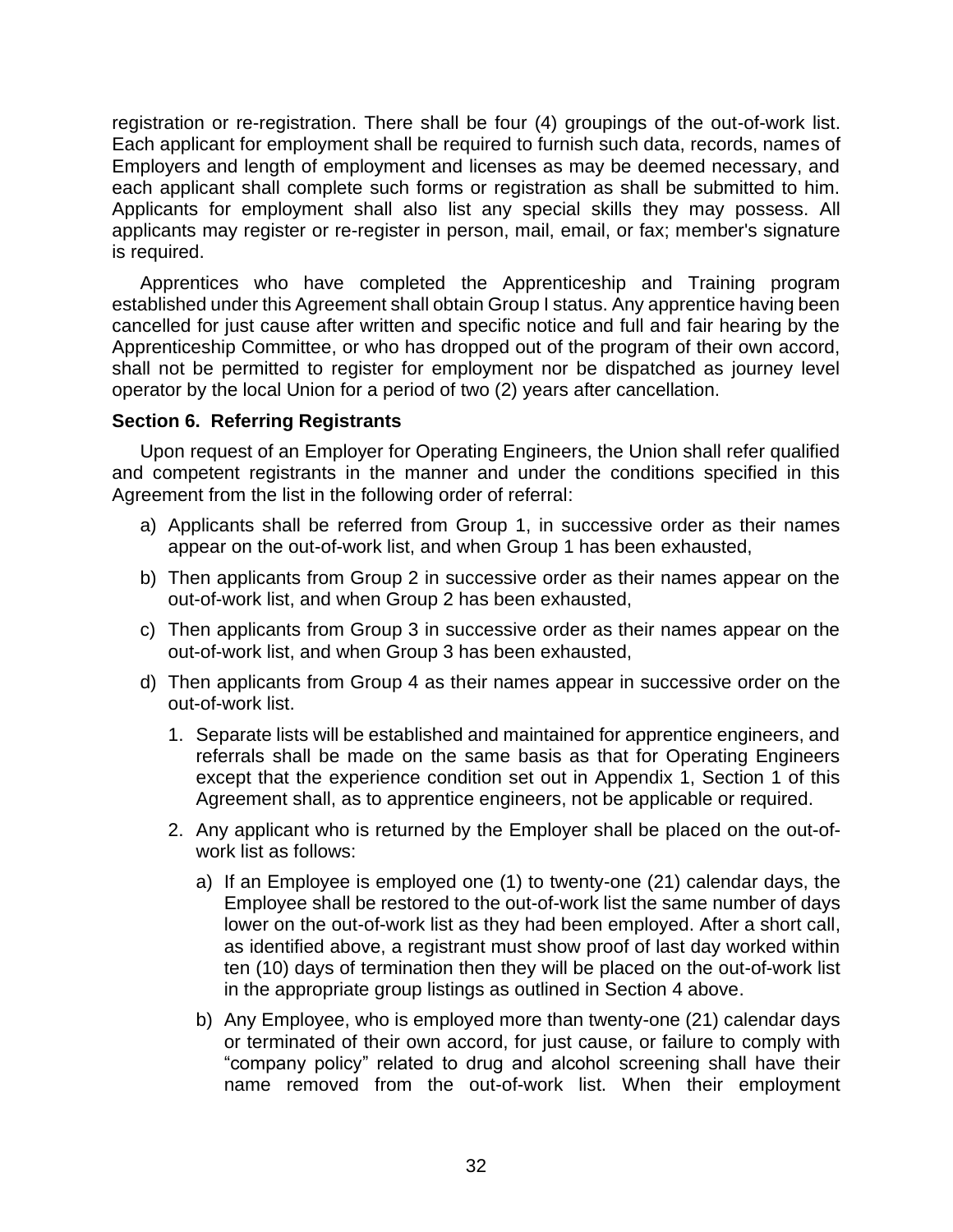terminates, they shall be required to register at the bottom of the appropriate group list on which they are entitled to register.

- 3. A registrant may refuse to be referred to employment two (2) times without prejudice, on the registrants third (3) refusal the registrant will be deemed unavailable and removed from the out-of-work list. If a member or an applicant accepts a dispatch and does not show up, their name will be entered at the bottom of the appropriate list when they re-register. If an Employee is terminated three (3) times, by three (3) different Employers, for lack of ability they shall no longer be eligible for dispatch in that classification; until they train for that classification through the JATC facilities, and if available pass a minimum standards test established by a Local 302 Training Trust.
- 4. In the event that the referral facilities maintained by the Union are unable to fill the requisition of an Employer for Employees within a forty eight (48) hour period after such requisition is made by the Employer (Saturdays, Sundays, and Holidays excepted), the Employer may employ applicants directly at the job site. In such an event, the Employer will notify the Union of the names and dates of such hiring within forty-eight (48) hours of such hiring.
- 5. The referral procedure as contained herein shall be followed except:
	- a) That requests by Employers for personnel to act as Supervisors, Master Mechanics, General Foreman, Industrial Foreman or Foreman shall be honored without regard to the requested Employee's place on the out-ofwork list provided that person does not perform bargaining unit work until they have contributed five hundred (500) hours to the Local 302/612 Pension Fund. Those hired under the provisions of this Hiring Agreement shall not be reduced to a lower classification without the approval of the Union, nor shall their employment as traveling key men or reciprocity qualify them for a call-back. All traveling keymen must register at the Hiring Hall and have a "Keyman Agreement" in place, prior to being employed.
	- b) That requests by Employers for a particular Employee previously employed by the Employer within the geographical area of this Agreement and who has been laid off or terminated by the Employer within five (5) years previous to the request shall be honored without regard to the requested Employee's place on the out-of-work list, provided said Employee was originally dispatched to the requesting Employer in accordance with the terms and conditions of this Union and this Appendix (illegal, keyman, or reciprocity hours will not be recognized for rehire, requests, or group status).
	- c) For bona fide requests by the Employers for Operating Engineers with special skills and abilities in the order in which their names appear on the out-of-work list.
	- d) In the best interests of the industry, requests by an Employer for a particular engineer with no priority shall be honored, without regard to the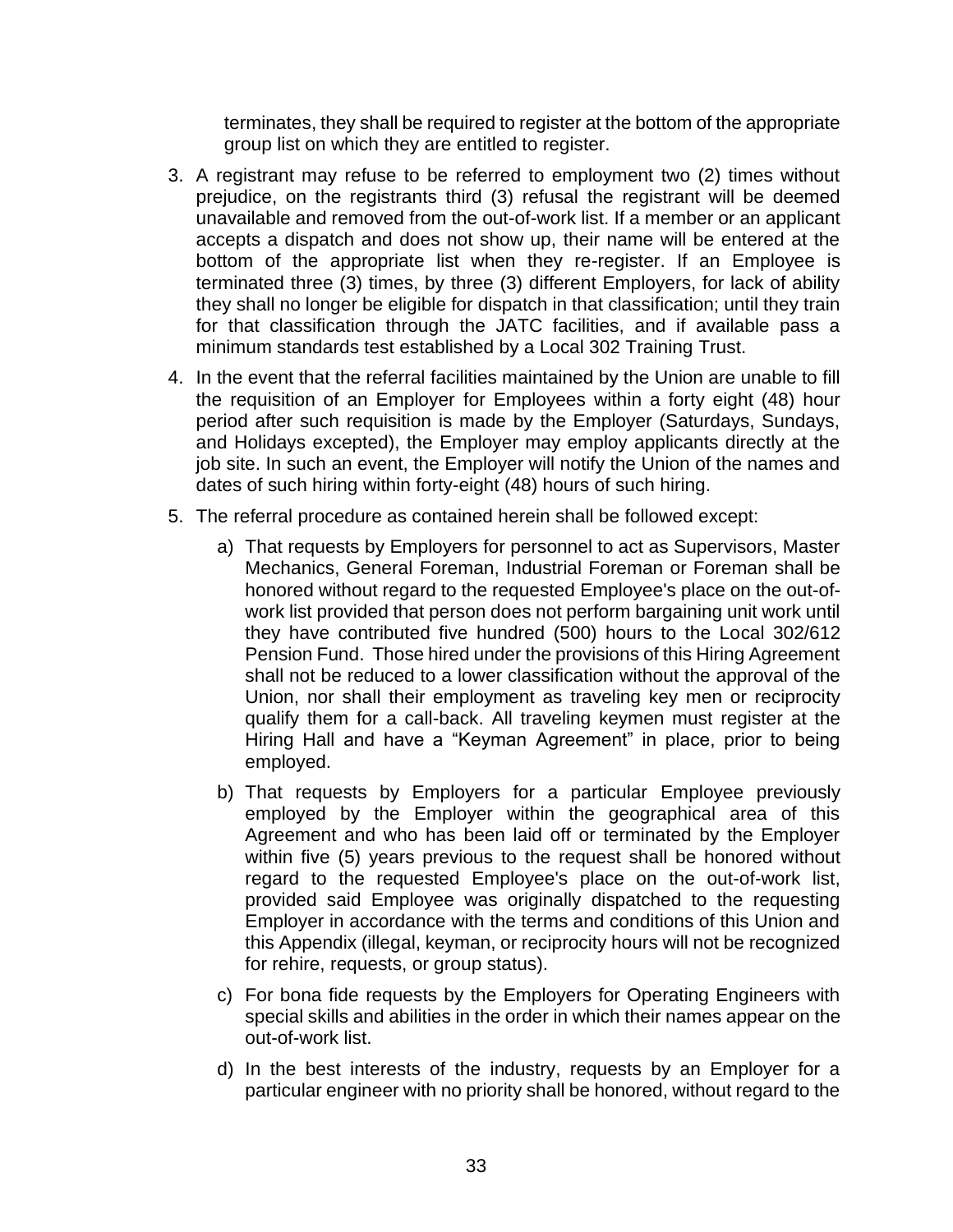requested person's place on the out-of-work lists, provided said individual occupies the status of a college student seeking summer employment only and is the son or daughter of management, or individuals, employed as Operating Engineers. Further provided that any dispute arising as a result of such request may be referred to the Joint Hiring Committee in accordance with this Appendix. For each person dispatched as a college student of who is a son or daughter of management, the Employer shall endeavor to employ a son or daughter of an Operating Engineer.

- e) Requests by Employers for a particular Operating Engineer who is registered on the out-of-work list shall be honored provided that person has obtained Group I status in the applicable jurisdiction.
- f) Where Employers engage in a Joint Venture, Employees employed by any of the Joint Venture may be transferred to the job or called for by name if the requirements of 4. a, b, and c above have been met by any of the Joint Venture.
- g) If an Employer controls, or holds common ownership of separate corporations, the Employer is considered the Employer for the purpose of the transferring Employees to and from such corporation payrolls.

## **Section 7. Selection of Applications**

The Union and the Employers agree that the referral of Operating Engineers shall be on the following basis:

- a) Selection of applicants for referral to jobs shall be on a non-discriminatory basis and shall not be based on, or in any way affected by, Union membership, bylaws, rules, regulations, constitutional provisions, or any other aspect of or obligation of Union membership, policies or requirements, or in any way affected by race, color, sex, age or creed. The Union shall dispatch to allow an Employer to comply with State or Federal affirmative action requirements; any other local, State or Federal law; or any reasonable contractual obligation imposed by the owner.
- b) The Employer retains the right to reject any job applicant referred by the Union for cause but shall not discriminate because of membership or non-membership in the Union or because of race, color, sex, age or creed.
- c) The Union and the Employer shall post, in places where notices to all Employees and applicants for employment are customarily posted, all provisions relating to the functioning of the hiring provision of this Agreement.
- d) A.S.A.P. requests from contractors will be based on the member's geographical proximity to the project location.

## **Section 8. Joint Hiring Committee**

The parties to this Agreement may create a Joint Hiring Committee, composed of three (3) Employer representatives and three (3) Union representatives, to supervise and control the operation of the job referral system herein. The Joint Hiring Committee is empowered: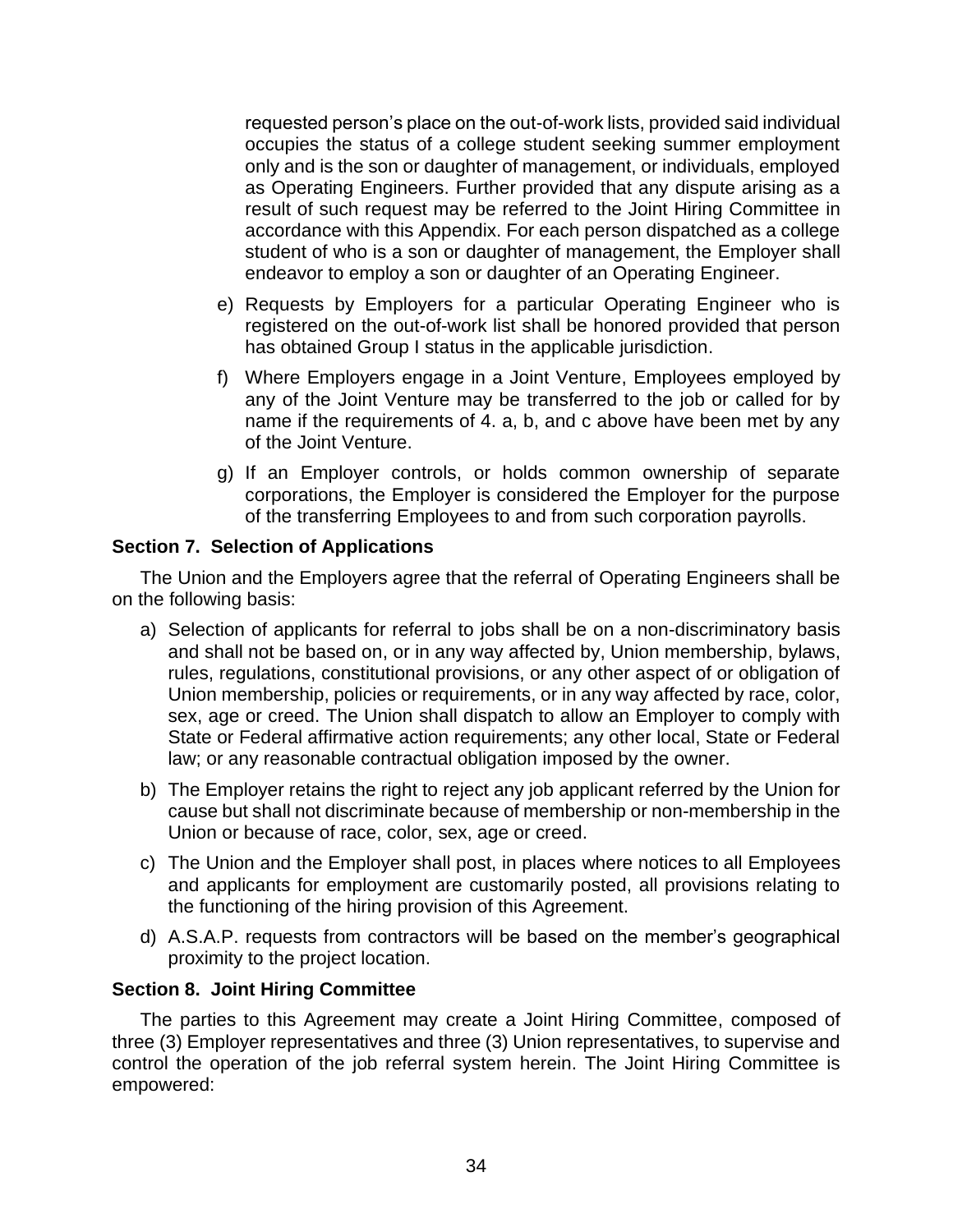- a) To establish any and all rules and regulations from time to time that it deems advisable for the operation of the job referral plan, and such rules and regulations shall be as much a part of this Agreement as if contained herein;
- b) To properly post all rules and regulations relating to the functioning of the referral plan, together with provisions of this Agreement as set out in Section 6 above at the Union dispatch office and at the Employer's office;
- c) To hear and determine any and all disputes or grievances arising out of work registrations, work referrals, and the preparation of the referral registration lists. Any applicant or registrant shall have a right of appeal of any dispute or grievance arising out of and relating to the operation or functioning of the job referral plan to the Joint Hiring Committee.

The Joint Hiring Committee has provided in the rules and regulations of the job referral for an appeal to an impartial umpire whenever the Joint Hiring Committee reaches a deadlock over a dispute. The impartial umpire shall be designated by mutual agreement of the parties. The authority of the impartial umpire shall be limited to interpreting and applying the rules and regulations of the Joint Hiring Committee. All decisions of the Joint Hiring Committee or the impartial umpire shall be final, binding, and conclusive on all parties including applicants.

If questions arise as to the qualifications and competency of an applicant, the Joint Hiring Committee shall make the determination. Such determination shall be fair and impartial, without regard to applicant's membership or non-membership in the Union or race, color, sex, age or creed.

## **Section 9. Termination Slips**

Whenever an Employee is discharged without written notice to the Union, the Employee shall be considered eligible for rehire.

The Employer shall furnish, and complete termination slips for any Employee, returning one to the dispatching hall at time of termination and provide a copy to the Employee. Each termination slip shall show the actual reason for termination.

## **Section 10. Certified Evaluation**

No Applicant for referral to jobs shall be dispatched where:

- a) That applicant has been discharged for consuming alcohol on the job or for being intoxicated on the job; or
- b) The applicant has tested positive for controlled substance, whether during preemployment testing or testing following employment.

Applicants will be reinstated in the job referral plan when a state certified rehabilitation program has made an evaluation of their condition. Should the evaluation require participation in a rehabilitation program, applicants must be enrolled in an accredited rehabilitation program prior to being reinstated in the job referral plan.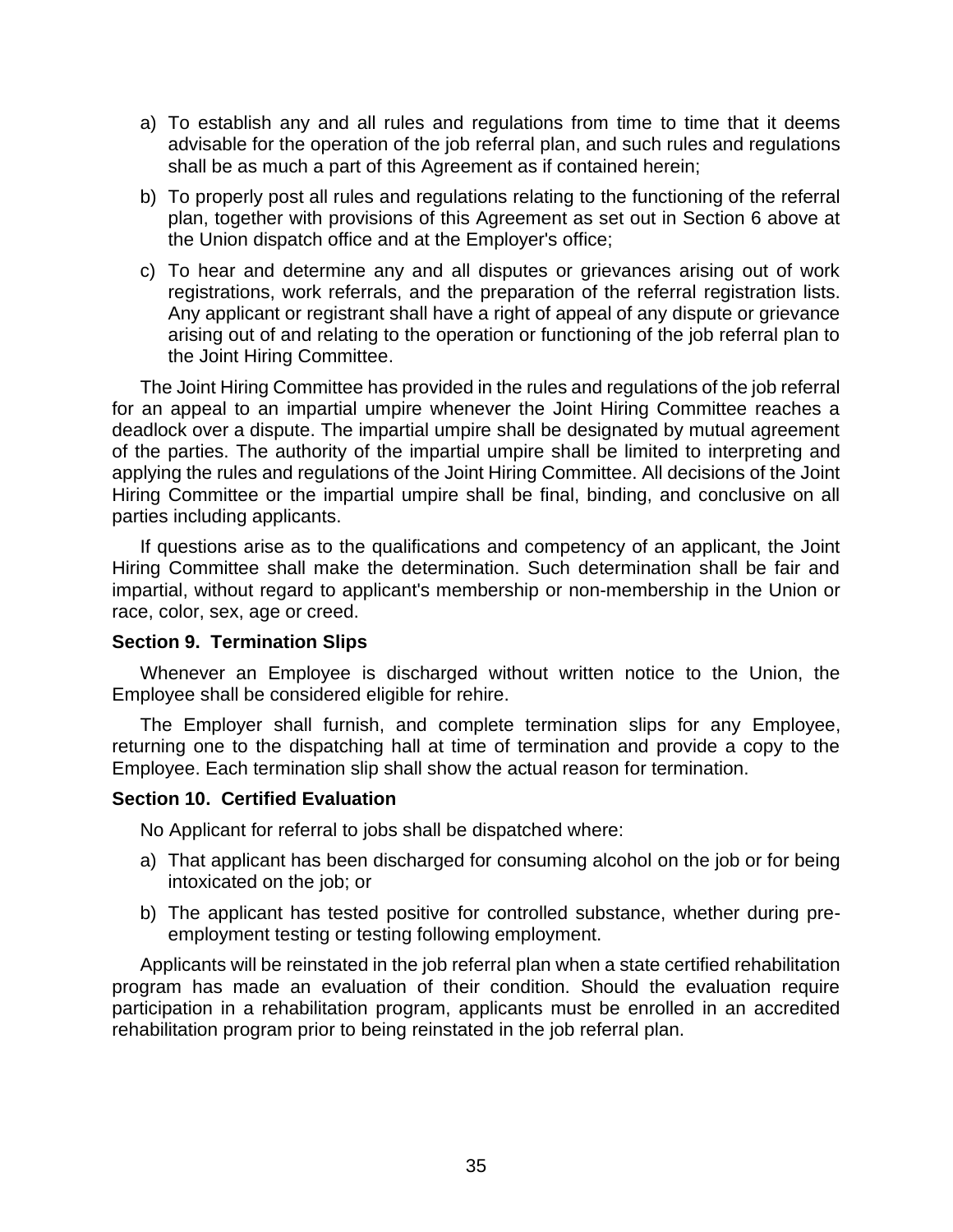## **Section 11. Freezing Group Status**

All Operating Engineers who suffer an injury or serious illness shall have their group status frozen on the out-of-work list by presenting the referral hall with a physician's report stating they are unable to perform work as an Operating Engineer. The "freezing" of an applicant's group status does not apply to Health & Welfare or Pension eligibility.

- a) The applicant must register on the out-of-work list. To remain on the out-of-work list, an applicant must renew their registration not later than ninety (90) days from the date of their last registration or re-registration.
- b) When the applicant provides the referral hall with a physician's "Release for Work" document, the applicant shall be considered ready and available for work effective on the date the work release was received in the referral hall. The applicant's group status on the out-of-work list will then revert to the status as it was on the date it was frozen and all referral hall rules shall apply.

#### **Section 12. Active Duty**

Members that are called to active duty with the National Guard or a military reserve unit may register on the out-of-work list. During the active duty period it is unnecessary to re-register to maintain an out-of-work date.

- a) The member must prove active duty status and then they will not be contacted for work during the active duty period.
- b) Upon separation from active duty the member shall notify the hiring hall of a change in status within thirty (30) calendar days.